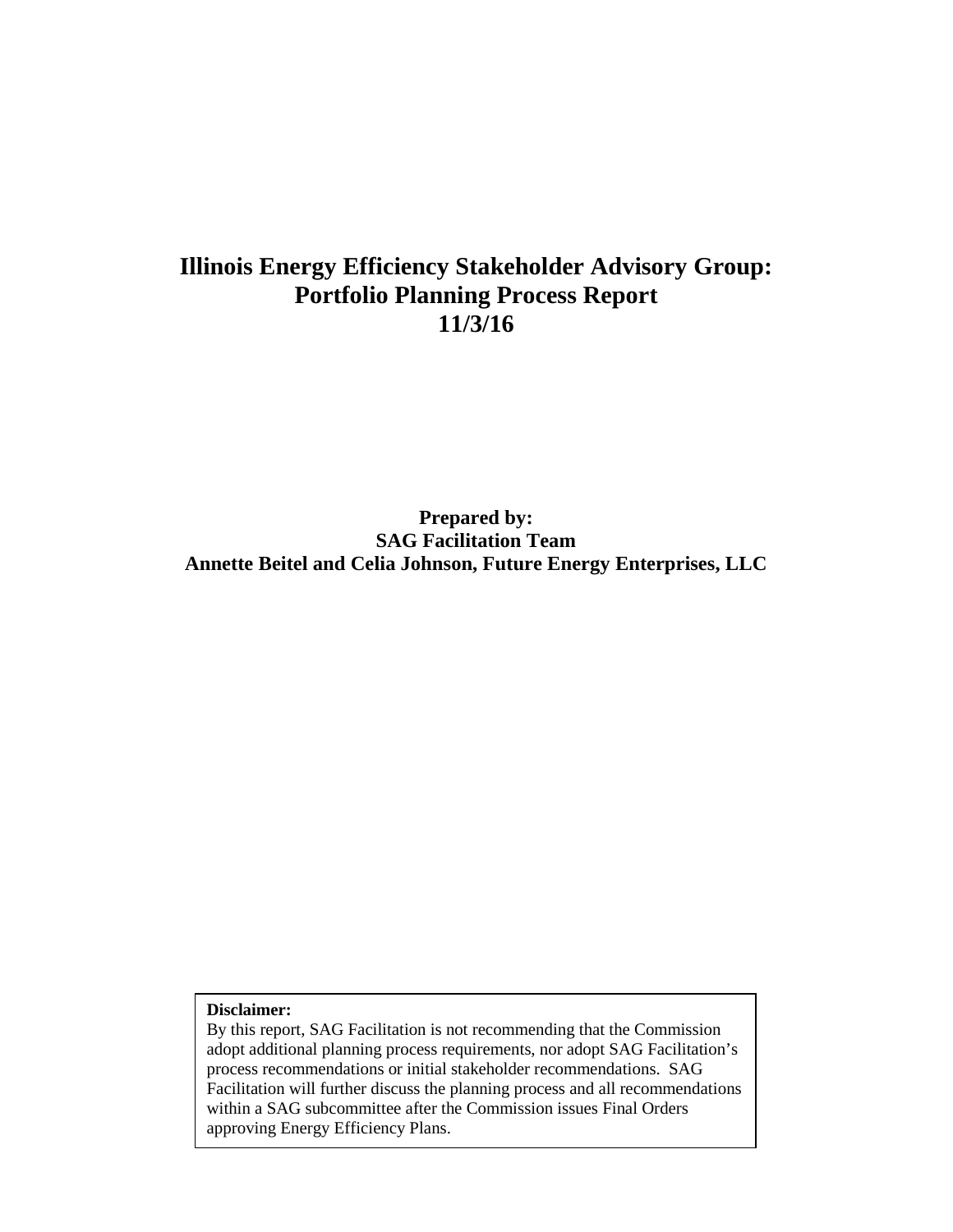# **Table of Contents**

| П. |                                                                                         |  |
|----|-----------------------------------------------------------------------------------------|--|
|    |                                                                                         |  |
|    |                                                                                         |  |
|    |                                                                                         |  |
|    |                                                                                         |  |
|    | VII. SAG Facilitation Recommended Planning Process Elements to Retain for the Future 19 |  |
|    |                                                                                         |  |
|    |                                                                                         |  |
|    |                                                                                         |  |
|    |                                                                                         |  |
|    |                                                                                         |  |
|    |                                                                                         |  |
|    |                                                                                         |  |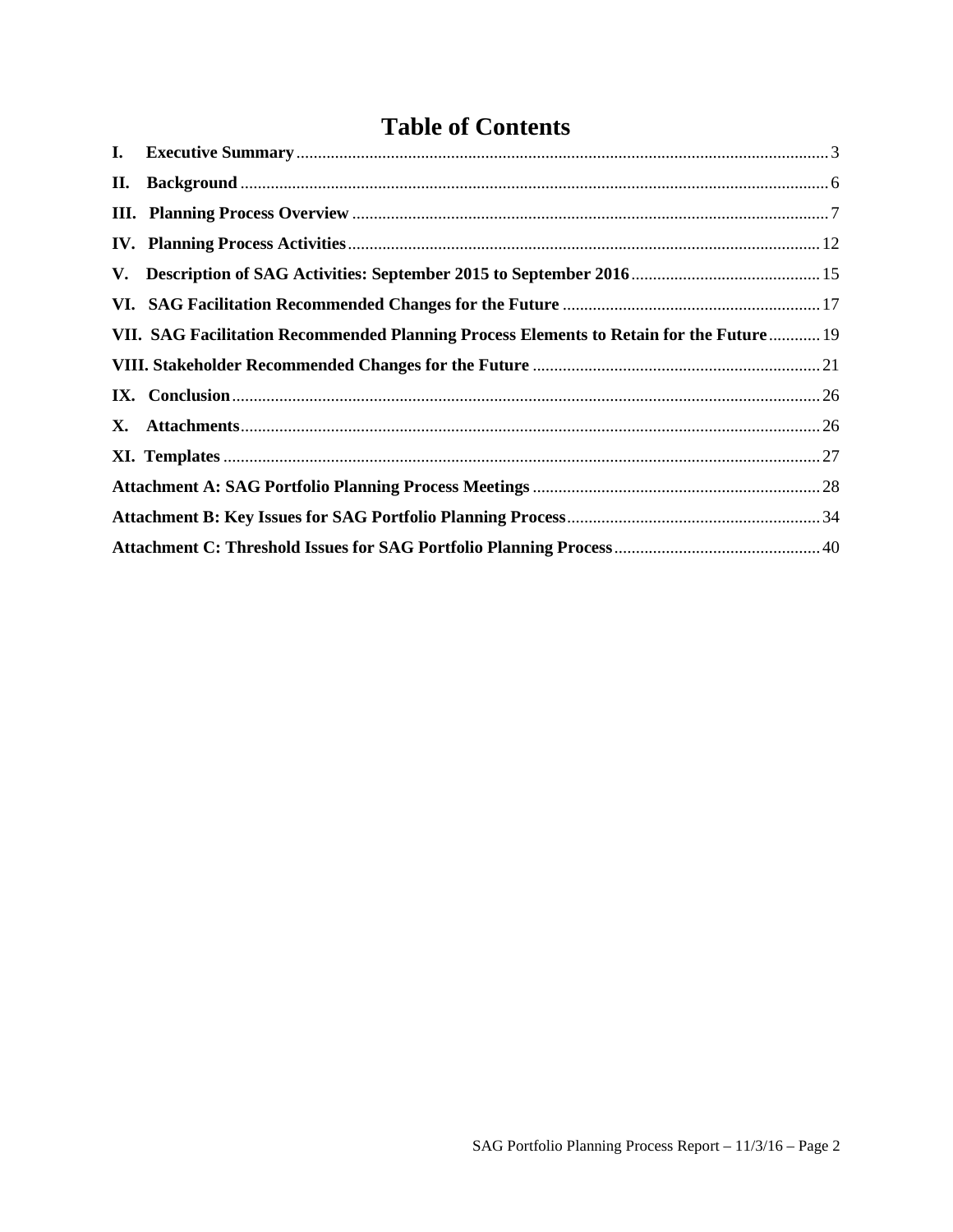# **Illinois Energy Efficiency Stakeholder Advisory Group: Portfolio Planning Process Report**

# <span id="page-2-0"></span>**I. Executive Summary**

The Illinois Energy Efficiency Stakeholder Advisory Group ("SAG" or "IL EE SAG") Portfolio Planning Process ("Planning Process") was a year-long process that involved input and participation from a broad range of stakeholders from the beginning of the three-year Energy Efficiency Plan ("EE Plan") development, and achieved consensus stipulation agreements from all five individual Program Administrators (Ameren Illinois Company d/b/a Ameren Illinois ("Ameren Illinois"), Commonwealth Edison Company ("ComEd"), Northern Illinois Gas Company d/b/a/ Nicor Gas ("Nicor Gas"), Peoples Gas Light & Coke Company and North Shore Gas Company ("Peoples Gas – North Shore Gas"), and the Illinois Department of Commerce and Economic Opportunity ("Department")) and non-financially interested stakeholders (Citizens Utility Board ("CUB"); Environmental Law and Policy Center ("ELPC"); Illinois Attorney General's Office ("IL AG"); Illinois Commerce Commission Staff ("ICC Staff"); and Natural Resources Defense Council ("NRDC")). The City of Chicago also participated in several negotiation discussions.

Besides early settlement and avoiding resource-intensive litigation, the SAG Portfolio Planning Process yielded multiple benefits:

- **Diverse Stakeholder Input:** Input from a broad and diverse group of stakeholders.
- **Transparency:** Clear and transparent planning process.
- **Clear and Coordinated Planning Process:** Coordinated and holistic planning statewide, between stakeholders and gas and electric companies with overlapping service territories.
- **Timely Issue Resolution:** Resolution of key planning, portfolio and program issues.
- **Education:** Extensive education on energy efficiency programs and issues.
- **Trust Building:** Collaborative and trust-building discussions between stakeholders, Program Administrators and ICC Staff, including building a greater understanding of issues and mutual respect among interested parties.
- **Portfolios That Reflects Multiple Stakeholder Interests and Requests:** A portfolio that meets both statutory goals, while also addressing key concerns and incorporating key requests from a broad range of stakeholders.
- **Streamlined Decision-Making:** Narrowed and defined the issues for review by the Illinois Commerce Commission ("Commission" or "ICC"), which may result in earlier final orders approving EE Plans.
- **Consistent and Clear Policy and Programmatic Outcomes:** The consensus stipulations are broadly consistent though do reflect some tailoring specific to individual utilities.

This SAG Portfolio Planning Process Report memorializes key Planning Process activities for SAG participants and the Commission to have a complete record of the objectives, meetings, issues discussed, and results. In addition, the report provides initial recommendations about what worked and what could be improved in future SAG planning process endeavors from the perspective of the SAG Facilitation Team and key participants.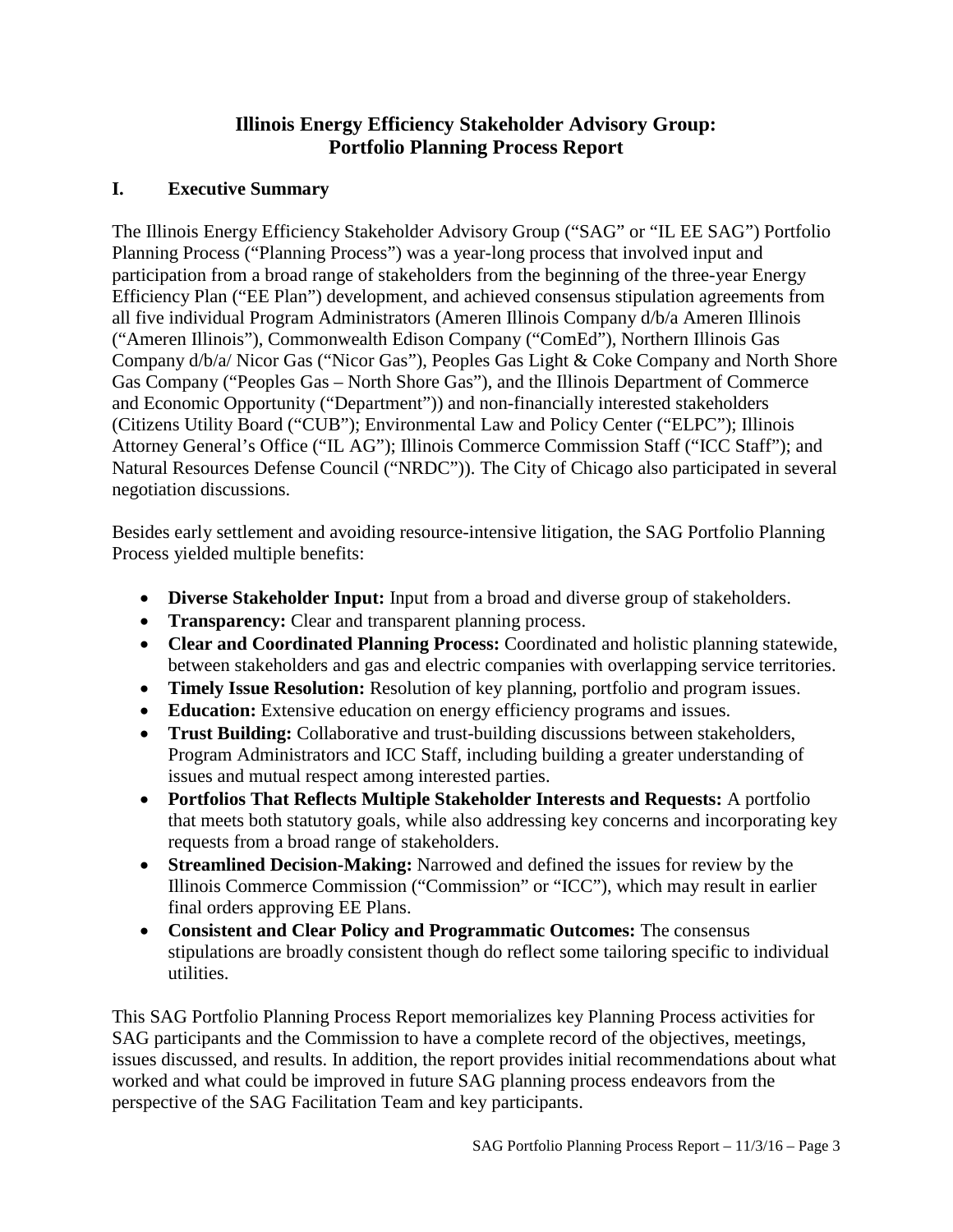The SAG Facilitation Team<sup>[1](#page-3-0)</sup> appreciates the good faith participation by the majority of interested SAG participants in the Planning Process, which included an extensive discussion of energy efficiency program and planning issues and exchange of ideas and information. While the Planning Process required significant time and effort, it yielded substantive benefits that have not been fully realized in prior EE Plan litigations. In addition, the resulting consensus is "best in class" nationwide. Based on inquiry and best practices research, no other state's planning processes have yielded full settlement between key non-financially interested parties and Program Administrators. The scope of collaboration and resulting broad stipulations is a testament to effective processes, working relationships and results that have been achieved over the past eight years in the IL EE SAG. Table 1 below compares the benefits of a collaborative process to litigation.

| Table 1: Benefits of Collaborative Process Compared to Litigation                                                                                                                                                                                                                                                                                                                                                     |                                                                                                                                                                                                                                                                                                                                                               |  |
|-----------------------------------------------------------------------------------------------------------------------------------------------------------------------------------------------------------------------------------------------------------------------------------------------------------------------------------------------------------------------------------------------------------------------|---------------------------------------------------------------------------------------------------------------------------------------------------------------------------------------------------------------------------------------------------------------------------------------------------------------------------------------------------------------|--|
| <b>Collaborative Process</b>                                                                                                                                                                                                                                                                                                                                                                                          | Litigation                                                                                                                                                                                                                                                                                                                                                    |  |
| <b>Diverse Stakeholder Input; Resulting</b><br><b>Portfolios Reflect Broader Range of</b><br>Perspectives: Far greater participation from<br>a variety of stakeholders representing<br>different interests; increased transparency.                                                                                                                                                                                   | <b>Limited Stakeholder Input; Resulting</b><br><b>Portfolios Reflect Narrower Perspectives and</b><br>Interests: Limited stakeholder input due to<br>significantly greater costs and procedural<br>requirements of litigation.                                                                                                                                |  |
| <b>Transparency-Increased Education /</b><br><b>Awareness of EE:</b> Educates and builds<br>awareness of EE programs and issues<br>among interested stakeholders through<br>discussion and open dialogue.                                                                                                                                                                                                             | <b>Process Not Designed to Educate and Build</b><br><b>Awareness</b>                                                                                                                                                                                                                                                                                          |  |
| <b>Clear and Coordinated Planning Process:</b><br>Program Administrators followed a<br>coordinated seven-step planning process<br>that permitted coordination across gas and<br>electric utilities and common programs<br>across the state.                                                                                                                                                                           | <b>Limited Coordination Across Utilities: Prior</b><br>planning processes were on different schedules<br>due to statutory filing deadlines for gas and<br>electric plans; Program Administrators engaged in<br>separate planning processes. This limited effective<br>coordination across gas and electric utilities and<br>common programs across the state. |  |
| <b>Trust Building:</b> For those who engaged in<br>good faith in planning discussions, planning<br>process led to increased trust, cooperation<br>and collaboration that will continue during<br>the portfolio implementation process.                                                                                                                                                                                | <b>Creates Distrust and Antagonism: The litigation</b><br>process, by its nature adversarial, does not build<br>trust and leads to greater antagonism, which<br>makes effective cooperation during<br>implementation more difficult.                                                                                                                          |  |
| <b>Additional Time to Develop Evidence-</b><br><b>Based Outcomes Based on Sound Policy</b><br>Principles: The planning process occurred<br>over a year's timeframe, which gave parties<br>ample time to identify issues and articulate<br>core policy principles, and gather and<br>analyze data to develop robust, evidence-<br>based solutions to complex and interrelated<br>issues, leading to superior outcomes. | <b>Limited Timeframe for Identifying and</b><br><b>Addressing Complex Issues: "Rocket docket"</b><br>timeframe limits ability to develop optimal<br>solutions to complex issues; there is a limited<br>timeframe to understand issues, due to litigation<br>schedule and statutory requirements.                                                              |  |

<span id="page-3-0"></span>l <sup>1</sup> Annette Beitel and Celia Johnson, Future Energy Enterprises, LLC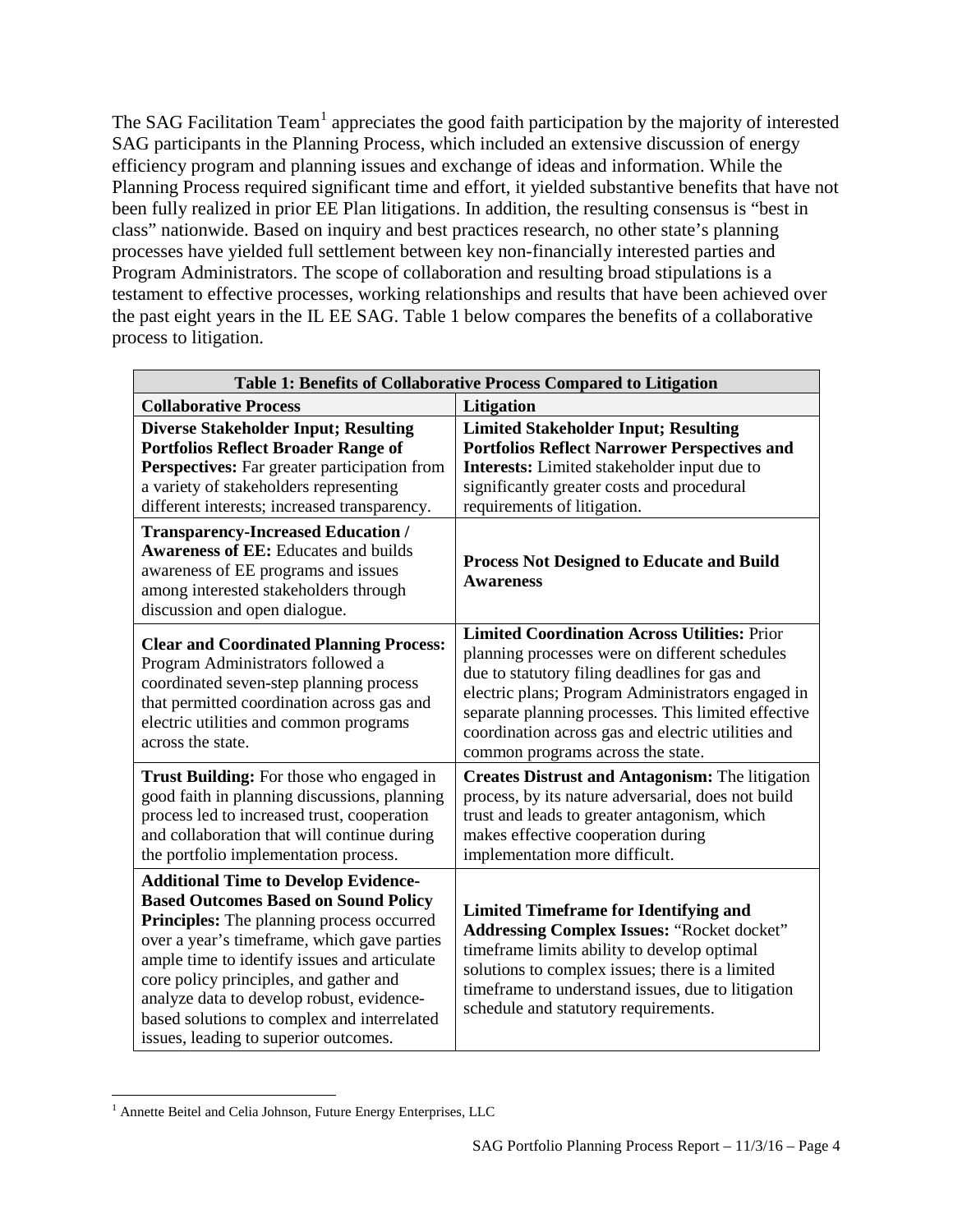Although there are clear benefits to a collaborative process compared to litigation from SAG Facilitation's perspective, other parties that participated in the Planning Process commented that there is a time and place for litigation, and it can be an effective option to resolve disputed issues.

The majority of participants in the Planning Process found it to be a worthwhile effort for the IL EE SAG, as indicated by comments from key participants on the benefits to EE Plan development:

*"Although the Planning Process was a big time commitment, it was valuable and worthwhile. It was helpful to keep EE Plan development on track and consider issues early in planning*."

-Molly Lunn, Illinois Department of Commerce and Economic Opportunity

"S*takeholders had a greater impact on the development of EE Plans through this process compared to the prior SAG Program Administrator presentation process, which occurred weeks before the actual filing, or litigation, which frequently involved Program Administrators rebuffing stakeholders' suggested changes to the filed plans. Without this process, the EE Plans filed by Program Administrators would have differed."*

-Karen Lusson, Illinois Attorney General's Office

*"This was a good process to participate in to review and reach agreement on EE Plans. This process is an improvement compared to the last EE Plan dockets."* -Jim Zolnierek and Jennifer Morris, Illinois Commerce Commission Staff

*"Subject to receiving an executed settlement agreement from the stakeholders and subject to receiving approval of the Plan by the Commission with minimal litigation in the docket, the planning process was useful. It was easier to negotiate with interested parties prior to the EE Plan docket being initiated."*

-Koby Bailey and Pat Michalkiewicz, Peoples Gas – North Shore Gas

"*The Planning Process represents the beginning of a longer term process of building a better understanding of issues between stakeholders in Illinois, including mutual respect for how different parties look at different issues. This potentially has long term benefits and may result in more effective negotiations in the future."*

-Chris Neme, Energy Futures Group, representing the Natural Resources Defense Council

SAG Facilitation anticipates that participants will have additional feedback to share on the Planning Process once EE Plans are approved with Commission Final Orders in early 2017. Following approval of EE Plans and final feedback on the Planning Process, the SAG Facilitation Team intends to memorialize key elements of the Planning Process in a "Planning Guidelines" document so that future Illinois energy efficiency planning processes can build upon what has already worked.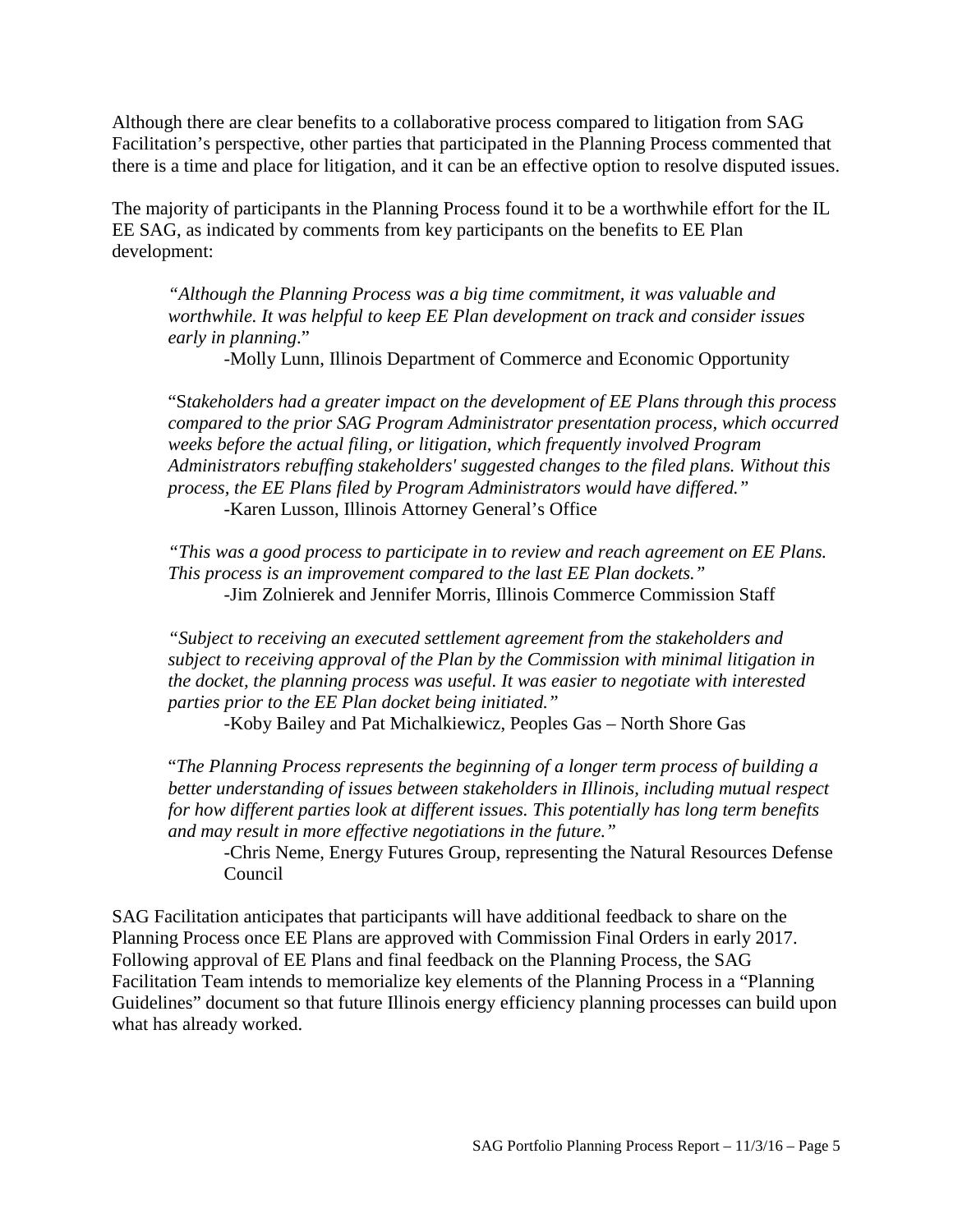### <span id="page-5-0"></span>**II. Background**

The Program Administrator EE Plans filed in fall 2016 represent the fourth 3-year energy efficiency portfolio filings for electric Program Administrators (Ameren Illinois, ComEd, and the Department) and the third 3-year energy efficiency portfolio filings for gas Program Administrators (Nicor Gas, Peoples Gas-North Shore Gas, and the Department), as required by Section 8-103 and 8-104 of the Public Utilities Act.<sup>[2](#page-5-1)</sup> No prior EE Plan has been filed with the support of key consumer and environmental, non-financially interested stakeholders. In the past, the filed EE Plans were litigated.

Over the years, a number of SAG participants expressed frustration with the inability to impact the content of utility plans, given the short timeline between utility portfolio preview presentations to the SAG (which occurred with only weeks remaining before the statutory filing deadline for the Program Administrator plans) and the filing of EE Plans. The Attorney General's office proposed, through the Illinois Energy Efficiency Policy Manual discussion and consensus building process, the creation of a planning process that would elicit stakeholder input months before plans are formulated and filed with the Commission with the goal of reaching consensus between Program Administrators and stakeholders, as inspired by and as a variation of the Energy Efficiency Advisory Council process that is required in Massachusetts under the Green Communities Act.<sup>[3](#page-5-2)</sup> Such a process was expected to significantly impact program content, budget, implementation strategies and energy savings forecasted, as compared with the informal discussions that occurred to date in the SAG. The goal was to minimize, if possible, extensive litigation of the EE Plans. The result was a consensus between the Program Administrators and interested stakeholders to engage in a Planning Process for the development of three-year EE Plans, ultimately approved by the Commission as an official energy efficiency policy of the State.<sup>[4](#page-5-3)</sup> Section 3.7(iii) of the Policy Manual provides:

*Draft Portfolio Outlines.* Program Administrators shall work in a cooperative and iterative manner with SAG participants to develop the next three-year Plan. Such cooperation includes discussion of foundational issues to Plan development; including budgets, Portfolio objectives, Program ideas, and Program design. Program Administrators and SAG shall seek to develop and communicate such foundational assumptions in a manner that supports efficient and timely modeling of proposals for a comprehensive Plan. A primary purpose of these cooperative and iterative discussions is to reduce the number of non-consensus issues and litigation associated with the applicable Plan dockets.

The SAG Facilitation Team began developing a formal plan during the summer of 2015 to implement this process, by creating a specific schedule and program idea templates. SAG Facilitation also provided assistance throughout the Planning Process by organizing utility data as well as critical facilitation of settlement discussions.

 $\overline{\phantom{a}}$ 

<span id="page-5-1"></span><sup>2</sup> See 220 ILCS 8/103 and 8/104.

<span id="page-5-2"></span><sup>3</sup> *See* https://malegislature.gov/Laws/SessionLaws/Acts/2008/Chapter169

<span id="page-5-3"></span><sup>4</sup> *See* ICC Docket No. 15-0487, Order of December 16, 2015, Appendix – Illinois Energy Efficiency Policy Manual v. 1.0, Section 3.7(iii).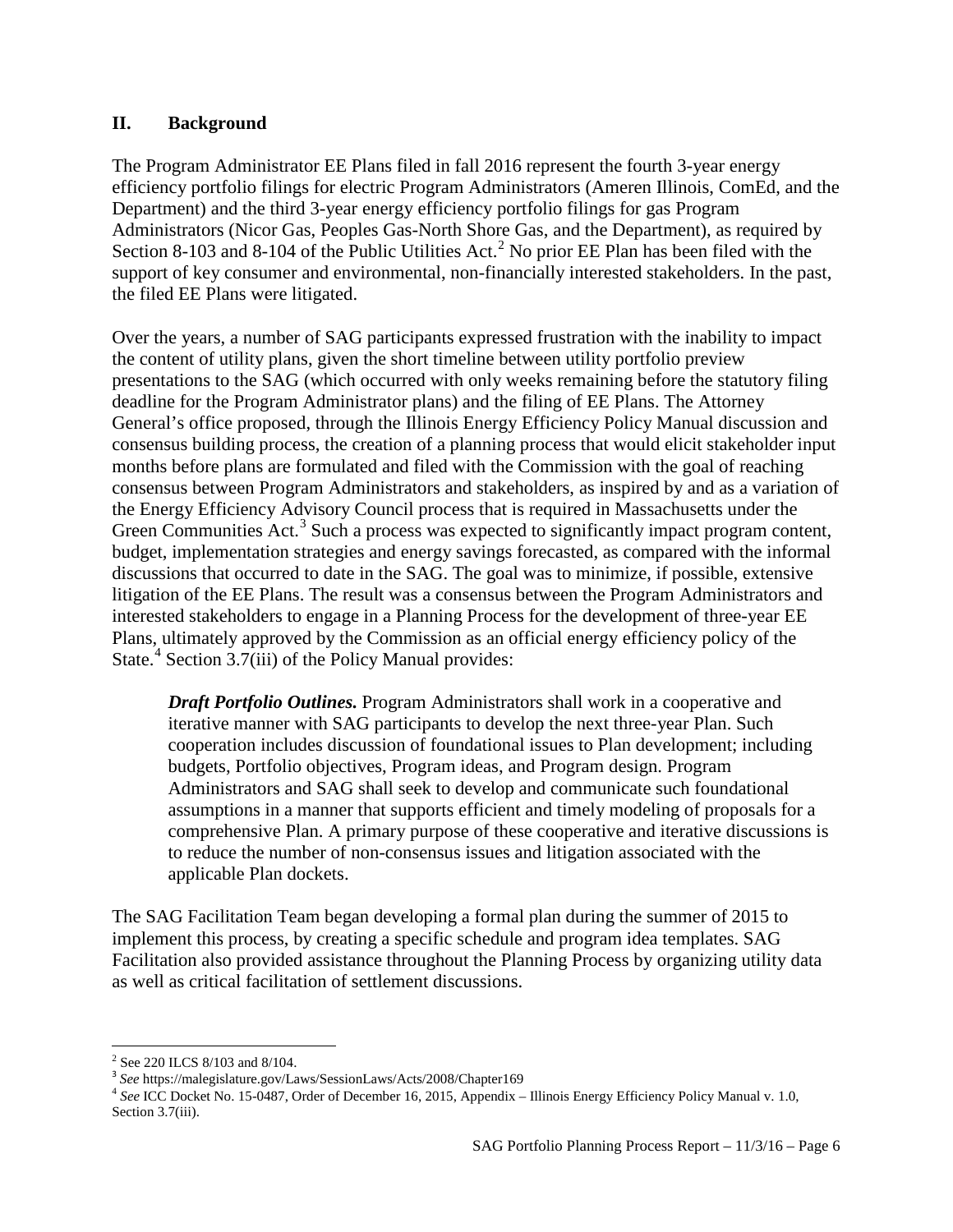# <span id="page-6-0"></span>**III. Planning Process Overview**

# **A. Objective**

As noted above, the primary objective of the Planning Process was to reach as much consensus as possible on issues related to EE Plans before Program Administrator filings with the Commission for approval in fall 2016, as well as attain early input from stakeholders on preliminary EE Plans.

Consensus was prioritized on the following EE Plan components:

- 1. Allocation of portfolio budget across residential and commercial and industrial sectors;
- 2. Portfolio planning objectives from each Program Administrator;
- 3. Portfolio savings;
- 4. Programs to be funded (existing and new);
- 5. Low and moderate income offerings; and
- 6. Coordination between gas and electric utilities.

### **B. Broad Participation**

l

The Planning Process included participation from a wide range stakeholders, some of whom participated actively throughout the process and others who engaged only on select issues of interest to them. More than two hundred individual participants are represented on the SAG distribution list, which increases in size on a regular basis.<sup>[5](#page-6-1)</sup> Large group SAG meetings during the Planning Process were regularly attended by over sixty participants, both in-person and by teleconference. The Planning Process included the following meeting categories:

- Large Group SAG Meetings: Large group SAG meetings were scheduled on a monthly basis during the Planning Process, from September 2015 to June 2016. Large group meetings were open to all interested SAG participants.
- Small Group SAG Meetings: Small group SAG meetings on specific proposal topics were scheduled during the Planning Process, as follow-up to the November and December 2015 SAG meetings. Small group meetings were open to all interested SAG participants.
- Follow-up SAG Meetings: Follow-up meetings on specific topics were scheduled during the Planning Process, as needed.<sup>[6](#page-6-2)</sup> Follow-up meetings were open to all interested SAG participants.
- Program Administrator Planning Meetings: SAG Facilitation held bi-weekly teleconference meetings with planners representing each Program Administrator (Ameren Illinois, ComEd, Nicor Gas, Peoples Gas – North Shore Gas, and the Department) to discuss key issues and coordinate the Planning Process. Coordination activities included the development and use of common planning templates, a schedule and process for

<span id="page-6-2"></span>

<span id="page-6-1"></span><sup>&</sup>lt;sup>5</sup> See SAG website, Meeting Participants page:  $\frac{http://www.ilsag.info/mecting-participants.html}{http://www.ilsag.info/mecting-participants.html}$ . ideas, for proposals that required further discussion. Se[e http://www.ilsag.info/small\\_group\\_planning\\_calls.html.](http://www.ilsag.info/small_group_planning_calls.html) Three calls were held in April and May 2016 to discuss follow-up on cost-effectiveness issues.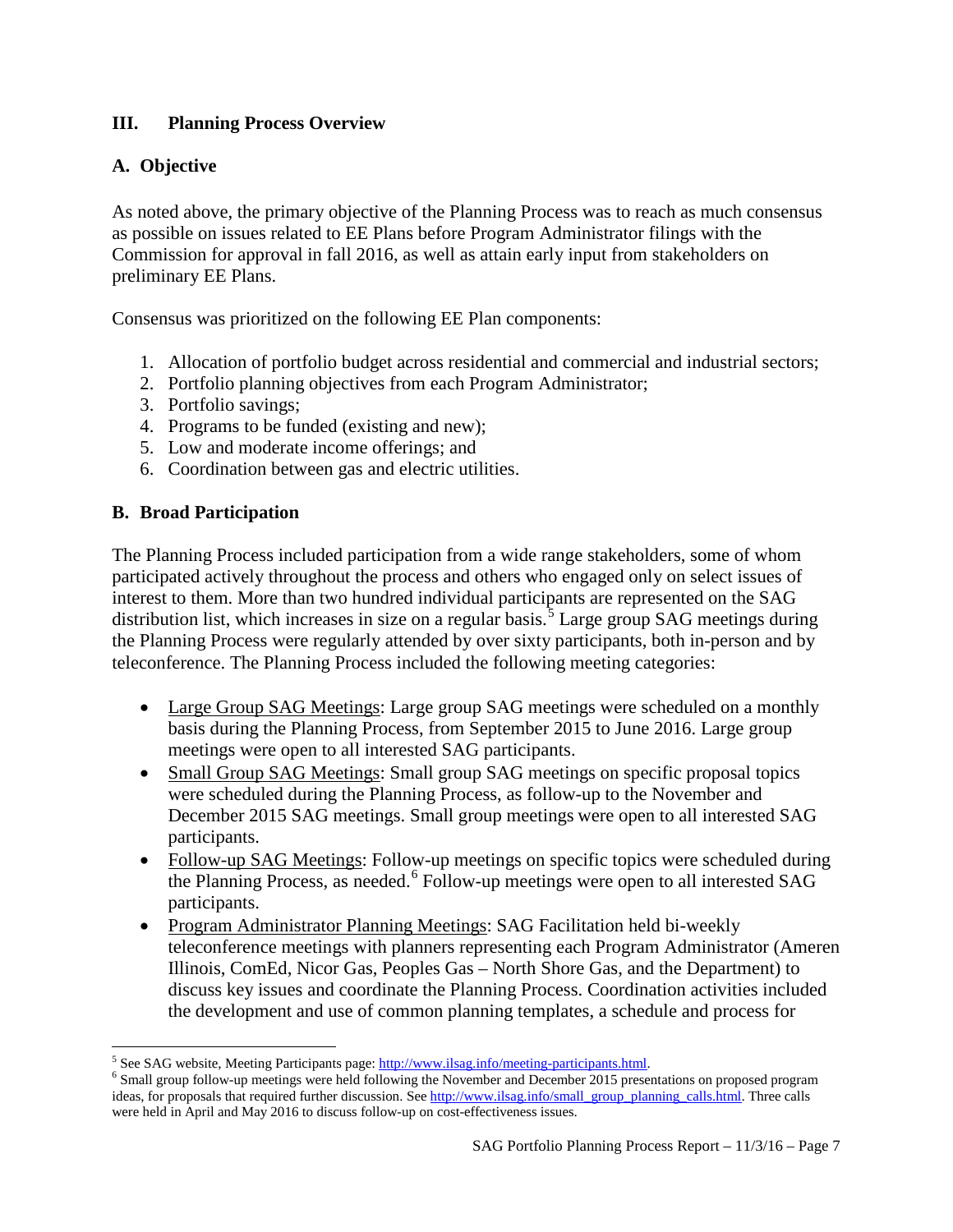preliminary EE Plans, and cross-utility coordination where appropriate (e.g. gas – electric and North – South).

• Confidential Negotiation Meetings: Non-financially interested stakeholders that intervene in EE Plan dockets and expressed an interest in reaching settlement participated in confidential negotiation meetings with individual Program Administrators on issues related to preliminary portfolio EE Plans. The goal of negotiation meetings was to reach consensus on open issues and develop stipulated agreements. Several Program Administrators requested that parties execute confidentiality agreements prior to participating in confidential negotiations.

Stakeholders who were actively engaged throughout the Planning Process included:

- **Illinois Program Administrators:** Ameren Illinois, ComEd, Nicor Gas, Peoples Gas North Shore Gas, and the Department.
- **Ratepayer Advocates:** IL AG and CUB.
- **Government Representatives:** ICC Staff.
- **Environmental Organizations:** ELPC and NRDC.
- **Municipal:** The City of Chicago participated in confidential negotiation meetings with specific Program Administrators.

Others participated in large group SAG meetings, small group SAG meetings, and follow-up meetings that were open to all participants. [7](#page-7-0) For example, many different stakeholders presented program, measure, and program change ideas to SAG during the Planning Process, including: Grundfos Pump Corp.; IL AG; Embertec; FirstFuel; Midwest Cogeneration Association; NRDC; Open Energy Efficiency; Metropolitan Mayors Caucus; Elevate Energy; ELPC; Delta Institute; TrickleStar; EnergySavvy; Community Investment Corp.; and CUB. In addition, several Program Administrators presented new proposal ideas to SAG, including ComEd, Nicor Gas, and Ameren Illinois. Other participating stakeholders included public housing representatives, the Illinois Industrial Energy Consumers ("IIEC"), and the Illinois Power Agency ("IPA").

# **C. Planning Process Guidelines**

SAG is a forum that allows parties to provide early and ongoing input on energy efficiency program and policy issues, express different opinions, better understand the opinions of others, and foster collaboration and consensus, where possible and appropriate. SAG Facilitation requested that SAG participants follow specific "Guiding Principles" and "Process Guidelines" in the Planning Process, to foster communication and productive input. Guiding Principles and Process Guidelines were included in the project plan shared with SAG at the October 2015 large group meeting, as excerpted below.

# Guiding Principles

1. *Collaboration.* SAG meetings are intended to build trust and collaborative working relationships. Parties are encouraged to raise issues and voice concerns when they don't

<span id="page-7-0"></span>l <sup>7</sup> See SAG Meeting Participants[: http://www.ilsag.info/meeting-participants.html](http://www.ilsag.info/meeting-participants.html)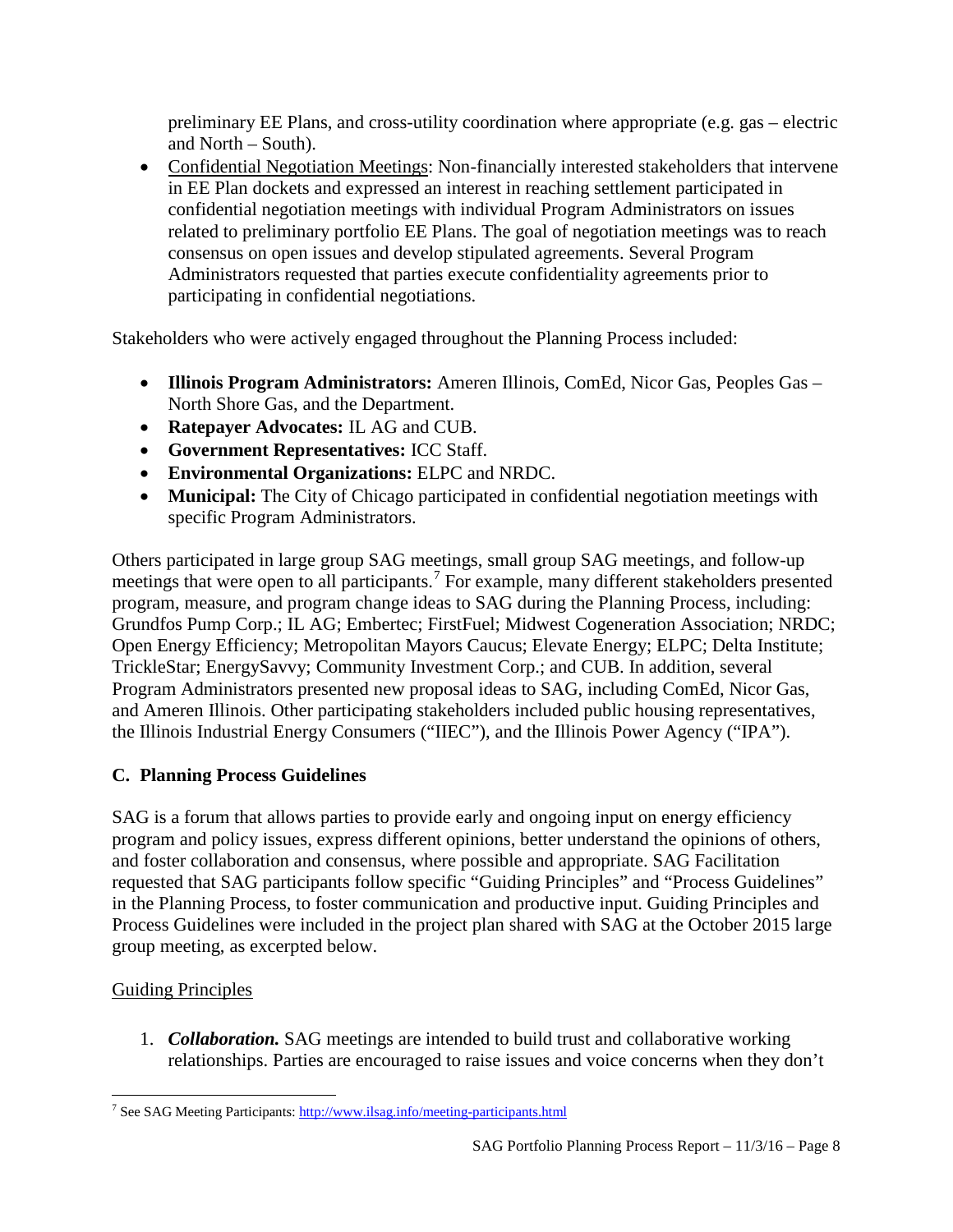support specific initiatives discussed at the SAG, and also offer constructive approaches and solutions where possible. Discussions should focus on the merits of an issue, rather than assertions of prior litigation positions or future speculation of litigation positions.

- 2. *Prioritizing Issues.* The SAG Facilitation Team will prioritize the issues to be addressed through the Portfolio Planning Process, with input from SAG participants.
- 3. *Productive Discussion.* Participants in the SAG Portfolio Planning Process should avoid providing feedback to Program Administrators that is based on:
	- a. Assuming "bad" intent or inevitable opportunistic behavior.
	- b. Attempting to address extreme or worse-case scenarios.
	- c. Creating opportunities to micro-manage Portfolio Administrators.
	- d. Seeking information for purposes of seeking future cost disallowances.

### Process Guidelines

- 1. *Proposal Support.* SAG participants that propose to discuss a policy change, program design, or other topic relevant to the SAG Portfolio Planning Process shall demonstrate fact-based support of their recommendation(s) prior to discussion at SAG. Support includes, but is not limited to, background, research, and data analysis, and information about other jurisdictions who have implemented the proposed policy change or program design change. The Proposed New Program Idea Template and/or Policy / Issue Template must be submitted to the SAG Facilitation Team in advance of scheduled discussion. The SAG Facilitation Team reserves the right to request additional information prior to scheduling discussion at SAG.
- 2. *Discussions in the Nature of Settlement Discussions.* The SAG Facilitation Team will seek to build group consensus on issues that are addressed through the Portfolio Planning Process. Consensus decision-making is in the nature of settlement discussions. As a matter of general agreement, positions or statements made during SAG meetings shall not be used by any party to contradict or impeach another party's position, or prove a party's position, in a Commission proceeding. If, after a reasonable period of time as determined by the SAG Facilitation Team, consensus is not reached, the SAG Facilitation Team will prepare a "Comparison Exhibit" that tracks areas of non-consensus, including positions and rationale. Parties who agree to a consensus position who later change their positions in litigation will be viewed as negotiating in bad faith, absent intervening circumstances.
- 3. *Conflict of Interest Policy.* Various SAG participants have raised concerns about stakeholder participation on sensitive issues that may arise during the Planning Process. A conflict of interest is present when a SAG participant, in the judgment of the SAG Facilitation Team, has a financial stake in a SAG discussion topic and participation of the financially interested party could have adverse consequences, such as hindering complete and frank discussions. SAG participants that have a conflict of interest in specific meetings topics must recuse themselves from participating in those meetings. Topics that may include conflicts of interest and the associated SAG participants include, but are not limited to, the following: 1) Discussion of proprietary and/or confidential information (e.g. current and prospective program implementers, customers, contractors, and product representatives); 2) current and past program performance (e.g. current program implementers and contractors); 3) Future bids (e.g. current and prospective program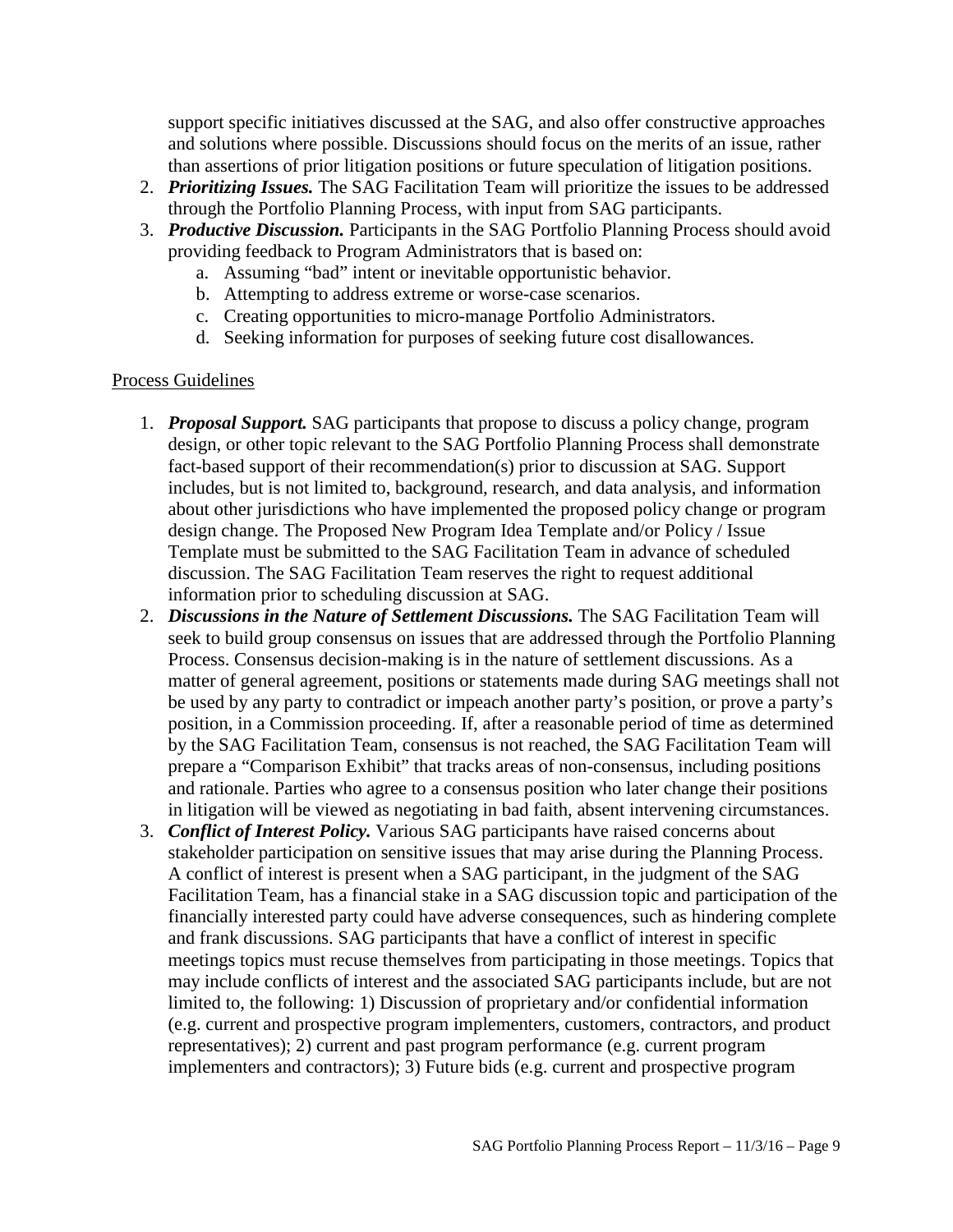implementers, potential bidders, and contractors); and 4) Evaluation performance and proposed changes (e.g. current and prospective independent evaluation contractors).

# **D. Participant Roles and Responsibilities**

The roles and responsibilities of key participants in the Planning Process, established at the beginning of the process, are summarized below, including SAG Facilitation, Program Administrators, and stakeholders.

*SAG Facilitation:* Planning Process large group SAG meetings and follow-up discussions were facilitated by the SAG Facilitation Team. SAG Facilitation Team duties included:

- Broad Stakeholder Outreach: Prior to the start of the process, the SAG Facilitation Team contacted all parties who had intervened in any of the prior EE Plan filings to explain the Planning Process, find out how and whether the party would like to engage or be informed by the process, and to solicit issues and ideas that the parties would like considered in the Planning Process. SAG Facilitation also offered to meet with any other stakeholder who was interested in learning about or possibly contributing to the Planning Process.
- Meeting Facilitation: Preside over meetings; develop agendas; complete background research, as needed and resources permitting; maintain the schedule; review draft meeting materials; circulate final meeting materials; and update the SAG website. Large group and small group SAG agendas and meeting materials were made available for download on the SAG website, unless documents contained confidential or proprietary information.[8](#page-9-0) The SAG Facilitation Team adhered to a clear timeline and process for the conclusion of work.
- Tracking Issues: Action items, questions and open issues were tracked by the SAG Facilitation Team during each large group SAG meeting, small group SAG meeting, and large group follow-up meeting. An updated action items tracking document was circulated to SAG participants following each meeting, and was made available for download on the SAG website on individual meeting material pages.
- Proposal Research: During the proposed program and policy suggestion period in fall 2015, SAG Facilitation provided research support to stakeholders that were interested in proposing specific ideas to SAG but did not necessarily have the resources or background knowledge to complete the required policy or program templates. Research support was provided upon request by stakeholders. SAG Facilitation also assisted stakeholders in completing proposal templates, as needed. In this role, SAG Facilitation was "leveling the playing field" to allow all interested parties an equal opportunity to contribute their ideas to the Planning Process, even if they had limited resources or capacity.
- Tracking Responses to Stakeholder Suggestions and Recommendations: Throughout the Planning Process, stakeholders made specific suggestions and recommendations to Program Administrators. SAG Facilitation tracked the suggestions and recommendations as well as responses from Program Administrators, including the rationale for rejecting stakeholder suggestions and/or recommendations.

<span id="page-9-0"></span> $\overline{\phantom{a}}$ <sup>8</sup> See SAG website, Meeting Materials page (*http://www.ilsag.info/meeting-materials.html*) and Small Group Follow-Up Meetings page[: http://www.ilsag.info/small\\_group\\_planning\\_calls.html.](http://www.ilsag.info/small_group_planning_calls.html)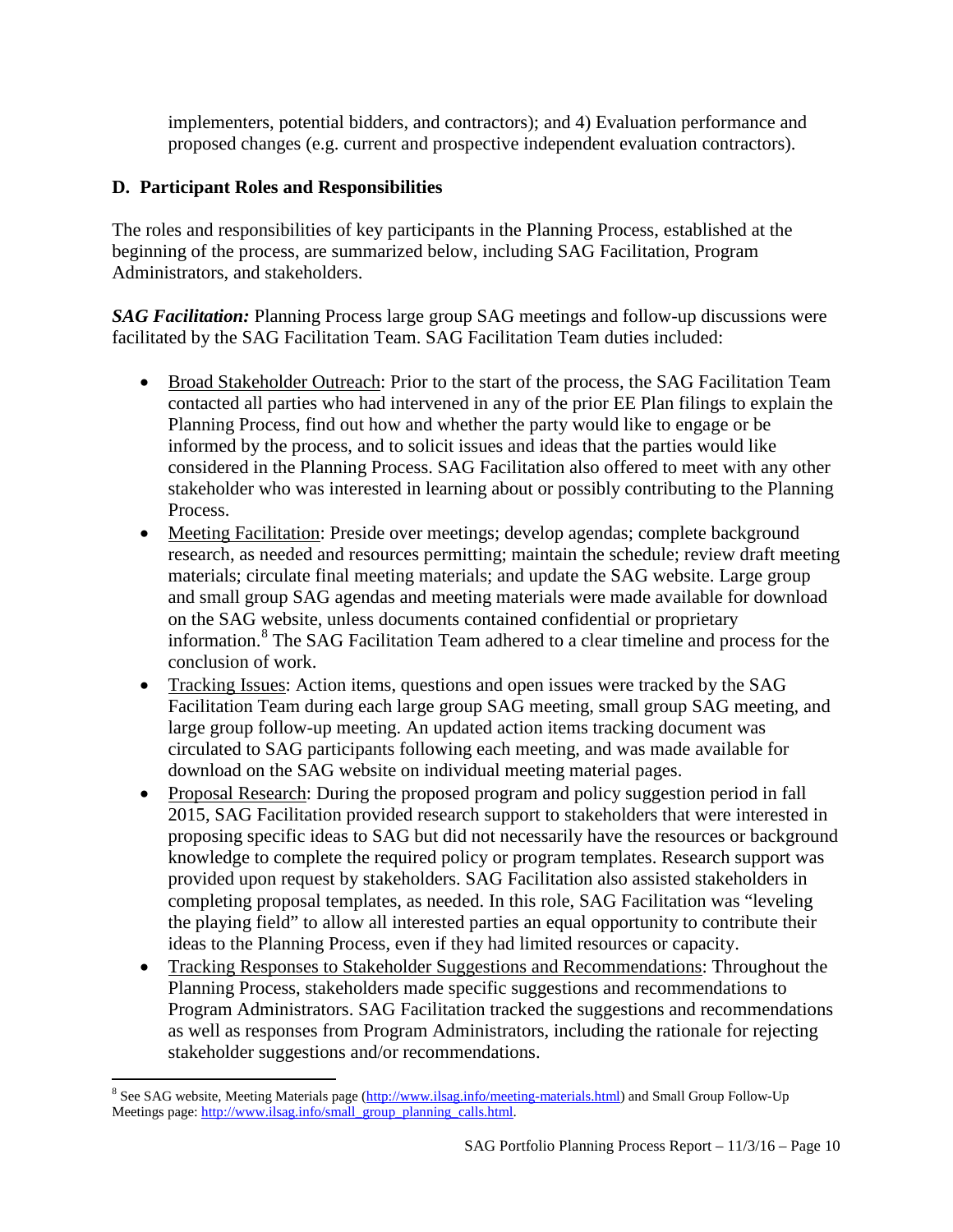- Tracking Consensus: SAG Facilitation tracked consensus and non-consensus issues throughout the Planning Process, in order to minimize the number of non-consensus items remaining for negotiations.
- Developed Planning Templates: SAG Facilitation developed planning templates for proposed policy, program and program change ideas submitted by interested stakeholders and Program Administrators. In addition, SAG Facilitation worked with Program Administrators and stakeholders to develop additional planning templates to ensure that consistent information was provided on EE Plans, including a Preliminary Portfolio Budget Template and High-Level Portfolio Template.
- Information Support: Upon request, SAG Facilitation provided support to stakeholders reviewing preliminary EE Plans, including summarizing data and helping stakeholders track data and follow-up information on open issues. SAG Facilitation also received questions from parties who do not regularly participate in the SAG about how to find information, and provided answers to any questions they might have about the process.
- Rendering Decisions on Project Process/Scope: SAG Facilitation rendered final decisions on process matters, including the project scope and what issues could reasonably be addressed in the Planning Process, to maintain a manageable and efficient process.
- Negotiation Meetings: SAG Facilitation scheduled and participated in negotiation meetings between individual Program Administrators and non-financially interested stakeholders as needed, to track open issues and next steps.
- "Parking Lot" Issues: SAG Facilitation maintained a list of issues and topics that were raised during the Planning Process, but needed to be addressed at a later time. This includes issues that are beyond the scope of Planning Process, belong in another process (such as Policy Manual Version 2.0), are not ripe for decision and should be considered during the next three-year SAG, are not of general interest, etc. "Parking lot" issues will be discussed at future SAG meetings following EE Plan filings with the Commission. See SAG Planning Memo – Fall 2016 and Spring 2017, Attachment B: SAG "Parking Lot" Issues.[9](#page-10-0)

*Program Administrators:* Program Administrators offering programs pursuant to Sections 8- 103, 8-104 and Section 16-111.5B of the Public Utilities Act participated in the SAG Portfolio Planning Process (e.g. Ameren Illinois, ComEd, the Department, Nicor Gas, and Peoples Gas – North Shore Gas) as described in Policy Manual Version 1.0, Section 3.7(iii), Draft Portfolio Outlines:

*Program Administrators shall work in a cooperative and iterative manner with SAG participants to develop the next three-year Plan. Such cooperation includes discussion of foundational issues to Plan development; including budgets, Portfolio objectives, Program ideas, and Program design. Program Administrators and SAG shall seek to develop and communicate such foundational assumptions in a manner that supports efficient and timely modeling of proposals for a comprehensive Plan. A primary purpose of these cooperative and iterative discussions is to reduce the number of non-consensus issues and litigation associated with the applicable Plan dockets.*

<span id="page-10-0"></span>l  $9$  A SAG website link will be added once the SAG Planning Memo is finalized.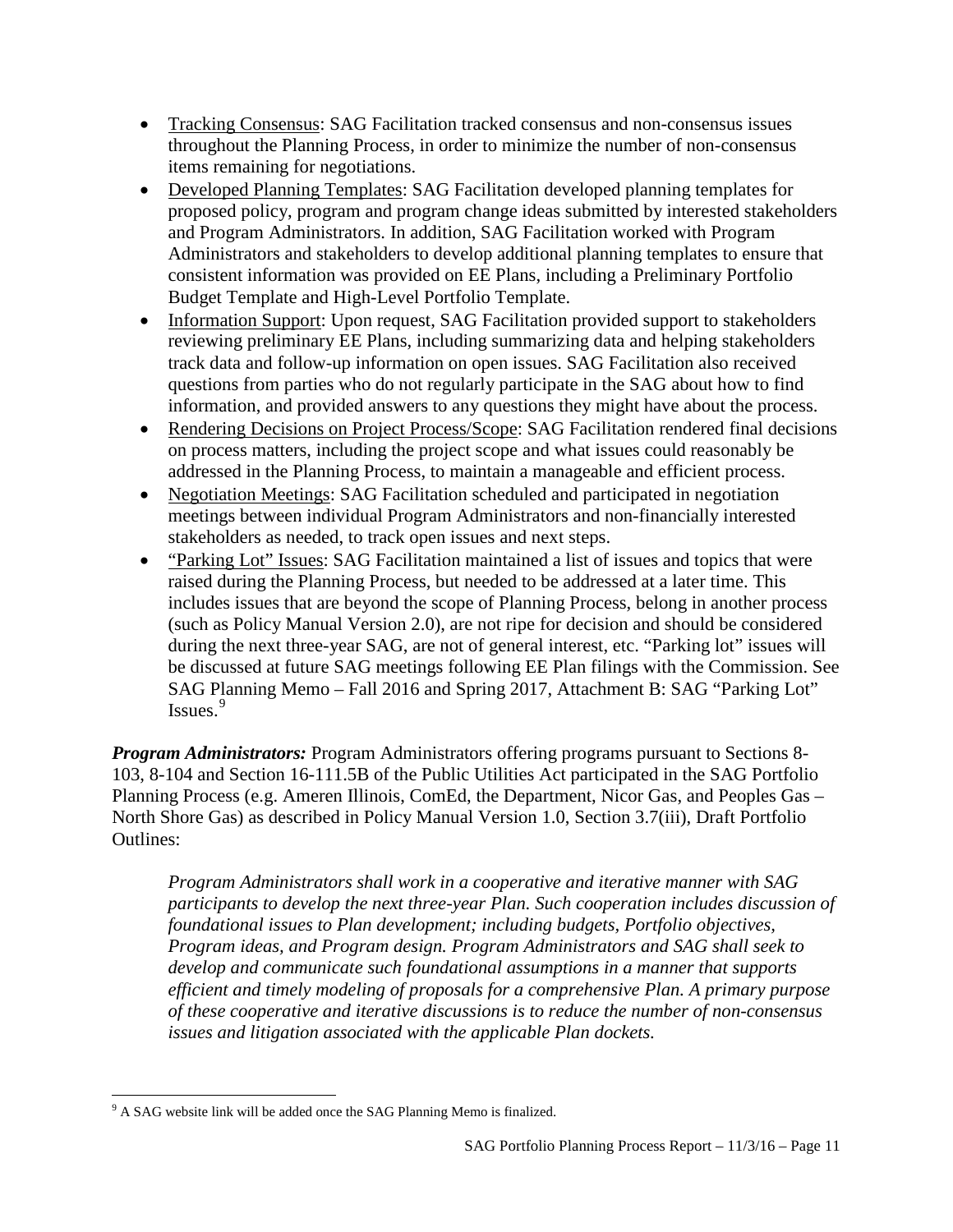Program Administrator duties included:

- Researching, designing, and modeling EE Plans and associated batch files in an accelerated timeframe;
- Coordinating portfolio planning with other utilities (e.g. utilities with overlapping service territories) and the Department;
- Collaborating with stakeholders, including providing identified deliverables to allow interested stakeholders to provide meaningful input;
- Responding to requests for stakeholder information, consistent with preserving confidentiality of customer and other confidential information, and assuming information is readily available and does not require significant processing or analysis to respond to stakeholder requests;
- Responding to stakeholder suggestions and recommendations and providing rationale for stakeholder suggestions and/or recommendations that were not accepted;
- Updating EE Plan models and batch files, as needed**;**
- Negotiating with non**-**financially interested stakeholders on EE Plan issues; and
- Drafting the EE Plan and associated attachments for filing with the Commission, pursuant to Section 8-103/8-104 of the Public Utilities Act.

*Stakeholders:* Attendance and participation in SAG meetings is open to all interested stakeholders. Stakeholders were strongly encouraged to participate in the Planning Process by identifying high priority issues early, submitting proposed new program, measure, and program change ideas for presentation at SAG, and providing feedback to Program Administrators developing EE Plans. The following stakeholder participation guideline was included in the Planning Process project plan:

**Stakeholder Participation/Participation Restrictions for Financially-Interested**  Parties: Attendance and participation in the Planning Process was open to all interested stakeholders. However, there may be agenda items during this process that require open discussion between Program Administrators and non-financially interested stakeholders, involving confidential and/or proprietary information. Confidential and/or proprietary topics will be identified by the SAG Facilitation Team in advance. Participants with a financial interest (e.g. current and prospective program implementers, contractors, and product representatives) must recuse themselves from attending confidential and/or proprietary meetings.

During the Planning Process, large group SAG meetings and small group follow-up meetings were open to all SAG participants. Confidential negotiation meetings were held between individual Program Administrators and non-financially interested stakeholders that intervene in EE Plan dockets, with the goal of reaching consensus agreement on EE Plans. The negotiation process included the development of stipulated agreements that will be filed with EE Plans in fall 2016.

## <span id="page-11-0"></span>**IV. Planning Process Activities**

At the beginning of the Planning Process, SAG Facilitation developed, with stakeholder input, a seven step Planning Process for all Program Administrators to follow to help ensure the planning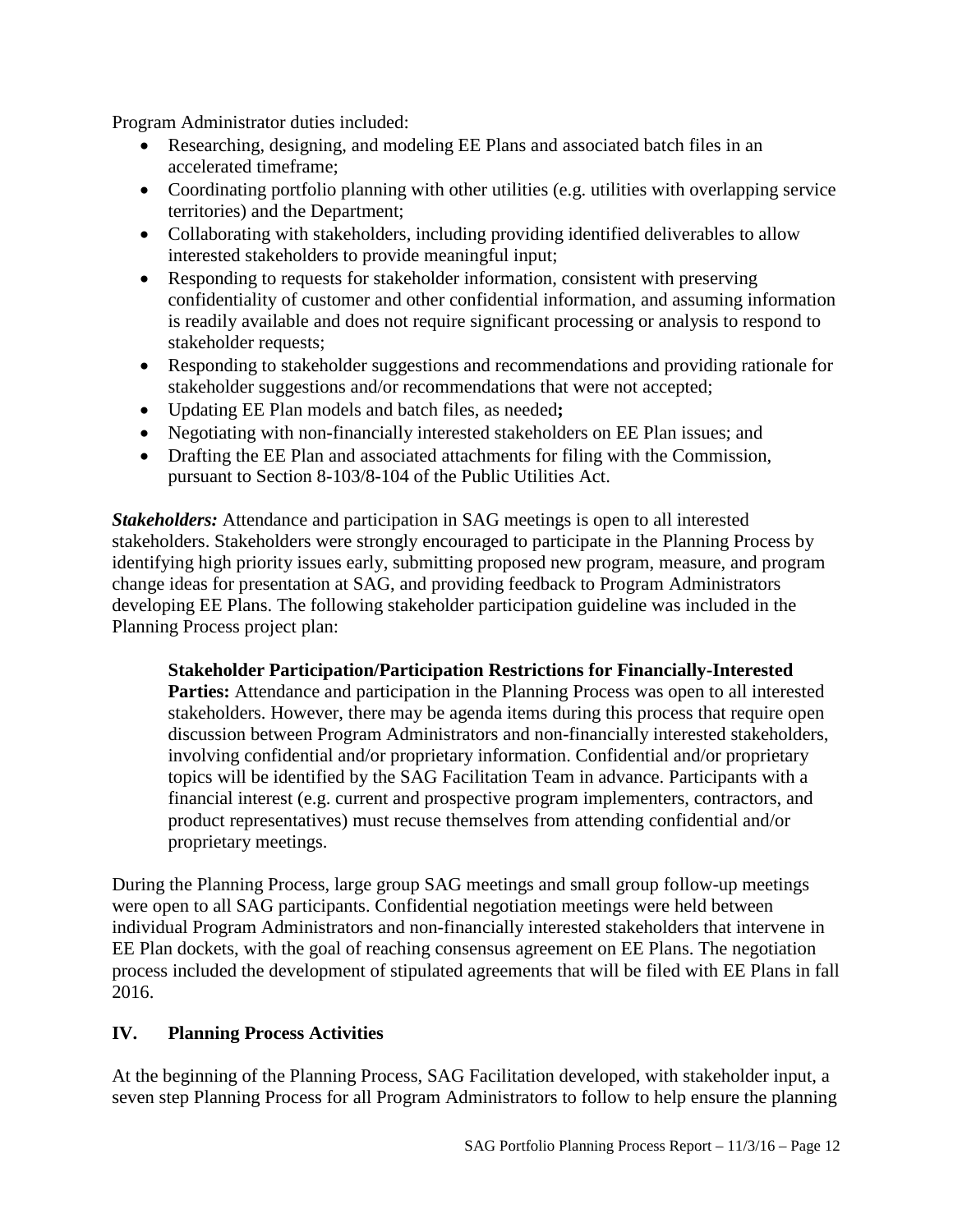was clear, logical and coordinated. The Planning Process included a number of key activities, including developing a project plan and soliciting input from interested parties; conducting outreach to a wide range of stakeholders; completing a seven step planning process; and holding Illinois Power Agency workshops to address Commission directives to SAG and planning issues for Section 8-103 and Section 16-111.5B programs. A summary of Planning Process activities is described below, as well as an overview of the topics discussed at large group and small group SAG meetings from September 2015 to September 2016.

## **1. Developed Planning Process Project Plan; Solicited Input on Issues/Topics to Consider**

SAG Facilitation presented a draft project plan for the Planning Process at the July 28, 2015 large group SAG meeting, including an overview of the proposed scope, issues to be addressed, schedule, deliverables and responsibilities. Following the July SAG meeting, Program Administrators were asked to review the proposed schedule and process and provide feedback if there were any timing concerns to be addressed. SAG typically holds monthly large group meetings on the last Tuesday of each month. For the Planning Process, SAG Facilitation scheduled an extra day for large group meetings when needed, totaling two days per month beginning in September 2015. Additional follow-up meetings were scheduled by teleconference, as needed.

# **2. SAG Facilitation Outreach to Wide Range of Stakeholders**

Early in the Planning Process, SAG Facilitation reached out to regular SAG participants based on prior participation in EE Plan dockets, as well as non-participants that may be interested in the Planning Process, to request feedback and determine high priority energy efficiency and planning issues. In September 2015, SAG Facilitation researched intervenors in prior EE Plan dockets and reached out by email to companies and organizations that do not regularly engaged in SAG. In September and October 2015, SAG Facilitation met individually with interested stakeholders to provide an overview of the Planning Process, request feedback, and discuss key issues. SAG Facilitation held meetings with Midwest Energy Efficiency Alliance; IL AG; Environmental Entrepreneurs; ICC Staff; Union of Concerned Scientists; Elevate Energy; Metropolitan Mayors Caucus; Historic Chicago Bungalow Association; NRDC; Midwest Cogeneration Association; ELPC; Giordano & Associates; and CUB. As a follow-up to the September large group SAG meeting, stakeholders were encouraged to contact SAG Facilitation to discuss the Planning Process and identify priority issues.

# **3. Seven Step Planning Process**

SAG Facilitation planned a seven step process for Program Administrators to develop draft EE Plans with stakeholder review and feedback. Each step of this process is summarized below, including key SAG activities. A complete overview of Planning Process activities for individual SAG meetings is available in Section V of this report.

# *Step 1: Program Administrators Summarized Current Portfolios*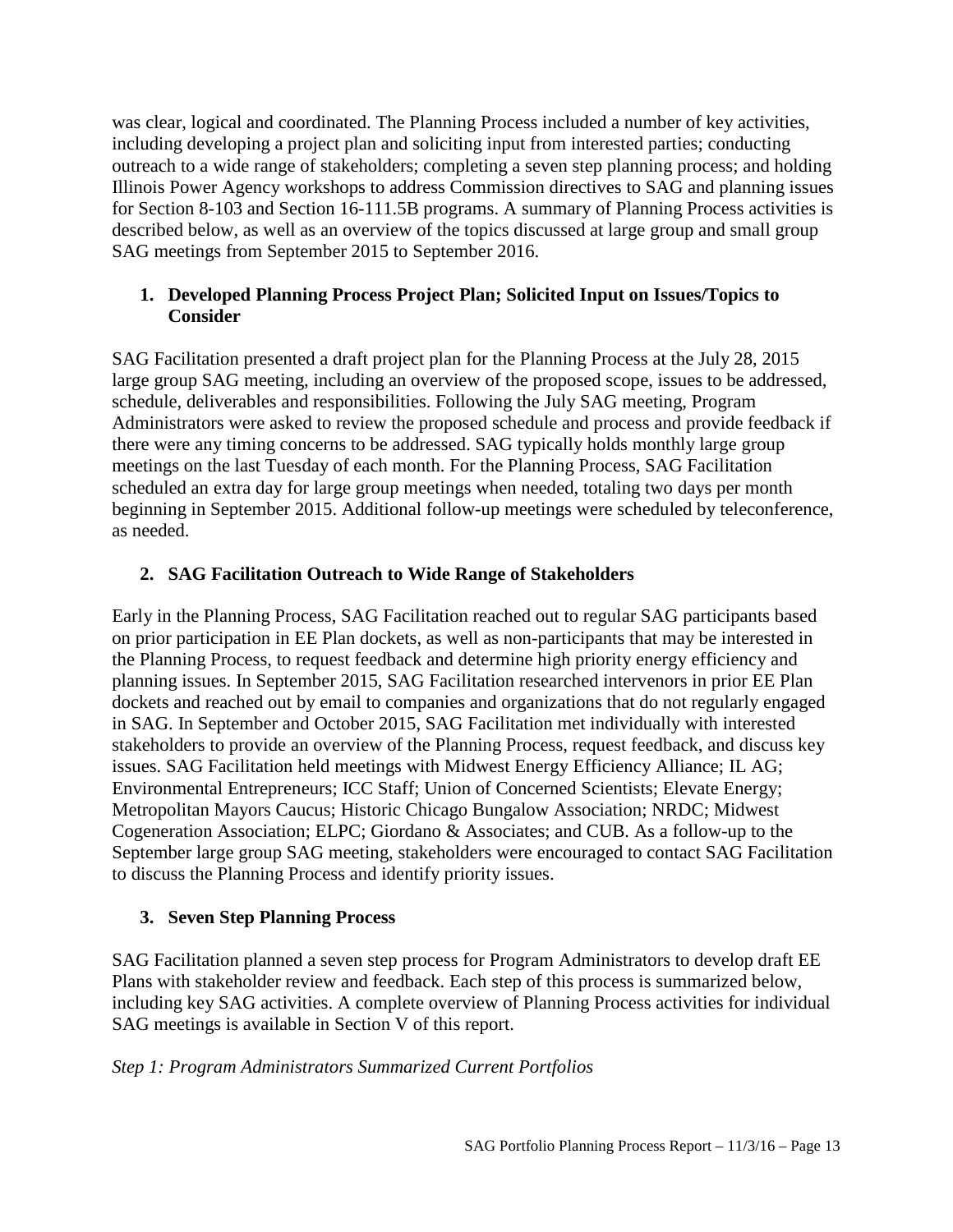Program Administrators presented a summary to SAG in September 2015 of current electric and gas energy efficiency programs for Electric Program Year 7 and Gas Program Year 4, to educate SAG and address stakeholder questions. As follow-up in October 2015, SAG participants had an opportunity to provide input on current portfolios and discuss proposals that may benefit from further development in step 2. SAG also discussed resolution of portfolio threshold issues.

### *Step 2: Program Administrators Present Proposed Planning Objectives*

A SAG discussion was held in October 2015 on proposed Program Administrator portfolio objectives, including feedback from stakeholders on overlapping objectives and objectives that may be specific to each utility service territory.

*Step 3: Stakeholders and Program Administrators Proposed New Ideas for Consideration* All SAG participants had an opportunity to propose program, measure, and program change ideas to SAG in November and December 2015 for consideration by Program Administrators. Several Program Administrators also proposed new ideas for stakeholder consideration. Additionally, SAG participants had an opportunity to propose the resolution of policy issues for consideration by the Policy Manual Subcommittee in Policy Manual Version 2.0.<sup>[10](#page-13-0)</sup> Proposed program, measure, program change, and policy ideas required submittal of a completed template prior to presenting to SAG.

## *Step 4: Program Administrators Presented Preliminary Budget Templates and Responses to Program Ideas*

Program Administrators presented preliminary budget templates and high level responses to stakeholder proposals to SAG in January 2016.

## *Step 5: Program Administrators Presented Potential Study Results[11](#page-13-1)*

Program Administrators that completed Potential Studies prior to developing EE Plans presented preliminary results to SAG. Potential Study presentation timing varied by Program Administrator; presentations were held in December 2015, February and March 2016.

## *Step 6: Program Administrators Presented Preliminary EE Plan Portfolios to SAG*

Program Administrators presented a preliminary EE Plan portfolio of programs to SAG, taking into account stakeholder feedback and proposal ideas. Presentation timing varied by Program Administrator; preliminary EE Plan presentations were held in March and April 2016. SAG held large group follow-up "Q&A" meetings with individual Program Administrators and stakeholders following preliminary EE Plan presentations, to discuss open issues and stakeholder questions.

## *Step 7: Program Administrators Presented Updated EE Plan Portfolios to SAG*

Program Administrators presented an updated EE Plan portfolio to SAG. Updated EE Plans incorporated stakeholder feedback and prior SAG discussion of portfolio issues, where applicable. Presentation timing varied by Program Administrator; updated EE Plan presentations were held in May and June 2016.

<span id="page-13-0"></span> $\overline{\phantom{a}}$  $10$  Policy Manual Version 2.0 discussions were put on hold during the Planning Process. Discussions are expected to resume in 2017, following Commission approval of Program Administrator EE Plan dockets.

<span id="page-13-1"></span><sup>&</sup>lt;sup>11</sup> As applicable: Not all Program Administrators completed Potential Studies in 2016.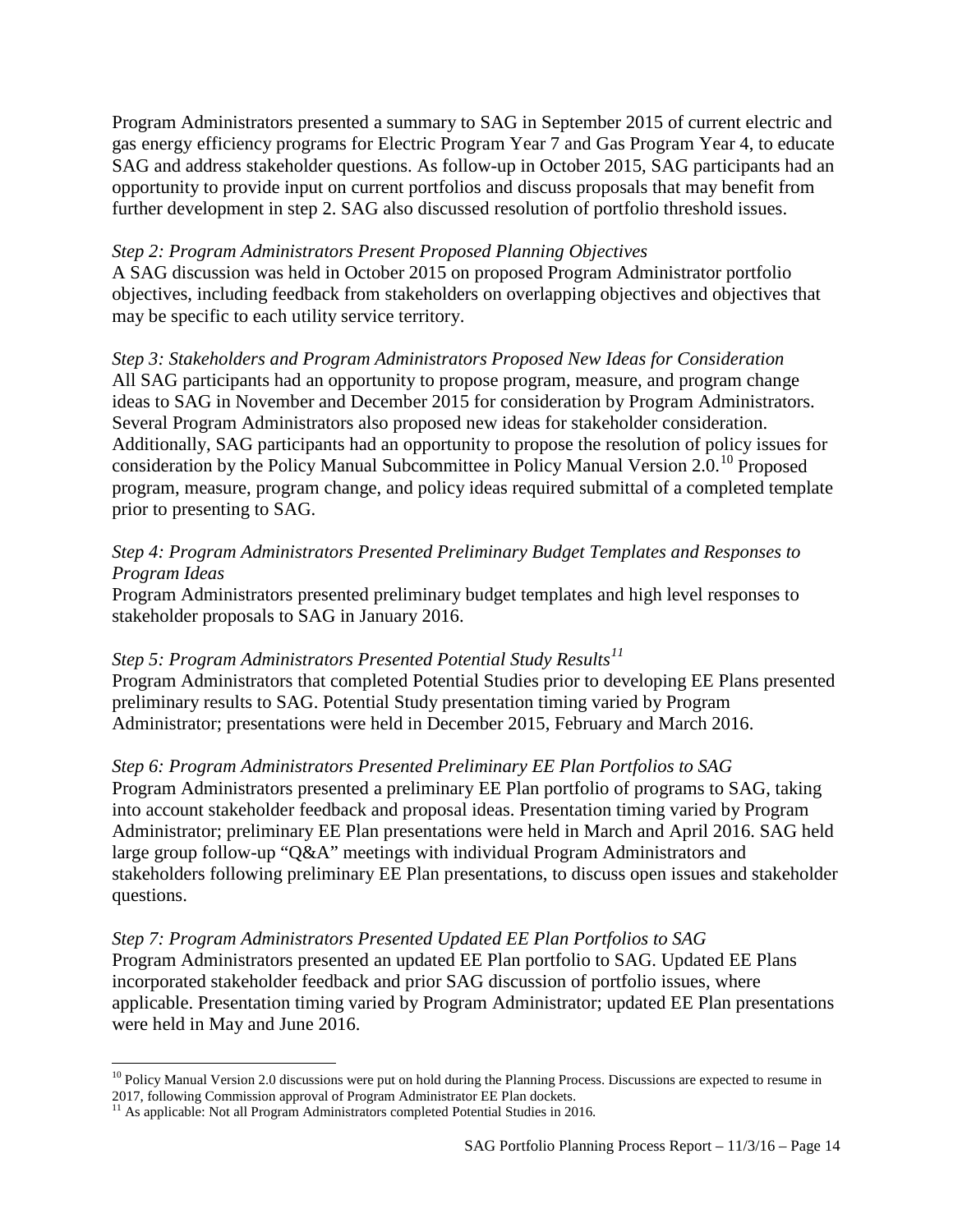Following the seven step process outlined above, confidential negotiation meetings were held between non-financially interested stakeholders that intervene in EE Plan dockets and expressed an interested in settlement and individual Program Administrators. The goal was to reach consensus agreement on EE Plans prior to the Section 8-103/8-104 filing deadlines in fall 2016 or within a reasonable time thereafter.<sup>[12](#page-14-1)</sup>

# **4. Illinois Power Agency ("IPA") Workshops**

In addition to the seven-step process outlined above, SAG Facilitation convened a Section 16- 111.5B Workshop Subcommittee in January 2016, also referred to as the 2016 IPA Workshop Subcommittee, with Ameren Illinois, ComEd, non-financially interested stakeholders and the IPA in response to Commission directives to SAG in the 2016 IPA Procurement Plan docket..<sup>[13](#page-14-2)</sup> The IPA Workshop Subcommittee also addressed relevant planning issues for Section 8-103 EE Plan programs. The key planning issue addressed by the Subcommittee was how the Section 16- 111.5B energy efficiency program bids would be conducted by Ameren Illinois and ComEd when the Section 8-103 programs for the next three-year EE Plan have not yet been approved. The Subcommittee discussed a number of related planning and contract issues, including whether there are contractual mechanisms to address uncertainty around expanded Section 8-103 programs and whether conditional approval of expanded programs could be a pathway for inclusion. Subcommittee participants reached consensus on slightly different approaches to the Section 16-111.5B program bid process for Ameren Illinois and ComEd. The Subcommittee concluded that both approaches achieve the objectives of Section 16-111.5B despite structural differences between the two. $^{14}$  $^{14}$  $^{14}$ 

# <span id="page-14-0"></span>**V. Description of SAG Activities: September 2015 to September 2016**

Large group SAG meetings and small group SAG follow-up meetings held during each month of the Planning Process are summarized below.[15](#page-14-4) Agendas and meeting materials are available for download on the SAG website.<sup>[16](#page-14-5)</sup>

2015 Large Group SAG Portfolio Planning Activities:

• September 28-29: SAG Facilitation presented a kick-off to the Planning Process, including an overview of the final draft project plan, stakeholder outreach, next steps and upcoming deliverables. Program Administrators presented to SAG on current energy efficiency portfolios, for Electric Program Year 7 ("EPY7") and Gas Program Year 4 ("GPY4"), utilizing completed Portfolio Templates. The purpose of reporting out on EPY7 and GPY4 was to educate SAG and address initial questions on current programs.

<span id="page-14-1"></span> $\overline{\phantom{a}}$ <sup>12</sup> Section 8-103 EE Plan filing deadline: September 1, 2016. Section 8-104 EE Plan filing deadline: October 1, 2016. See 220 ILCS  $5/8$ -103(f) and 220 ILCS  $5/8$ -104(f).

<span id="page-14-2"></span><sup>&</sup>lt;sup>13</sup> See 2016 Section 16-111.5B Workshop Subcommittee Report (July 28, 2016). Available at: [http://ilsagfiles.org/SAG\\_files/Illinois\\_Power\\_Agency/2016\\_IPA\\_Workshop\\_Subcommittee/SAG\\_2016\\_IPA\\_Workshop\\_Subco](http://ilsagfiles.org/SAG_files/Illinois_Power_Agency/2016_IPA_Workshop_Subcommittee/SAG_2016_IPA_Workshop_Subcommittee_Report_Final_7-28-16.pdf)mmittee Report Final 7-28-16.pdf.

<span id="page-14-4"></span><span id="page-14-3"></span><sup>&</sup>lt;sup>14</sup> Id. at 6-7.<br><sup>15</sup> Additional meetings were held between Program Administrator planners to discuss issues, in parallel with the SAG process.<br><sup>16</sup> See SAG website, Meeting Materials page: http://www.ilsag.info/meeting-m

<span id="page-14-5"></span>Meetings: http://www.ilsag.info/small\_group\_planning\_calls.html.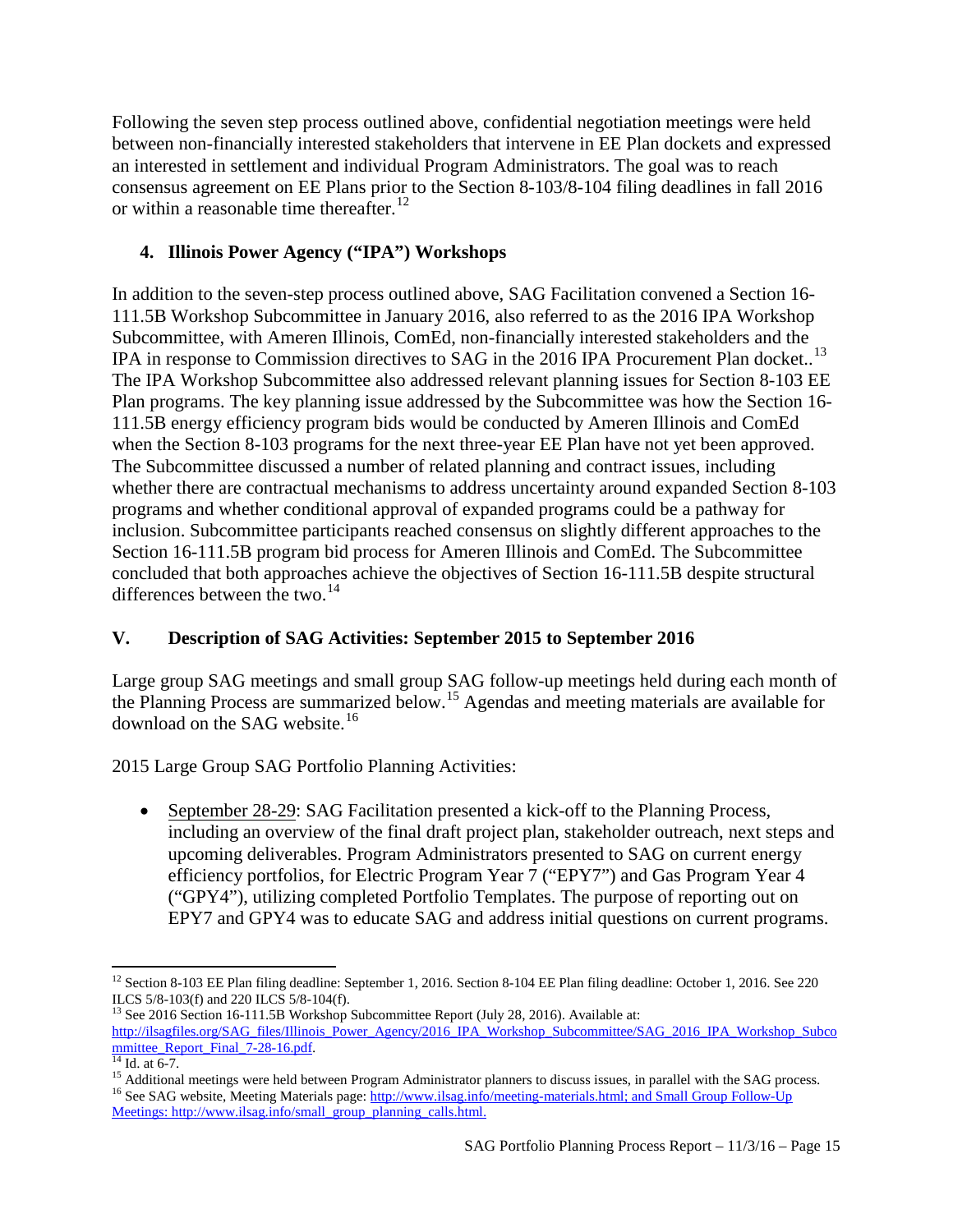- October 26-27: SAG Facilitation presented a follow-up to the September Planning Process discussion, including an overview of updated project plan documents. In addition, a draft stipulation and a proposed acknowledgement/agreement document were presented for feedback. Utility Program Administrators presented high level objectives for the next EE Plans, to identify areas of overlap/differences and request stakeholder feedback. NRDC presented an overview of stakeholder feedback on current programs, to educate SAG and discuss which proposals should be further developed and presented to SAG in late fall. Various SAG participants presented a discussion of portfolio threshold issues for stakeholder consideration (see Attachment C). Ameren Illinois presented preliminary Potential Study results.
- November 16-17: SAG participants that submitted Proposed New Program Idea / Program Change Templates presented proposed ideas to SAG. SAG participants were required to submit a completed template prior to presenting to SAG. The November meetings focused on business program ideas. Residential and cross-cutting ideas<sup>[17](#page-15-0)</sup> were scheduled for December. Planning Process follow-up included a discussion of common high-level objectives and an update on open legal issues.
- December 14-16: SAG participants that submitted Proposed New Program Idea / Program Change Templates presented proposed ideas to SAG. The December meetings focused on residential program and cross-cutting ideas. Ameren Illinois presented updated preliminary Potential Study results.

2015-2016 Small Group SAG Portfolio Planning Activities<sup>[18](#page-15-1)</sup>:

- December 2015: SAG held four small group follow-up teleconference meetings following the November 2015 stakeholder presentations to SAG on proposed program, program change, and measure ideas. Follow-up meetings were held for proposals that required further discussion. All SAG participants were invited to participate in small group meetings. The stakeholder that proposed each idea was invited to present additional information and/or responses to open questions. Time was also provided for open discussion. Individual teleconference meetings were held on the following stakeholder proposals: Laminar aerator measure; LED Street Lighting; Data/building analytics; upstream programs; and the Grundfos Pump Corp. measure.
- January April: SAG held nine additional small group follow-up teleconference meetings following the December 2015 presentations on proposed program, program change, and measure ideas, for proposals that required further discussion. All SAG participants were invited to participate in small group meetings. The stakeholder that proposed each idea was invited to present additional information and/or responses to open questions. Time was also provided for open discussion. Individual teleconference meetings were held on the following stakeholder proposals: Statewide marketing; Combined Heat and Power; EnergySavvy program idea; Open Energy Efficiency program idea; upstream programs follow-up and best practices for program design; multifamily improvement proposals; and low-moderate income program proposals.

<sup>&</sup>lt;sup>17</sup> Ideas that may impact both residential and business programs, across Illinois Program Administrators.

<span id="page-15-1"></span><span id="page-15-0"></span><sup>&</sup>lt;sup>18</sup> Additional information on small group follow-up meetings is available on the SAG website:

http://www.ilsag.info/small\_group\_planning\_calls.html.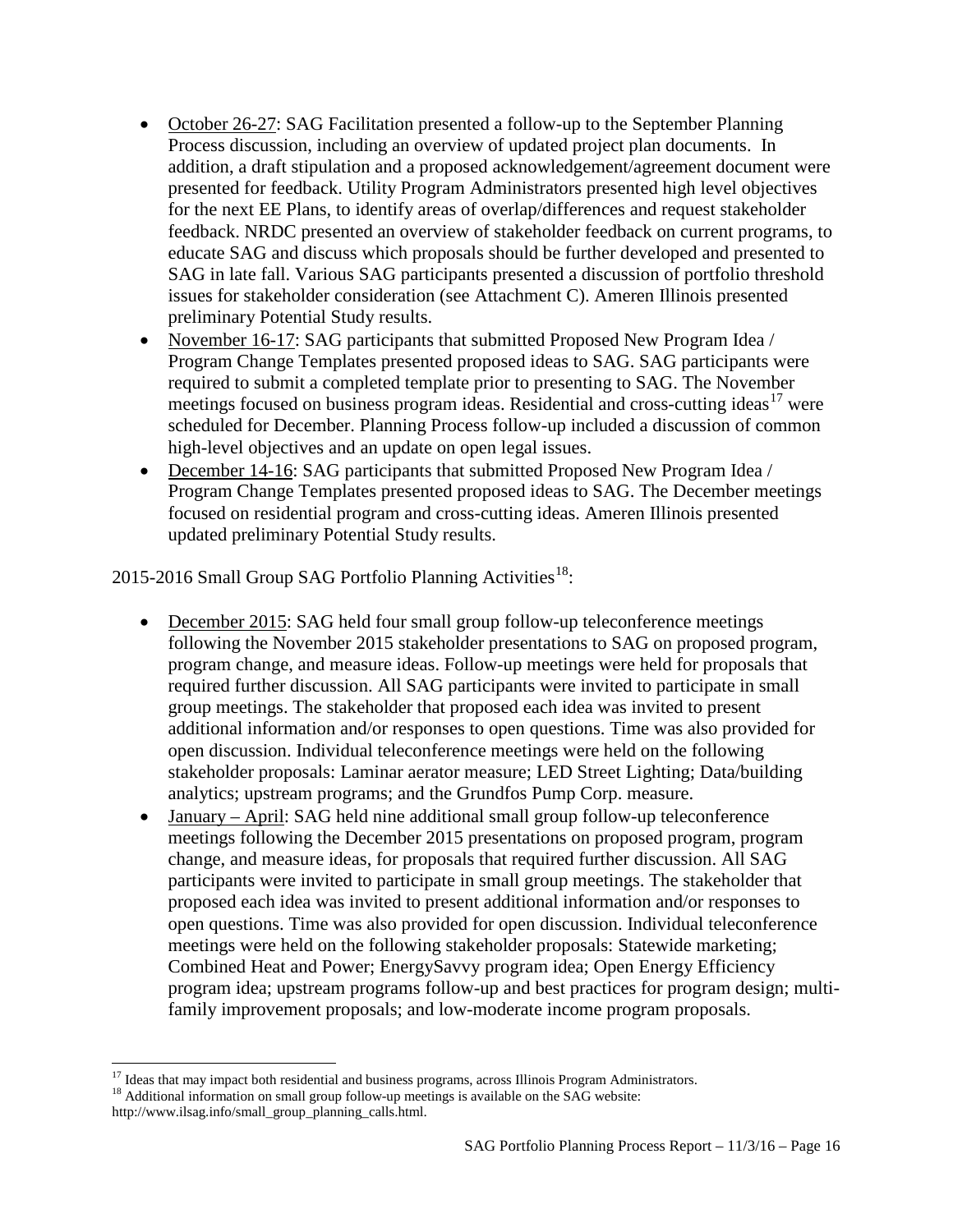2016 Large Group SAG Portfolio Planning Activities:

- January 25-26: SAG Facilitation presented a process overview and 2016 schedule for the Planning Process. Program Administrators presented high level responses to program ideas presented in November and December 2015. Nicor Gas presented a preliminary "Portfolio Tool" for question/comment by other Program Administrators and stakeholders. Program Administrators presented high level portfolio budgets. The Department presented an overview of programs and an update to SAG.
- February 22-23: Peoples Gas North Shore Gas and ComEd presented preliminary Potential Study results.
- March 28-29: ComEd, Nicor Gas, Ameren Illinois, and Peoples Gas North Shore Gas presented a preliminary portfolio of programs for the next three-year EE Plans, for stakeholder review and comment. The Department presented preliminary Potential Study results.
- April 26: Market transformation experts presented on the future of market transformation programs in Illinois, including benchmarking and recommendations for the Department's market transformation programs. The Department presented a preliminary portfolio of programs for the next three-year EE Plan for stakeholder review and comment. Peoples Gas – North Shore Gas presented an update on preliminary low income program planning.
- May 16-17: Nicor Gas and ComEd presented an updated EE Plan portfolio of programs. Ameren Illinois presented a high level preliminary portfolio of EE Plan programs.<sup>[19](#page-16-1)</sup>
- June 28: Peoples Gas North Shore Gas and the Department presented an updated EE Plan portfolio of programs.
- August 30: Program Administrators presented a report-out to SAG on key Portfolio changes, prior to EE Plan filings.
- September 27: SAG Facilitation report-out on the Planning Process; overview of draft Planning Process Report; discuss stakeholder questions/feedback

# <span id="page-16-0"></span>**VI. SAG Facilitation Recommended Changes for the Future**

 $\overline{\phantom{a}}$ 

SAG Facilitation held a de-brief discussion on the Planning Process with SAG during the September 2016 large group SAG meeting. SAG Facilitation also requested individual feedback on the Planning Process in September and October 2016 from SAG participants, including Program Administrators and non-financially interested stakeholders that participated in negotiations. Additional information on initial stakeholder feedback is available for review in Section VIII.

SAG Facilitation shares the following recommended changes to the Planning Process:

<span id="page-16-1"></span> $19$  Ameren Illinois took a holistic approach to planning and also provided updated EE Plan information to stakeholders by following the preliminary high level overview of the EE Plan presented at the May SAG meeting, and additional information on the portfolio was presented only to non-financially interested stakeholders that executed a confidentiality agreement with Ameren Illinois. Ameren Illinois also discussed Section 16-111.5B energy efficiency program bids with stakeholders that executed a confidentiality agreement.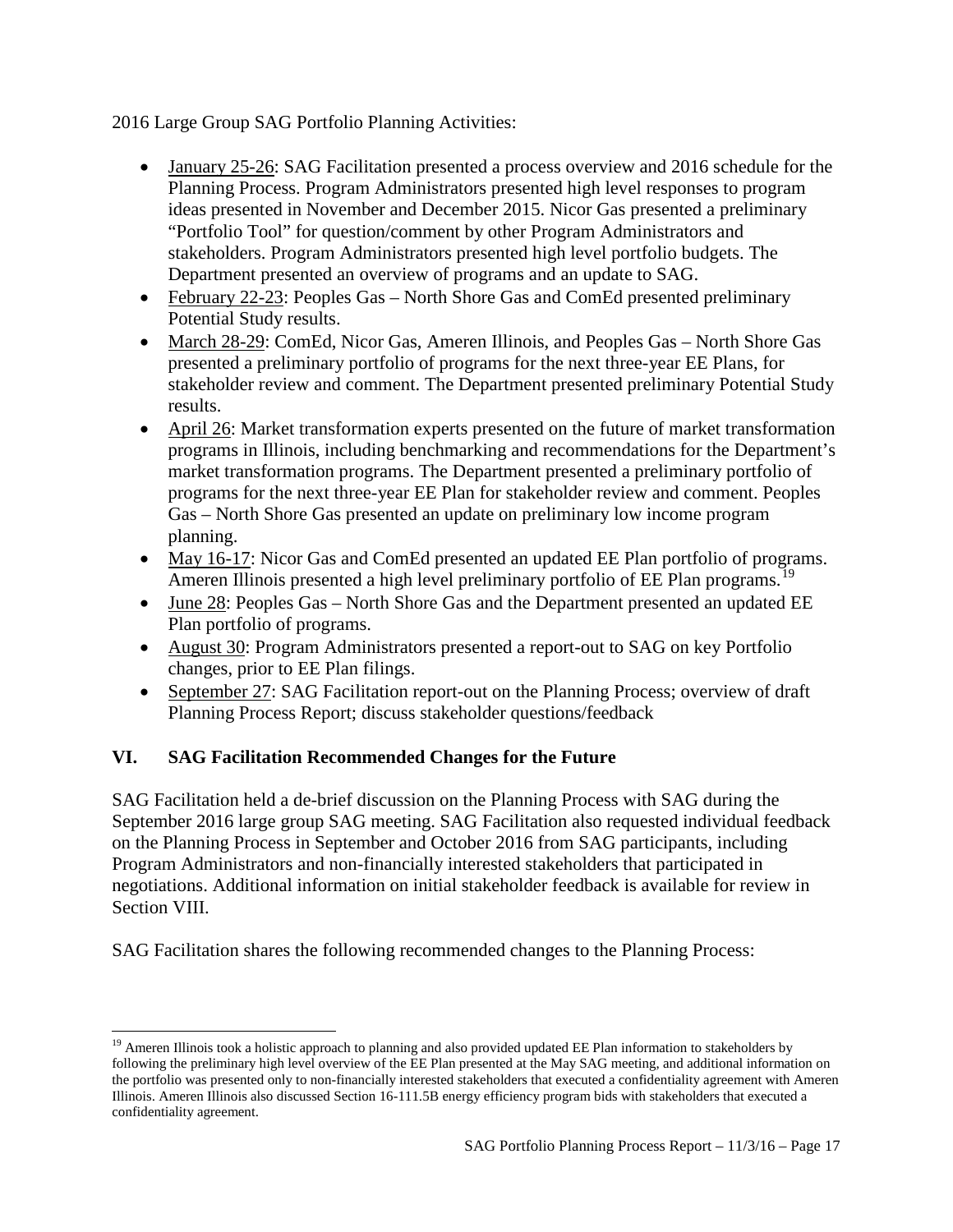- 1. **Advance EE Plan Presentations to SAG Earlier in the Process, if possible:** As described above in Section IV, SAG Facilitation planned seven steps for the Planning Process, prior to confidential negotiation meetings. Two key steps included an initial presentation by Program Administrators to SAG on preliminary EE Plans with a request for questions and feedback and an updated presentation to SAG on preliminary EE Plans approximately two months later, incorporating initial stakeholder feedback. Initial EE Plan presentations were held in March/April with updated presentations in May/June. In the future, it would be beneficial to move up the initial EE Plan presentations by at least one month. This change will result in process clarity for stakeholders and may result in parties reaching earlier consensus stipulation agreements.
- 2. **Establish Common Due Dates for Templates and EE Plan Batch Files:** Program Administrators prepared common planning templates and EE Plan "batch files" as support for preliminary and updated EE Plan presentations to SAG. In the future, it would be beneficial to require Program Administrators to provide templates and EE Plan batch files on common dates. Discussion meetings should be scheduled on a staggered basis across Program Administrators. Establishing common due dates for templates and supporting batch files will allow for better coordination and comparison across Program Administrators, where applicable. Scheduling staggered discussion meetings will streamline stakeholder review of EE Plan portfolios and allow additional time for meaningful feedback.
- 3. **Establish Confidentiality Requirements Up-Front; Establish a Form Confidentiality Agreement:** Program Administrators should determine at the beginning of a future Planning Process whether Non-Disclosure Agreements ("NDAs") will be required for negotiation meetings with non-financially interested stakeholders and the form of such confidentiality agreements. There were meeting delays for negotiations in late spring 2016 due to the time needed for non-financially interested stakeholders to review and sign agreements.
- 4. **Provide Additional Time for Follow-Up Discussion of Stakeholder Proposals:** During step 3 of the Planning Process, all stakeholders had an opportunity to present proposals to SAG for Program Administrator consideration, including new program and measure ideas, program changes, and policy proposals. Program Administrators also had an opportunity to present ideas to SAG for stakeholder comment. Program and measure ideas were presented to SAG during the November and December 2015 meetings. Thirteen follow-up small group teleconferences were held to discuss additional questions on proposal ideas. During the January 2016 SAG meeting, Program Administrators were asked to respond to each proposal idea, including whether they would or would not incorporate each idea into the EE Plan portfolio, and if not, a rationale as to why not. Due to time constraints, Program Administrators only presented high level responses to SAG on stakeholder proposals. In the future, it would be beneficial to allow additional time for explanation and follow-up discussion on ideas that were rejected by Program Administrators, including the rationale.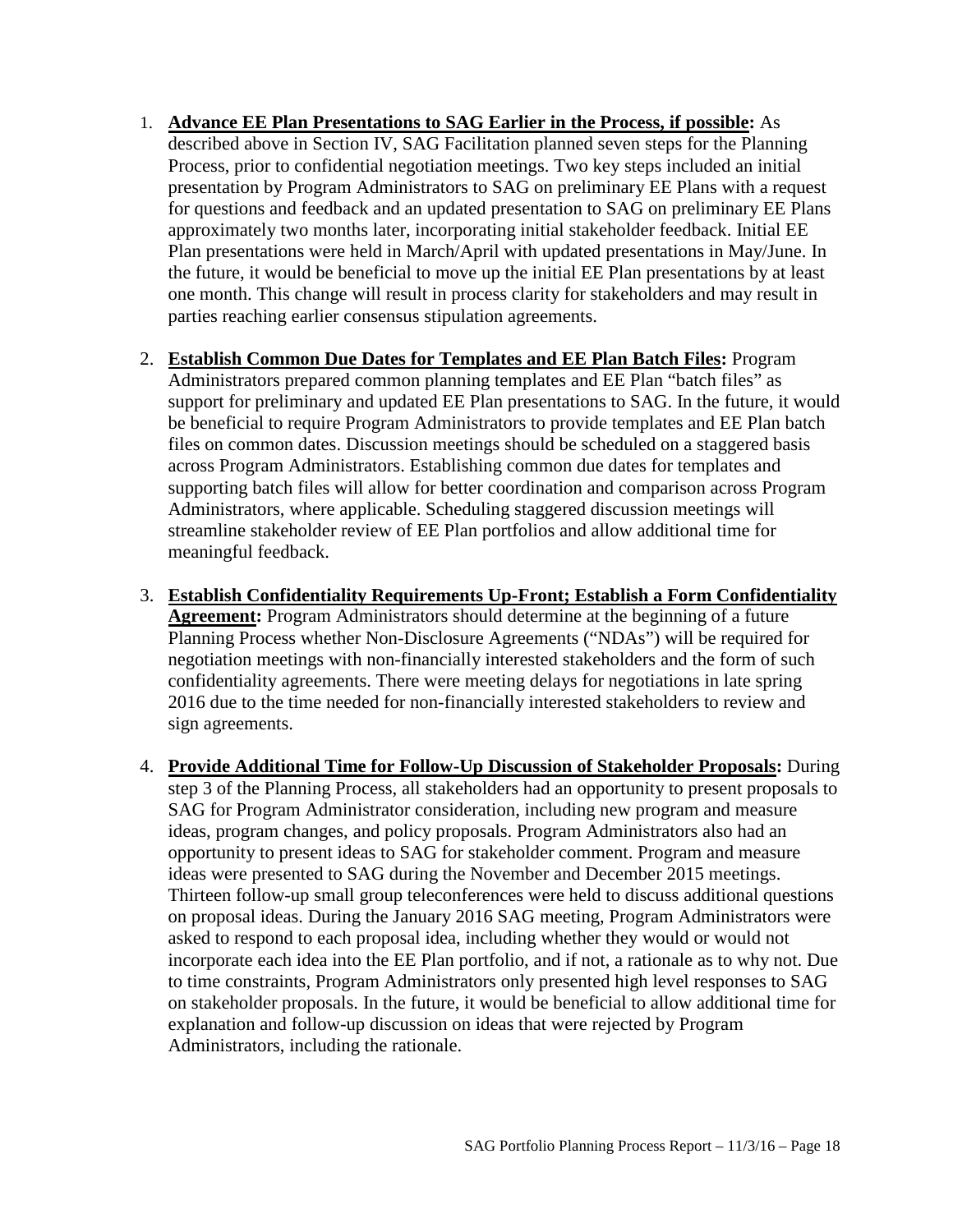- 5. **Clarify the Confidential Negotiation Process:** As described above in Section D, confidential negotiation meetings were held from May – October 2016 between individual Program Administrators and non-financially interested stakeholders that intervene in EE Plan dockets, with the goal of reaching consensus agreement on EE Plans. The negotiation process included the development of stipulated agreements. SAG Facilitation participated in negotiation meetings at the request of participating stakeholders, to track open issues and next steps. The following changes are recommended for a future confidential negotiation process:
	- a. Establish defined due dates for templates and batch files, as described above in recommendation 2 (due dates should be staggered for Program Administrators, to ensure ease of review by stakeholders);
	- b. Schedule two rounds of "Q&A" meetings with Program Administrators following preliminary EE Plan presentations to SAG to identify and resolve open issues;
	- c. Create a master stipulation template prior to negotiation meetings;
	- d. Establish different schedules for each Program Administrator's negotiation process; and
	- e. Schedule confidential group negotiations between non-financially interested stakeholders and Program Administrators, for joint program discussions and resolution of cross-cutting issues.
- 6. **Schedule an Earlier Report-Out to SAG:** The final report-out SAG teleconference on the Planning Process was held on August 30, 2016, prior to the statutory September 1, 2016 electric EE Plan filing deadline with the Commission. Due to ongoing negotiations in August 2016, SAG Facilitation was unable to schedule this report-out on an earlier date. In the future, a final report-out to SAG should be anticipated at the beginning of the Planning Process to ensure process transparency to SAG participants. Clear expectations should be established early in planning for the final report-out, including who will present and key issues to be addressed.
- 7. **Establish a Process Guideline for Future EE Plans:** Policy Manual Version 1.0, approved by the Commission in December 2015, included a policy for Program Administrators to participate in a cooperative process with SAG participants to develop the next three-year EE Plans. This policy represents the first structured SAG process to develop EE Plans in advance of filings with the Commission for approval. This policy should be updated in Policy Manual Version 2.0 discussions in 2017, taking into account lessons learned from the 2015/2016 Planning Process. The updated policy should include a high level process description, timing objectives, and participation, at a minimum. A "Planning Guideline" will be developed by SAG Facilitation in 2017, following approval of EE Plans by the Commission, to capture what worked in the Planning Process and describe recommended improvements.

## <span id="page-18-0"></span>**VII. SAG Facilitation Recommended Planning Process Elements to Retain for the Future**

SAG Facilitation recommends that the following Planning Process elements should be retained for a potential future planning process: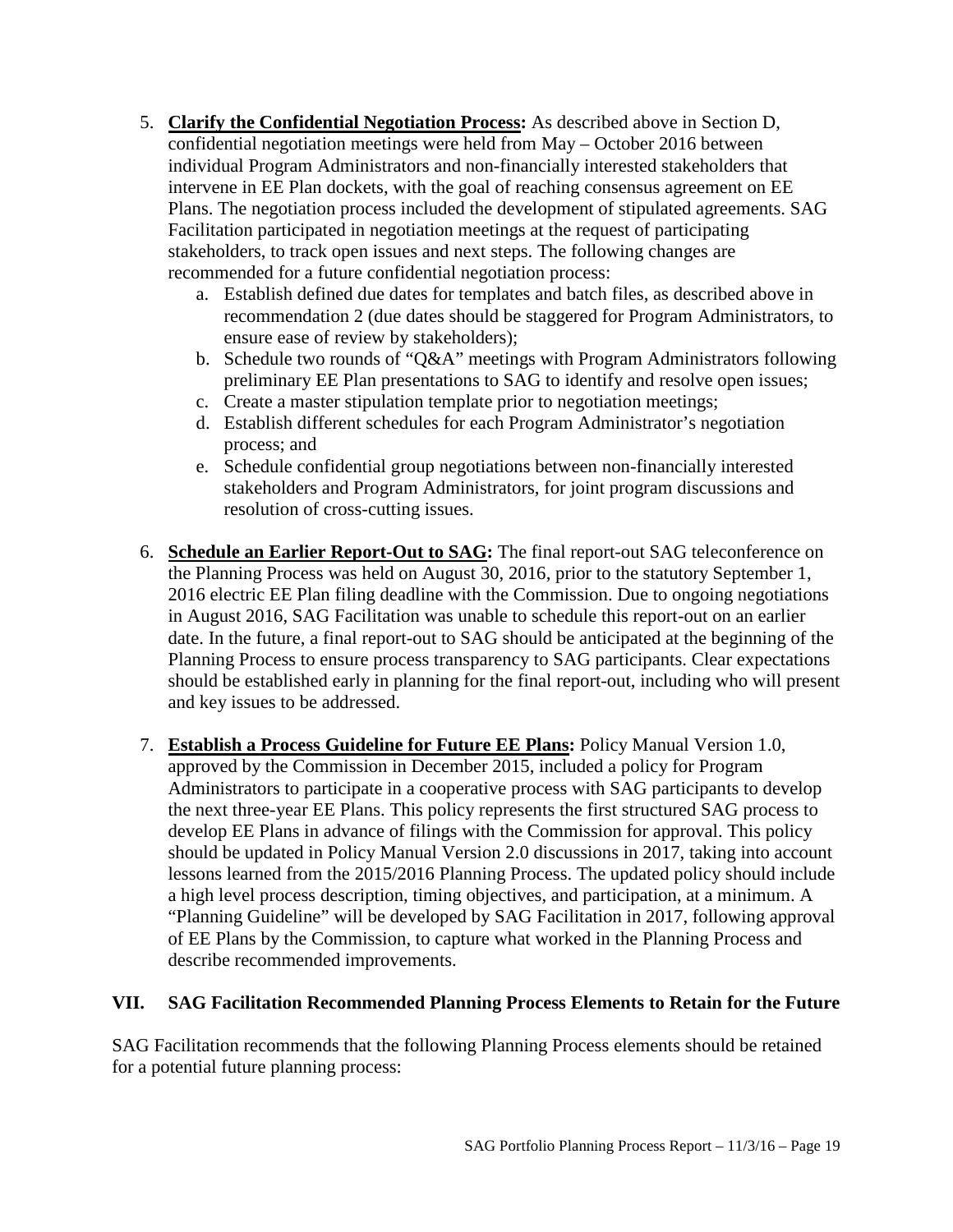- 1. **Starting One Year in Advance of Filing Deadlines:** The current Planning Process began in September 2015, one year prior to the statutory electric EE Plan filing deadline with the Commission (September 1, 2016). This allowed Program Administrators and stakeholders the time needed to identify high priority program and planning issues; discuss initial feedback on programs and portfolios; research and present new program, measure, and program change ideas; review preliminary Potential Study results; and provide initial feedback on EE Plans prior to confidential negotiations with non-financially interested parties.
- 2. **Seeking Input from a Wide Range of Interested Parties:** At the beginning of the Planning Process, SAG Facilitation conducted a wide range of outreach to both regular SAG participants and non-participants. SAG Facilitation also met individually with interested companies and organizations to discuss high priority energy efficiency issues and questions on the Planning Process project plan. This outreach resulted in a comprehensive list of potential energy efficiency issues for discussion and additional clarity on which issues were important to resolve during the Planning Process.
- 3. **Establishing a Seven Step Planning Process:** A seven step process was established at the beginning of the Planning Process, which resulted in a clear timeline, goals and process for Program Administrators and stakeholders to follow prior to confidential negotiation meetings on EE Plans. The seven Planning Process steps included:
	- 1. Program Administrators summarizing current portfolios;
	- 2. Program Administrators presenting proposed planning objectives;
	- 3. Stakeholders and Program Administrators proposing new program, measure, and program change ideas;
	- 4. Program Administrators presenting preliminary budget templates and responses to program ideas;
	- 5. Program Administrators presenting preliminary Potential Study results;
	- 6. Program Administrators presenting preliminary EE Plan portfolios to SAG; and
	- 7. Program Administrators presenting updated EE Plan portfolios to SAG.
- 4. **Using Common Templates:** SAG Facilitation developed common templates for proposed program, policy, measure, and program change ideas discussed during the Planning Process. SAG Facilitation also worked with Program Administrators and interested stakeholders to develop additional common templates for the Planning Process. Using common templates allowed stakeholders to more easily review EE Plan data and program information and provided an opportunity for meaningful comparison of portfolios across Program Administrators. The use of common templates should be retained in a future planning process. Common templates used during the Planning Process included:
	- a. Existing Program Performance Template;
	- b. Proposed New Program Idea / Program Change Template;
	- c. Proposed Policy Template;
	- d. Preliminary Portfolio Budget Template; and
	- e. High-Level Portfolio Template.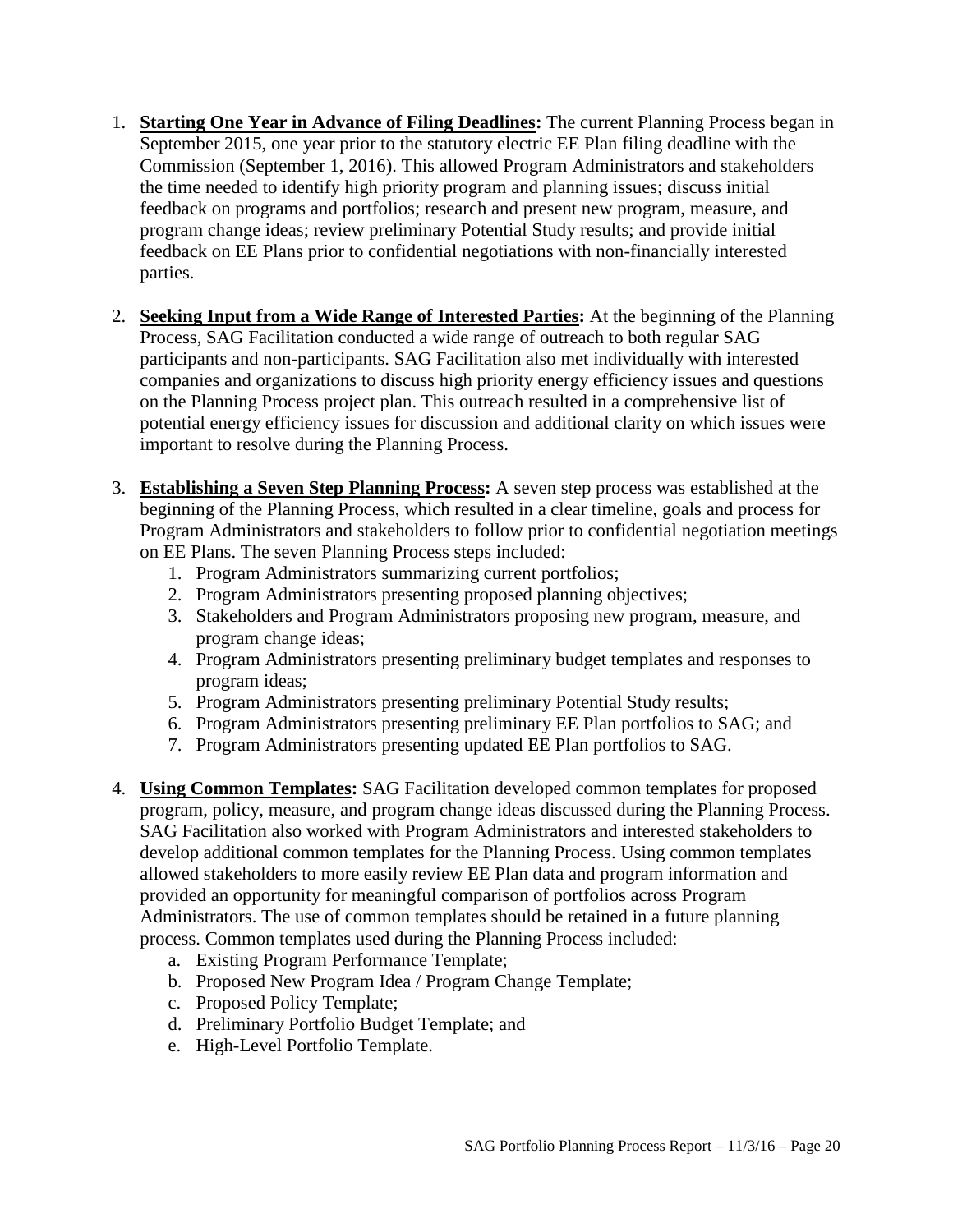5. **Limiting Confidential Negotiations to Non-Financially Interested Parties:** Following updated EE Plan presentations by Program Administrators to SAG in May and June 2016, confidential negotiation meetings began with individual Program Administrators. Negotiation meetings were held between Program Administrators and non-financially interested parties that intervene in EE Plan dockets and expressed an interest in settlement. Several Program Administrators also requested non-financially interested parties to sign confidentiality agreements prior to participating in negotiations. Limiting confidential negotiations to non-financially interested parties is critical to ensure that vendors are not impacting settlement discussions between ratepayer (utility customer) and environmental stakeholders and Program Administrators.

# <span id="page-20-0"></span>**VIII. Initial Stakeholder Recommended Changes for the Future**

As described above, initial feedback on the Planning Process was discussed during the September [20](#page-20-1)16 large group SAG meeting.<sup>20</sup> In September and October 2016, SAG Facilitation also met with interested parties, including Program Administrators and non-financially interested stakeholders that participated in negotiations.<sup>[21](#page-20-2)</sup> SAG Facilitation provided a template for feedback and met individually with interested parties to discuss what worked and did not work and to request key recommendations for a future process.

Initial comments, feedback, and recommendations on the Planning Process from Program Administrators and non-financially interested stakeholders are summarized in Table 2 below, organized by category of feedback. This section of the report does not identify specific parties, to encourage open discussion in feedback meetings. In a number of instances, SAG Facilitation received similar feedback from a several parties. There are also several recommendations where feedback is conflicting, as indicated in Table 2. In general, SAG participants shared positive feedback about the Planning Process and provided an extensive list of actionable recommendations to be considered in a future process. Participants found the process to be time intensive but beneficial, in that it encouraged collaborative and open discussions and resulted in a successful outcome through stipulated agreements.

Planning Process participants shared the following key comments and recommendations during feedback meetings with SAG Facilitation:

- Process and Schedule: In a future process, meetings should be streamlined where possible to reduce the time commitment. The schedule should be determined far in advance of the beginning of the process. Presentations from Program Administrators on EE Plans should be staggered, including discussion meetings, to allow stakeholders additional time to provide meaningful review and feedback. All agreements reached during the process should be memorialized for each Program Administrator, for ease of preparation of stipulated agreements for negotiations.
- Summary of Current Portfolios: A current portfolio summary was provided by individual Program Administrators during the September 2015 large group SAG meeting. Several parties commented that this summary may not be necessary in a future process, since

<span id="page-20-1"></span><sup>&</sup>lt;sup>20</sup> See September 27, 2016 Meeting Materials page of the SAG website: http://www.ilsag.info/mm\_2016\_9\_27.html.

<span id="page-20-2"></span><sup>&</sup>lt;sup>21</sup> Individual feedback meetings were held with Ameren Illinois, ComEd, Nicor Gas, Peoples Gas – North Shore Gas, the Illinois Department of Commerce and Economic Opportunity, the City of Chicago, CUB, IL AG, and NRDC.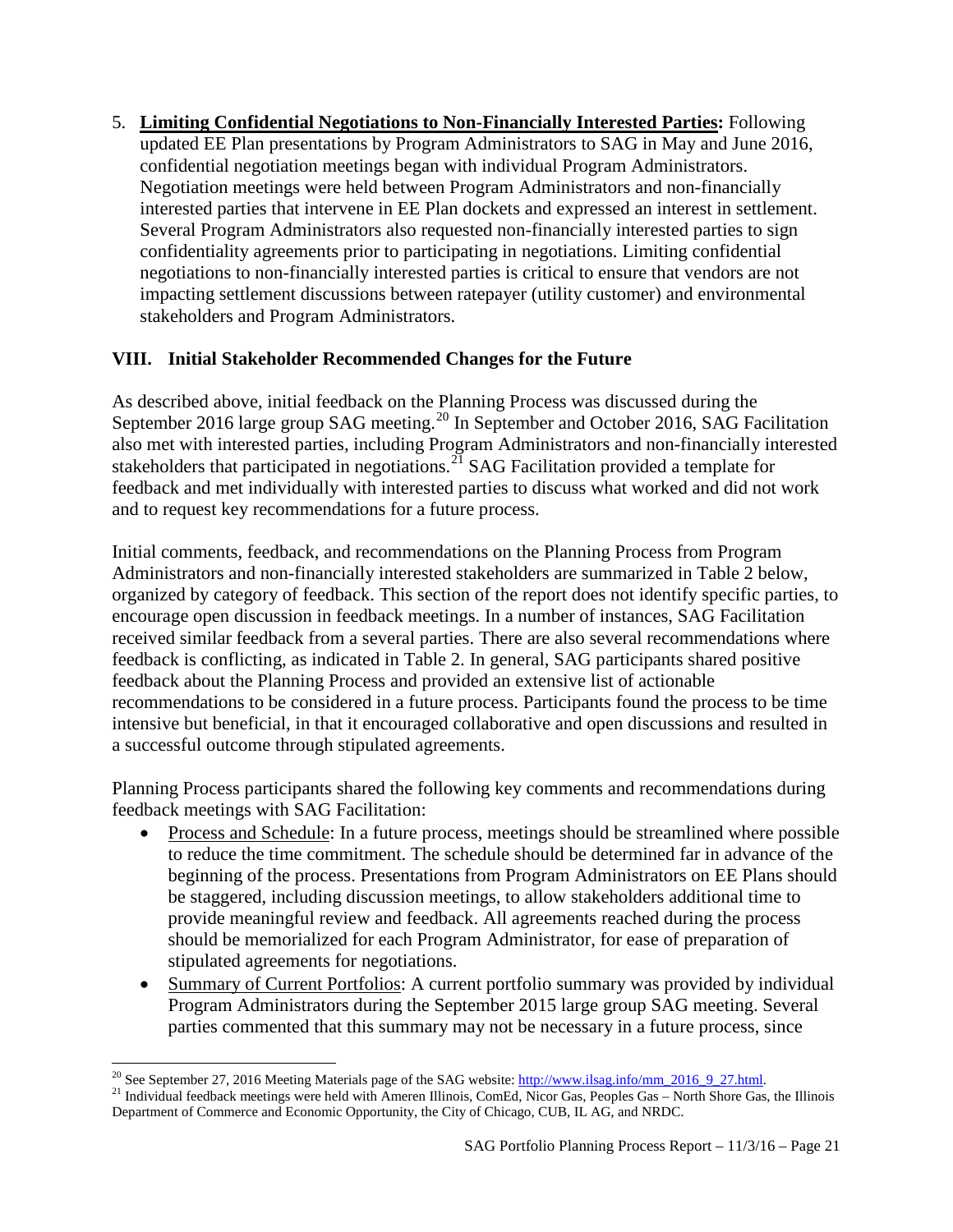Program Administrators already provide quarterly status updates to SAG. Feedback on programs should continue to be provided during quarterly status update presentations.

- New Idea Proposals: New ideas were presented to SAG during the November and December 2015 large group SAG meetings. Several parties suggested that the "new ideas" process should be streamlined in the future and that SAG should consider holding an annual "new ideas" process in connection with the annual Illinois Technical Reference Manual priority process (which takes place by July  $1<sup>st</sup>$  each year).
- Program Administrator EE Plan Presentations to SAG: In a future process, the focus should be on EE Plan presentations and feedback once batch files are available for review. There are issues that should be discussed earlier in a future planning process, such as avoided costs and cost-effectiveness analysis assumptions.
- Negotiation Meetings with Non-Financially Interested Parties: The process for negotiations should be clarified in greater detail at the beginning of a future process. Negotiation meetings should be scheduled earlier, if possible, with staggered meetings scheduled across Program Administrators to allow additional time for non-financially interested stakeholders that participate in all negotiations.
- Templates: Several templates should be added for review and discussion in a future planning process, including: 1) Data on savings forecasts by program; 2) A comparison to historical program performance for at least the past two program years with an explanation of variances; and 3) All inputs to the cost-effectiveness calculators used by Program Administrators, with citations to sources for inputs.

## **Table 2: Initial Stakeholder Feedback on Planning Process**

#### *Process and Schedule*

1. It would be helpful for a future process to be less time-intensive. Meetings should be streamlined, where possible.

*Facilitator Observation:* SAG participants can discuss how to streamline meetings in the next EE Plan development cycle. SAG Facilitation will request input on how to streamline.

2. If SAG engages in a future Planning Process, the schedule should be locked down well in advance of the launch. This will allow additional opportunity to review internal utility / Program Administrator milestones. Scheduling precedence should be contingent upon the order of completion of EE Plan presentations and batch files by Program Administrators, taking internal timelines into account.

*Facilitator Observation:* During the Planning Process, the initial schedule was presented at the July 2015 large group SAG meeting and refined in early fall 2015 in response to feedback, including the meeting schedule and topics (except for small group follow-up meetings).

3. In a future process, the schedule for Program Administrator EE Plan presentations and the release of "batch files" in support of EE Plans should be staggered. During the Planning Process, stakeholders reviewed five EE Plans in the same timeframe. Establishing a staggered schedule will result in additional time to review and provide feedback in a timely manner. *Facilitator Observation:* Program Administrator portfolio presentations were staggered over several months (spring 2016) to allow stakeholders time to review. SAG Facilitation will review additional scheduling options with participants in a future planning process.

4. Program Administrator batch files supporting preliminary EE Plans should be provided for review earlier in the process, which will help lead to an earlier negotiation process with nonfinancially interested stakeholders.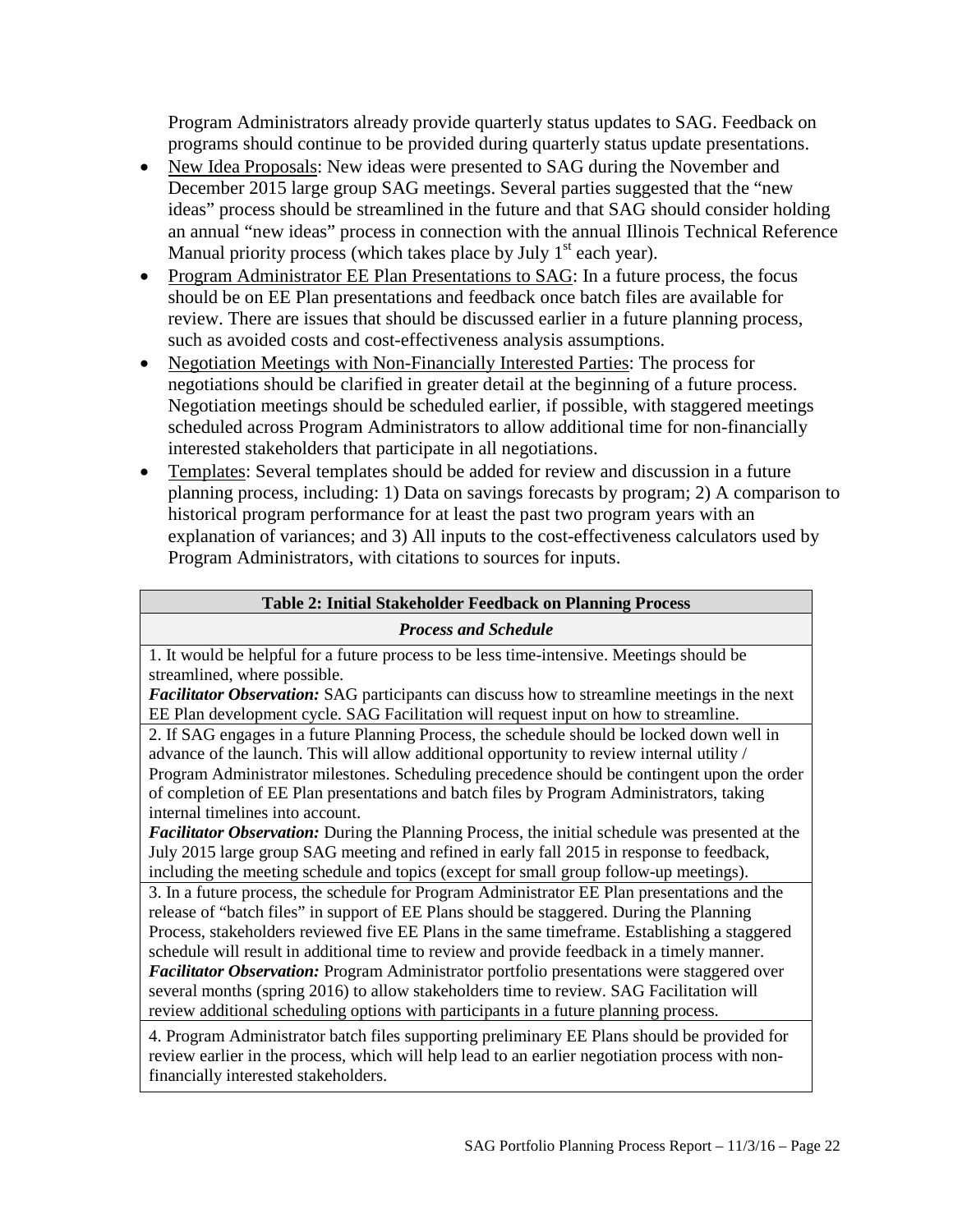#### **Table 2: Initial Stakeholder Feedback on Planning Process**

5. At the beginning of a future process, SAG should clearly define how involved each step will be (e.g. establish specific timing and duration for meetings and follow-up discussions). *Facilitator Observation:* SAG Facilitation made an effort to clearly define expectations for each meeting during the Planning Process through the project plan and schedule, including the time needed for presentations.

6. Agreements that are reached throughout the process should be clearly memorialized and moved to initial draft stipulation documents for each Program Administrator. For example, there were issues agreed to early in the Planning Process that negotiating parties later inadvertently forgot to include in stipulated agreements.

*Facilitator Observation:* SAG Facilitation tracked responses to new program ideas presented during the November-December 2015 SAG meetings and tracked Program Administrator responses to open issues throughout the process, as applicable. In the future, this tracking effort can be coordinated with interested participants to ensure that agreements are clearly memorialized.

7. For electric utilities offering programs pursuant to both Section 8-104/8-104 and Section 16- 111.5B of the Public Utilities Act, a holistic planning approach should be retained in a future process. This approach worked well during the Planning Process as it allowed parties to review and discuss cross-cutting issues.

8. A final teleconference report-out to SAG should be scheduled following EE Plan filings, instead of prior to filings. This will encourage a more detailed walk-through of what was included in the EE Plan filing.

#### *Summary of Current Portfolios*

1. Providing a summary of current energy efficiency portfolios doesn't seem necessary. SAG participants should already be aware of what the current portfolios include, from quarterly report presentations to SAG. However, SAG Facilitation also received the opposite feedback – discussing current programs is an important step to the process, to ensure all parties understand the current portfolios prior to engaging in feedback discussions.

2. Feedback on current programs should be given at SAG throughout the three-year EE Plan, in connection with quarterly report updates.

#### *New Idea Proposals*

1. New measure and technology proposals should be separated from the Planning Process and should be coordinated with the annual IL-TRM update (IL-TRM priorities are established no later than July 1 on an annual basis). The best way to get a measure into a future EE Plan is through IL-TRM approval.

2. There should be an annual "new ideas" process at SAG throughout the 3-year EE Plan. SAG should establish a process for new ideas, work with stakeholders interested in presenting new ideas, categorize ideas in advance of presentation to SAG, etc.

3. A future "new ideas" process should focus on conceptual ideas, and not on products carried by multiple firms. There is concern about specific vendors and financially interested companies presenting new ideas. Addressing ideas at the conceptual level may eliminate this issue, as well as streamline and reduce the time needed for new idea presentations to SAG. However, SAG Facilitation also received the opposite feedback – financially interested parties should be allowed to present in a future "new ideas" process; companies that are experts in a given field should have an equal opportunity to present their ideas for consideration.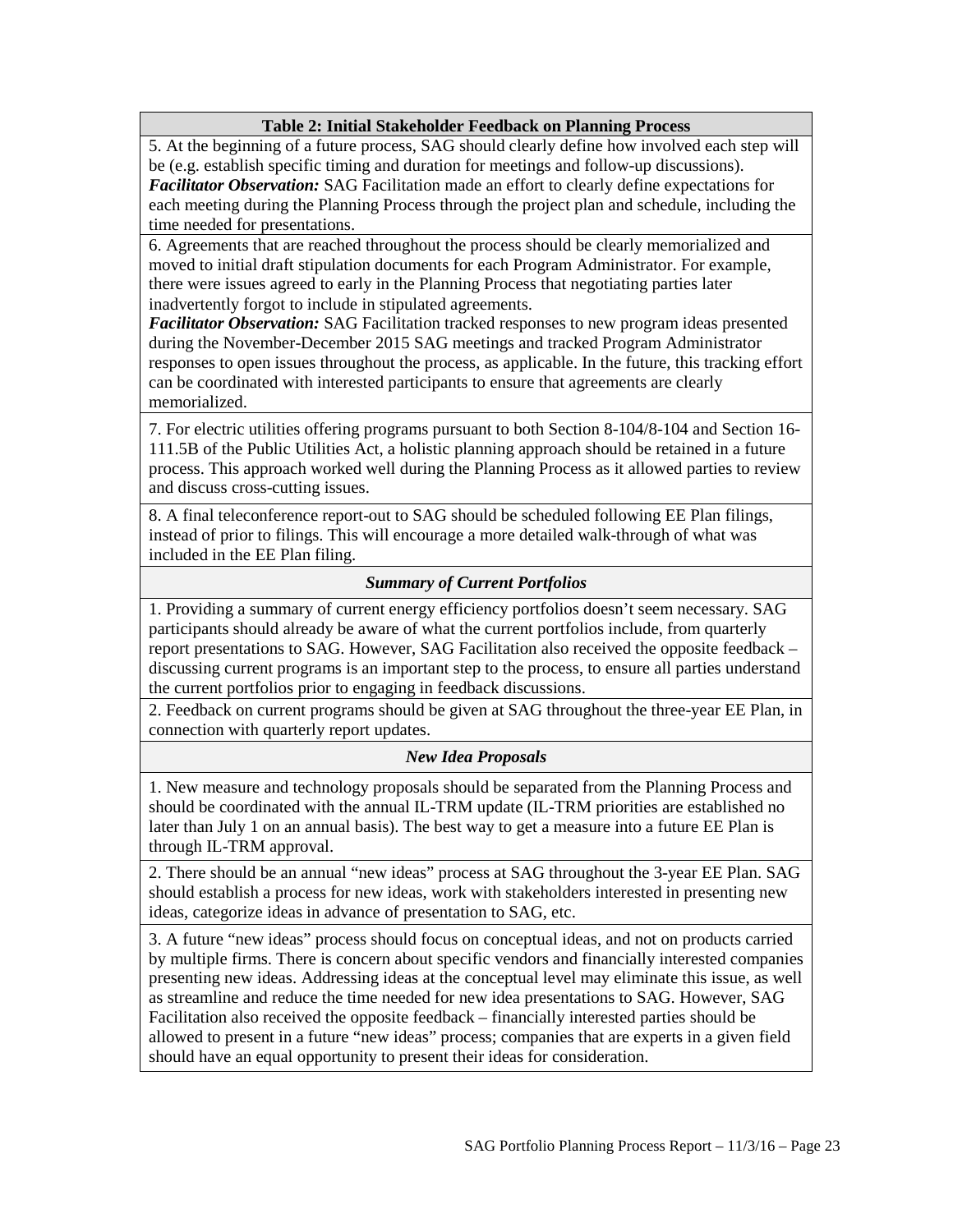#### **Table 2: Initial Stakeholder Feedback on Planning Process**

4. During the Planning Process, several new ideas presented in late fall 2015 were "not ready for prime time." Ideas that are not fully developed should not be scheduled for discussion at SAG. In the future, new ideas should be rated and/or ranked to eliminate this issue. One option proposed is to send out a list of ideas and ask for rankings from SAG. Another option proposed is for a small group to review ideas with a scorecard prior to scheduling presentations at SAG. This would allow a "new ideas" process that achieves good, actionable feedback from Program Administrators and stakeholders on viable ideas. However, SAG Facilitation also received the opposite feedback – new ideas should not be vetted in this manner, due to concerns about restricting open discussion at SAG.

5. Gas and electric "new ideas" should be separated at SAG, for proposals that achieve only therm savings or only electric savings. However, SAG Facilitation also received the opposite feedback – only cross-cutting (electric and gas) ideas should be presented in a future "new ideas" process.

6. All three types of "new ideas" should be presented as part of a future process, as they were during the Planning Process: 1) New program ideas; 2) New measure ideas; and 3) Proposed changes to current programs. However, SAG Facilitation also received the opposite feedback – a future "new ideas" process should focus only on new, high level program ideas.

7. Preference should be given to Illinois companies in a future "new ideas" process.

8. In addition to an annual "new ideas" process at SAG, there should be a final opportunity before the next three-year EE Plan process for new ideas to be presented for consideration. However, SAG Facilitation also received the opposite feedback – new ideas should not be subject to restricted timing in a future process.

#### *Program Administrator EE Plan Presentations to SAG*

1. The high level budget overview (held in January 2016) was one of the most important aspects of the Planning Process. Presenting high level budgets was valuable because it helped all parties understand the EE Plan portfolios and created a good foundation for later negotiations.

2. Discussing proposed objectives from Program Administrators and requesting feedback from stakeholders (held in October 2015) was an important step in the Planning Process.

3. The timing for Potential Study presentations was effective (February/March 2016). However, SAG Facilitation also received the opposite feedback – a future process should spend less time on Potential Study results. Potential Study results can highlight interesting issues, but discussing results is not as important as other planning issues.

4. The initial preliminary EE Plan overview presentation to SAG by Program Administrators (held in March/April 2016) wasn't as valuable since it was high level and batch files weren't available for review yet. Discussions were most effective once the batch files were ready; that's when concrete feedback starting coming.

5. Avoided costs and cost-effectiveness analysis assumptions should be discussed earlier in a future process; these issues can impact others therefore an early discussion will provide additional clarity.

6. Program Administrators may have over-presented to SAG at a high level. There is more that can be done off-line in a future process. The critical meetings included 1) Responses to program ideas and 2) Updated strawman EE Plan proposals, presented in late spring/early summer.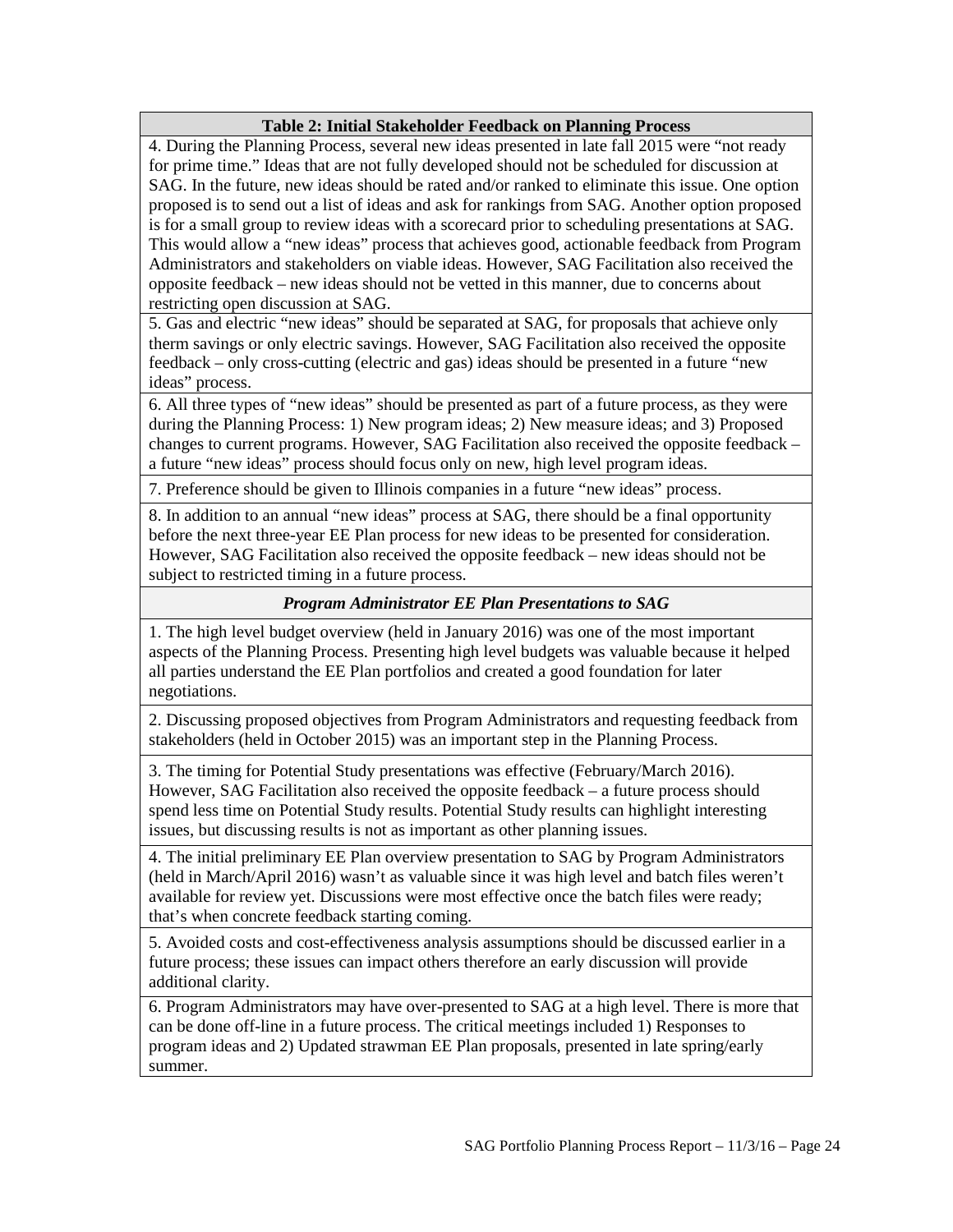#### **Table 2: Initial Stakeholder Feedback on Planning Process**

7. The most important meeting in the Planning Process was the final preliminary Plan overview from Program Administrators, once data files were available (held in spring 2016).

#### *Negotiation Meetings with Non-Financially Interested Parties*

1. It would be helpful to clarify the negotiation process in greater detail at the beginning of a future planning process. The timing of the negotiation process was difficult. In a future process, the timing needs to be established earlier. One suggestion provided is to dedicate one month to settlement for each Program Administrator.

2. Joint/dual fuel programs should be negotiated together. It would be beneficial for these programs to be scheduled first, on a separate track.

3. It would have been helpful to receive final stakeholder feedback earlier in the negotiation process.

4. It was helpful to have SAG Facilitation scheduling negotiation meetings and ensuring the appropriate non-financially interested parties received information. However, SAG Facilitation also received the opposite feedback – the SAG process should end once the final presentation on EE Plans is held, prior to negotiations, due to concern about potential conflicts with SAG as an advisory body. It was suggested that if SAG Facilitation plans to have direct involvement in negotiations in a future process, there needs to be additional structure established in advance.

#### *Templates*

1. For proposed policy ideas and proposed new program ideas submitted as part of the Planning Process, providing additional background on the information needed and why would have been helpful context for parties submitting ideas.

2. Program Administrators should be required to fill out additional templates for a future process, including: 1) Data on savings forecasts by program and 2) A comparison to historical program performance for at least the past two program years with an explanation of variances. Completed templates should be provided to stakeholders for review when Program Administrator present initial EE Plans to SAG for review.

3. Program Administrators should be required to fill out a template for a future process that includes all inputs to the cost-effectiveness calculators used, with citations to sources for inputs. This should be provided to stakeholders for review early in the process.

#### *Other Recommendations*

1. Stakeholders and Program Administrators should prepare draft proposed orders prior to or in open EE Plan dockets with the Commission to ensure consistency and stability of stipulated agreements.

2. More structure is needed for small group follow-up discussions. A clear objective should be identified for each discussion.

*Facilitator Observation:* SAG Facilitation provided a list of questions in advance of small group follow-up discussions on specific topics. In the future, this process can be reviewed again with feedback from participants.

3. It was helpful to receive questions in advance for follow-up meetings, in particular prior to "Q&A" follow-up calls scheduled in the spring with individual Program Administrators.

4. In a future process, there should be additional focus on commercial and industrial programs since there is a large savings opportunity available for those customers.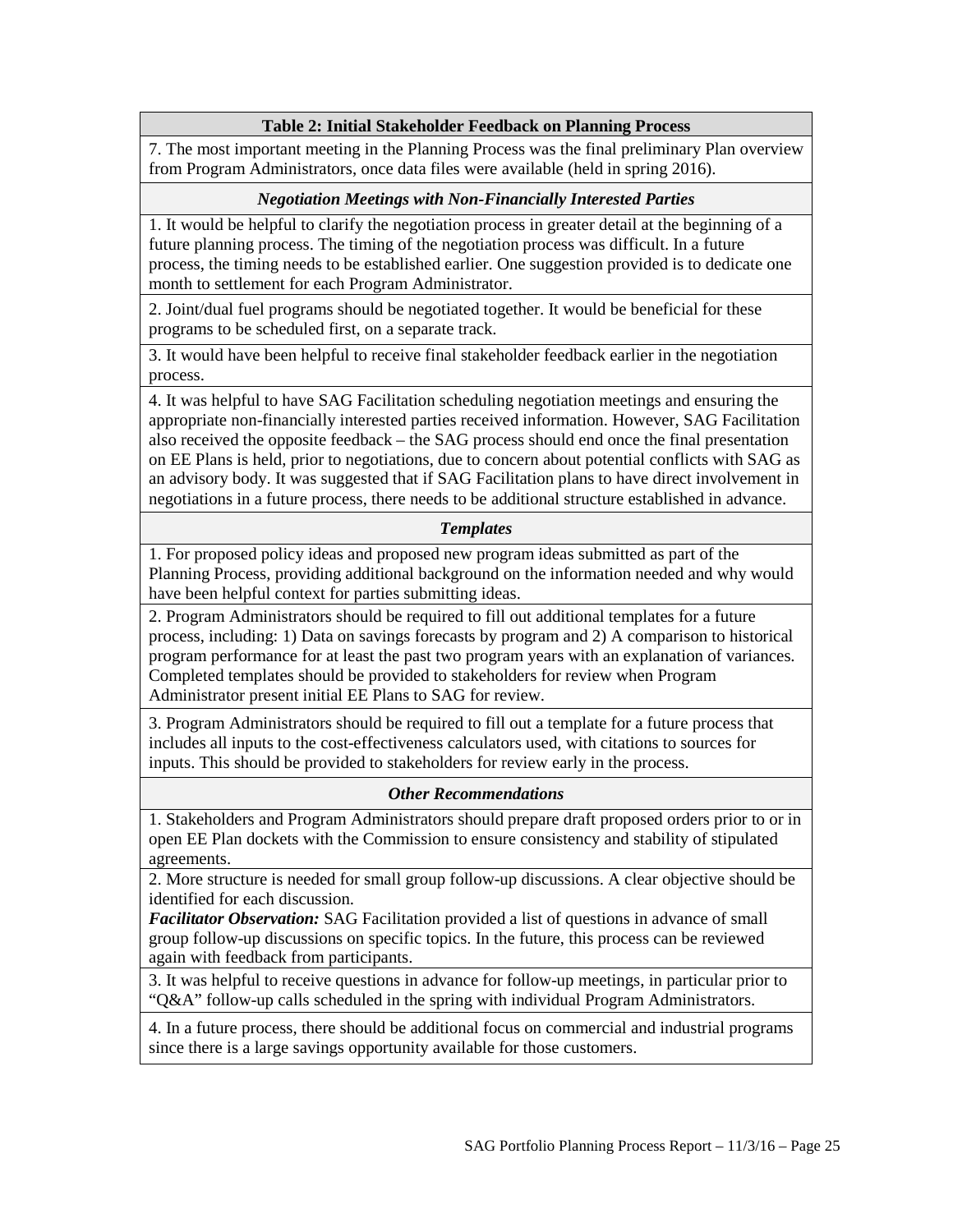SAG Facilitation appreciates the considerable time and effort that Program Administrators and stakeholders dedicated to participating in the Planning Process over the past year. Several parties commented that they expect to have additional feedback to share once EE Plans are approved by the Commission, anticipated by the end of February 2017. Following the approval of EE Plans and final feedback on the Planning Process, SAG Facilitation will draft a "Planning Guideline" to summarize recommendations for what a future Planning Process should include, if SAG pursues this effort for the development of the next three-year EE Plans (2020-2023). The draft "Planning Guideline" document will be presented for review and comment at a future SAG meeting in 2017.

# **IX. Conclusion**

l

<span id="page-25-0"></span>The Planning Process required considerable and sustained effort for a year, and yielded considerable and lasting benefits. The Planning Process included active and extensive discussion of energy efficiency program and planning issues, resulting in consensus EE Plans that reflect key concerns and requests from a broad range of stakeholders who follow and engage in Illinois' energy efficiency programs. This outcome would not have been possible without an up-front willingness by Program Administrators and key stakeholders to devote time and resources to the effort with a common goal of achieving consensus. The success of this effort will provide for continued solid group collaboration and cooperation during program implementation.

# <span id="page-25-1"></span>**X. Attachments**

Attachments A, B and C to this report provide additional information on Planning Process meetings and key issues:

- Attachment A, SAG Portfolio Planning Process Meetings, summarizes the Planning Process meetings held in 2015 and 2016. Meeting dates, meeting types and Planning Process agenda topics can be found in Tables 3 and 4. Table 5 includes a list of confidential negotiation meetings for individual Program Administrators.<sup>[22](#page-25-2)</sup>
- Attachment B, Key Issues for the SAG Portfolio Planning Process, summarizes key planning issues compiled by SAG Facilitation in early fall 2015. This issue list was a result of stakeholder discussion at the July 28, 2015 and September 28-29, 2015 monthly SAG meetings, as well as individual stakeholder meetings held by SAG Facilitation. SAG participants agreed that key planning issues would be addressed by SAG in the Planning Process and policy issues would be addressed separately by the Policy Manual Subcommittee.<sup>[23](#page-25-3)</sup>
- Attachment C, Threshold Issues for the SAG Portfolio Planning Process, summarizes a list of threshold issues identified by stakeholders in discussions with SAG Facilitation in August and September 2015. Threshold issues were further refined during the September 29, 2015 large group SAG meeting.

<span id="page-25-2"></span> $22$  Negotiation meetings were held between non-financially interested stakeholders that intervene in EE Plan dockets and individual Program Administrators following final presentations to SAG on preliminary EE Plans. Specific information on negotiation meetings is confidential and may be subject to a confidentiality agreement (NDA) with Program Administrator(s).<br><sup>23</sup> Policy Manual Subcommittee Version 2.0 meetings were put on hold in April 2016 to focus on co

<span id="page-25-3"></span>Process. SAG Facilitation anticipates Version 2.0 discussions to begin in early 2017, following Program Administrator EE Plan approvals by the Commission.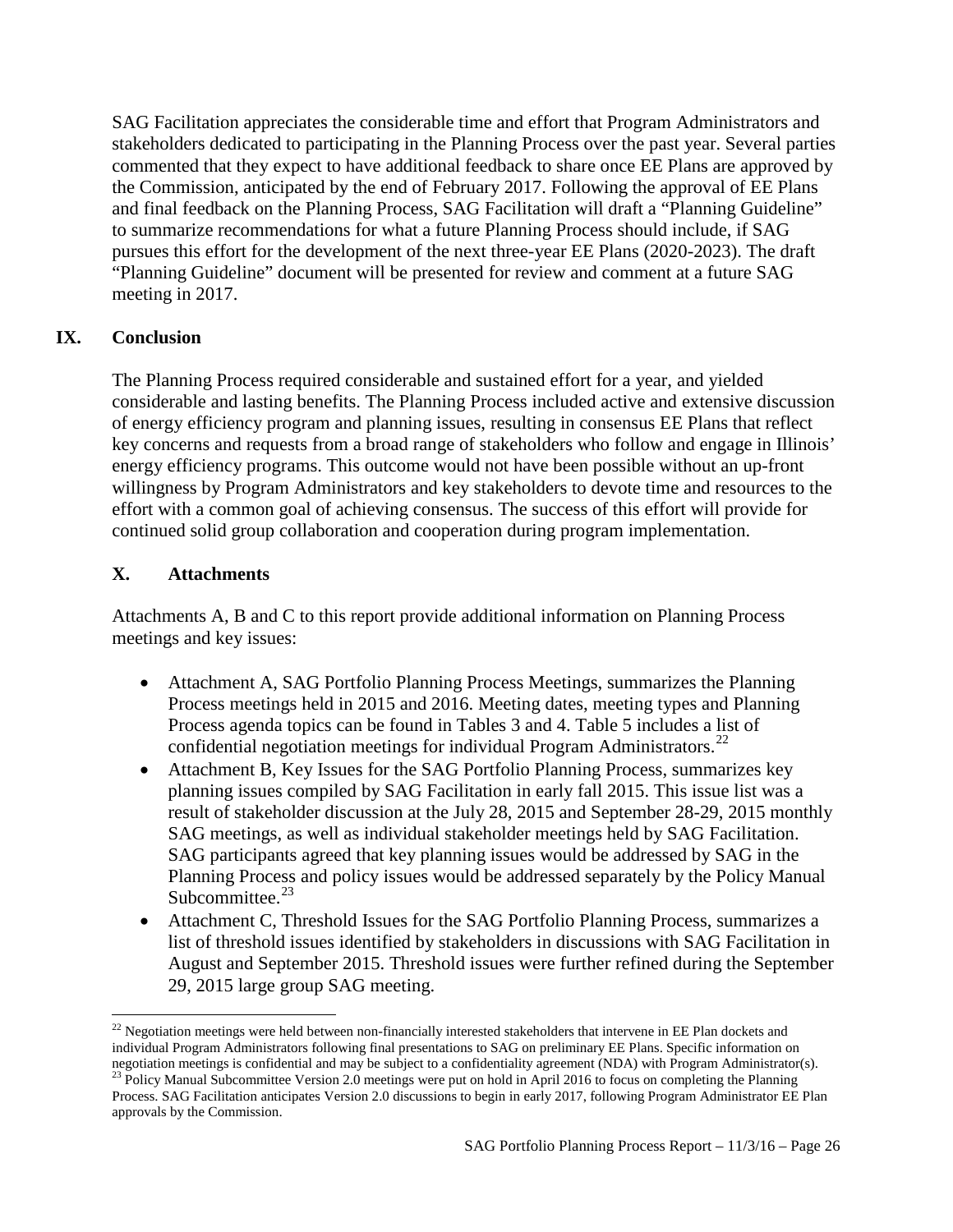# **XI. Templates**

l

<span id="page-26-0"></span>Five common templates were utilized by Program Administrators and stakeholders during the Planning Process:

- Template 1: Existing Program Performance Template (Program Administrators presented in Sept. 2015)
- Template 2: Proposed New Program Idea / Program Change Template (Due in Nov. 2015; Stakeholders and Program Administrators presented in Nov.-Dec. 2015)
- Template 3: Proposed Policy Template (Due in Dec. 2015; discussed during initial Policy Manual Subcommittee meetings from February to April 2016)
- Template 4: Preliminary Portfolio Budget Template (Program Administrators presented in Jan. 2016)
- Template 5: High-Level Portfolio Template (Program Administrators presented preliminary templates in March/April 2016 and updated templates in and May/June 2016)

Templates are available for download on the SAG website.<sup>[24](#page-26-1)</sup>

<span id="page-26-1"></span><sup>&</sup>lt;sup>24</sup> See SAG Website, Templates page: [http://www.ilsag.info/templates.html.](http://www.ilsag.info/templates.html)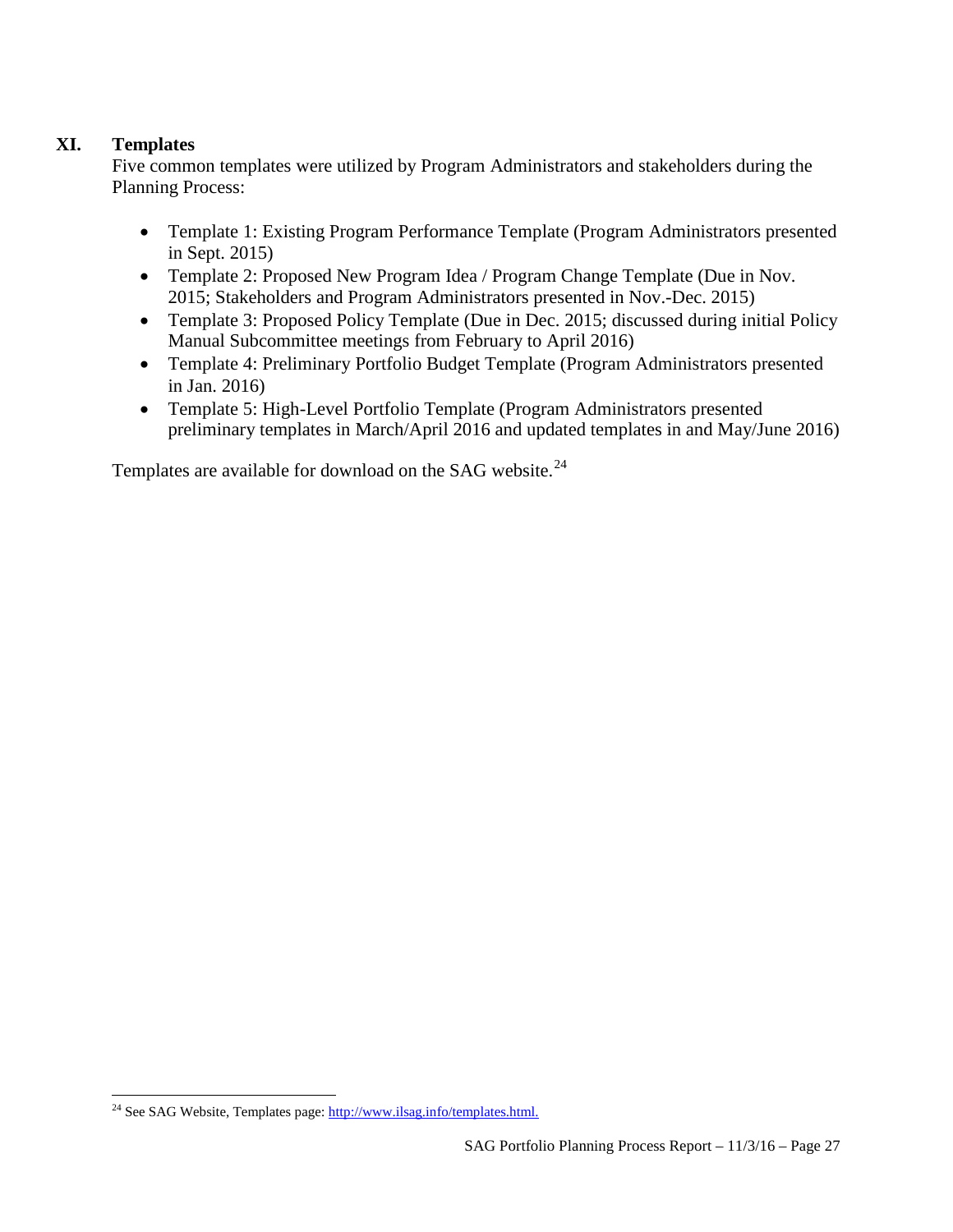### **Attachment A: SAG Portfolio Planning Process Meetings**

<span id="page-27-0"></span>This attachment includes a list of SAG Portfolio Planning Process meetings held in 2015 and 2016. Meeting dates, meeting types, and Planning Process agenda topics are described in Tables 3 and 4 below. The "Agenda Topics" described in this attachment only include Planning Process discussions held during large group SAG meetings. Full agendas and meeting materials are available on the SAG website.<sup>2</sup>

Table 5 includes a list of negotiation meetings for each Program Administrator. As described in Section E above, negotiation meetings were held between non-financially interested stakeholders that intervene in EE Plan dockets and individual Program Administrators following final presentations to SAG on preliminary EE Plans. Specific information on negotiation meetings is confidential, and may be subject to a confidentiality agreement (NDA) with Program Administrator(s).

Table 3, below, also identifies the considerable time that was devoted to the Planning Process. The summary of hours for each meeting type is as follows:

#### **Meetings Open to All SAG Participants:**

**Large group SAG meetings:** 108.5 hours **Small group SAG follow-up meetings:** 18.5 hours **Other SAG follow-up meetings:** 14.5 hours Subtotal= 141.5 hours

#### **Meetings Open to Non-Financially Interested Parties:**

 $49.5$  hours

Grand total= 191 hours

| <b>Table 3: 2015 Planning Process Meetings</b>                           |                 |                                                                                                                                                                                                                                                                          |
|--------------------------------------------------------------------------|-----------------|--------------------------------------------------------------------------------------------------------------------------------------------------------------------------------------------------------------------------------------------------------------------------|
| Date                                                                     | Meeting Type    | Agenda Topics                                                                                                                                                                                                                                                            |
| Mon.-Tues., Sept. 28-29<br>10:30 am $-$ 4:30 pm<br>10:30 am $-$ 4:30 pm  | Large Group SAG | • Planning Process kick-off<br>• Program Administrator presentations on<br>current EE Portfolios (Electric PY7 and<br>Gas PY4)                                                                                                                                           |
| Mon.-Tues., Oct. 26-27<br>$10:30$ am $-4:30$ pm<br>10:30 am - 4:30 pm    | Large Group SAG | • Planning Process follow-up: updated<br>Project Plan documents<br>· Utility Program Administrator<br>presentations on EE Plan objectives<br>• Initial stakeholder feedback on current<br>EE programs<br>• Ameren Illinois Preliminary Potential<br><b>Study Results</b> |
| Mon.-Tues., Nov. 16-17<br>$10:30$ am $-4:00$ pm<br>$10:30$ am $-3:40$ pm | Large Group SAG | • Planning Process follow-up: Common<br>high-level objectives; update on open legal<br>issues                                                                                                                                                                            |

<span id="page-27-1"></span>l <sup>25</sup> See Meeting Materials page[: http://www.ilsag.info/meeting-materials.html](http://www.ilsag.info/meeting-materials.html)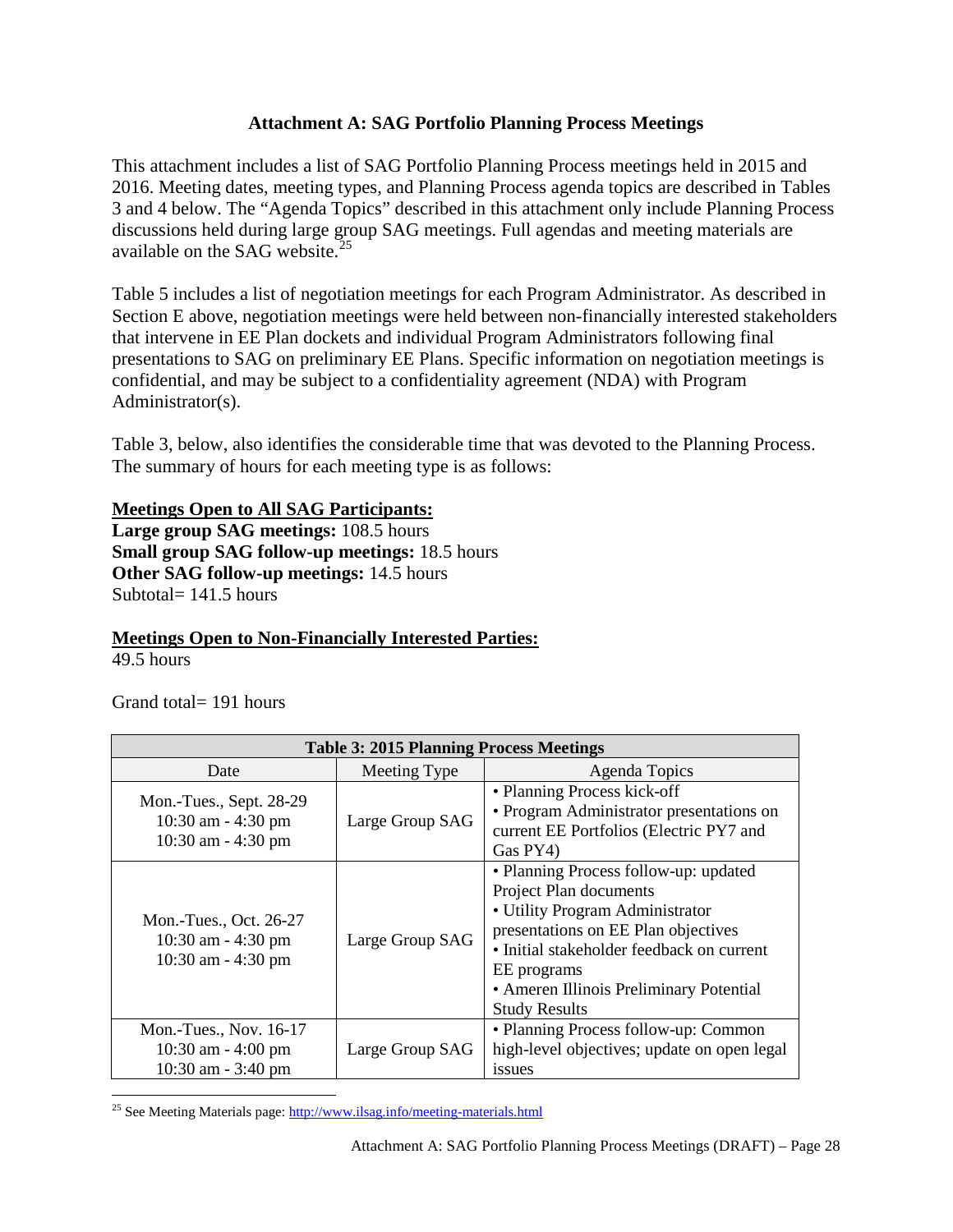| <b>Table 3: 2015 Planning Process Meetings</b>                                                      |                               |                                                                                                                                                                        |  |
|-----------------------------------------------------------------------------------------------------|-------------------------------|------------------------------------------------------------------------------------------------------------------------------------------------------------------------|--|
| Date                                                                                                | Meeting Type                  | Agenda Topics                                                                                                                                                          |  |
|                                                                                                     |                               | • Proposed New Program / Program<br>Change / Measure Ideas: Business                                                                                                   |  |
|                                                                                                     |                               | Programs                                                                                                                                                               |  |
| Tues., December 1<br>$4:00 - 5:00$ pm                                                               | Small Group<br>Follow-Up Call | • Questions/follow-up on Laminar Aerator<br>Measure proposal                                                                                                           |  |
| Thurs., December 3<br>$10:00 - 11:00$ am                                                            | Small Group<br>Follow-Up Call | • Questions/follow-up on LED Street<br>Lighting proposal                                                                                                               |  |
| Thurs., December 3<br>$1:00 - 2:00$ pm                                                              | Small Group<br>Follow-Up Call | • Questions/follow-up on Data/Building<br>Analytics proposal                                                                                                           |  |
| Fri., December 11<br>$10:00$ am $-12:00$ pm                                                         | Small Group<br>Follow-Up Call | • Questions/follow-up on Upstream<br>Proposal and Grundfos Pump Measure<br>proposal                                                                                    |  |
| Mon.-Wed., December 14-16<br>$10:30$ am $-5:00$ pm<br>10:30 am $-$ 5:00 pm<br>$10:30$ am $-4:30$ pm | Large Group SAG               | • Proposed New Program/Measure Ideas:<br>Residential Programs; cross-cutting<br>proposals<br>• Ameren Illinois Preliminary Potential<br><b>Study Results (updated)</b> |  |

| <b>Table 4: 2016 Planning Process Meetings</b>                        |                            |                                                                                                                                                                                                                                                                                                                                                                                 |  |
|-----------------------------------------------------------------------|----------------------------|---------------------------------------------------------------------------------------------------------------------------------------------------------------------------------------------------------------------------------------------------------------------------------------------------------------------------------------------------------------------------------|--|
| Date                                                                  | Meeting Type               | Agenda Topics                                                                                                                                                                                                                                                                                                                                                                   |  |
| Mon., January 11                                                      | Small Group Follow-        | · Questions/follow-up on Statewide                                                                                                                                                                                                                                                                                                                                              |  |
| 10:30 - 11:30 am                                                      | Up Call                    | Marketing proposal                                                                                                                                                                                                                                                                                                                                                              |  |
| Mon., January 11                                                      | <b>Small Group Follow-</b> | • Questions/follow-up on Low/Moderate                                                                                                                                                                                                                                                                                                                                           |  |
| $1:00 - 3:30$ pm                                                      | Up Call                    | Income program open issues (meeting #1)                                                                                                                                                                                                                                                                                                                                         |  |
| Wed., January 13                                                      | <b>Small Group Follow-</b> | • Questions/follow-up on Combined Heat and                                                                                                                                                                                                                                                                                                                                      |  |
| $10:00 - 11:00$ am                                                    | Up Call                    | Power proposal                                                                                                                                                                                                                                                                                                                                                                  |  |
| Wed., January 13                                                      | Small Group Follow-        | • Questions/follow-up on EnergySavvy                                                                                                                                                                                                                                                                                                                                            |  |
| 11:00 am - 12:00 pm                                                   | Up Call                    | proposal                                                                                                                                                                                                                                                                                                                                                                        |  |
| Wed., January 13                                                      | Small Group Follow-        | • Questions/follow-up on Open Energy                                                                                                                                                                                                                                                                                                                                            |  |
| $2:00 - 3:00$ pm                                                      | Up Call                    | Efficiency proposal                                                                                                                                                                                                                                                                                                                                                             |  |
| Thurs., January 21                                                    | <b>Small Group Follow-</b> | • Upstream proposal follow-up: Best practices                                                                                                                                                                                                                                                                                                                                   |  |
| $2:00 - 4:00$ pm                                                      | Up Call                    | for upstream program design                                                                                                                                                                                                                                                                                                                                                     |  |
| Mon.-Tues., January 25-26<br>10:30 am - 4:30 pm<br>10:30 am - 4:30 pm | Large Group SAG            | • Planning Process follow-up: Process<br>overview and 2016 schedule<br>• Follow-up: Ameren Illinois Voltage<br>Optimization proposal<br>· High Level Program Administrator<br>Responses to Program Ideas<br>• Preliminary Nicor Gas Portfolio Tool<br>· High Level Portfolio Budgets: Gas and<br>Electric<br>• IL Department of Commerce Programs<br>Overview and Update to SAG |  |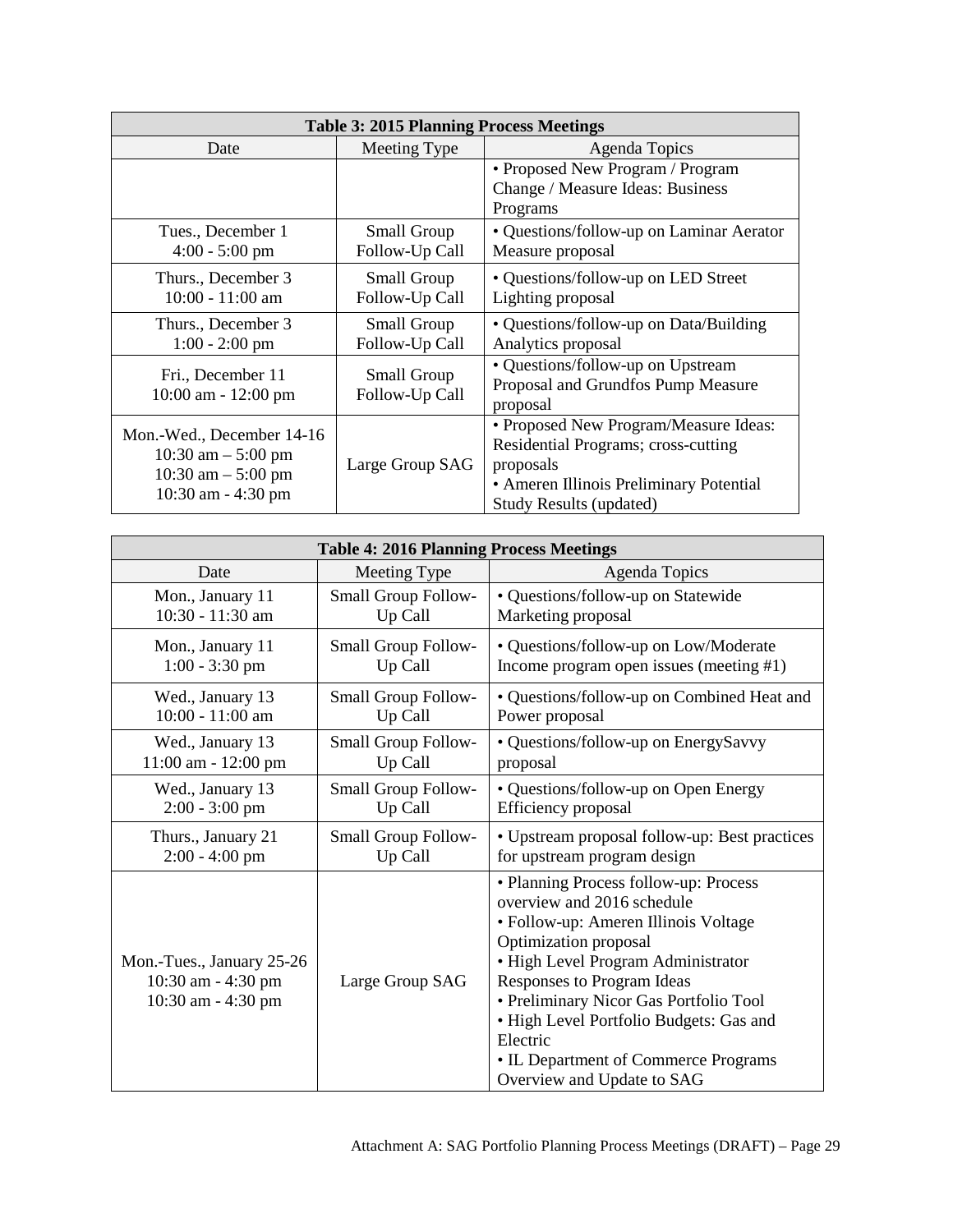| <b>Table 4: 2016 Planning Process Meetings</b>                           |                                                                    |                                                                                                                                                                                                                                                                                           |
|--------------------------------------------------------------------------|--------------------------------------------------------------------|-------------------------------------------------------------------------------------------------------------------------------------------------------------------------------------------------------------------------------------------------------------------------------------------|
| Date                                                                     | Meeting Type                                                       | <b>Agenda Topics</b>                                                                                                                                                                                                                                                                      |
| Mon., February 8<br>$2:00 - 3:00$ pm                                     | Small Group Follow-<br>Up Call                                     | • Questions/follow-up on Multifamily<br>Improvements proposal                                                                                                                                                                                                                             |
| Mon.-Tues., February 22-<br>23<br>10:30 am - 3:00 pm<br>$1:00 - 4:20$ pm | Large Group SAG                                                    | • Peoples Gas - North Shore Gas Potential<br>Study results<br>• ComEd Potential Study results                                                                                                                                                                                             |
| Wed., March 9<br>$1:00 - 3:00$ pm                                        | Small Group Follow-<br>Up Call                                     | • Questions/follow-up on Low/Moderate<br>Income open issues (meeting #2)                                                                                                                                                                                                                  |
| Mon.-Tues., March 28-29<br>10:30 am - 4:00 pm<br>10:30 am - 4:30 pm      | Large Group SAG                                                    | • ComEd Preliminary Portfolio of Programs<br>· Nicor Gas Preliminary Portfolio of<br>Programs<br>• IL Department of Commerce Potential<br>Study results<br>• Ameren Illinois Preliminary Portfolio of<br>Programs<br>• Peoples Gas - North Shore Gas Preliminary<br>Portfolio of Programs |
| Thurs., April 7<br>9:30 - 10:30 am                                       | Large Group SAG<br>Follow-Up Call                                  | • ComEd Preliminary Portfolio follow-up:<br>Discuss Q&A from March SAG meetings                                                                                                                                                                                                           |
| Thurs., April 7<br>11:00 am - 1:00 pm                                    | Large Group SAG<br>Follow-Up Call                                  | • Peoples Gas - North Shore Gas Preliminary<br>Portfolio follow-up: Discuss Q&A from<br>March SAG meetings                                                                                                                                                                                |
| Fri., April 8<br>10:00 - 11:00 am                                        | Large Group SAG<br>Follow-Up Call                                  | • Nicor Gas Preliminary Portfolio follow-up:<br>Discuss Q&A from March SAG meetings                                                                                                                                                                                                       |
| Thurs., April 14<br>$1:00 - 3:00$ pm                                     | Large Group SAG:<br><b>Cost-Effectiveness</b><br>Follow-Up Call #1 | • Large group SAG teleconference to discuss<br>the cost-effectiveness questions raised during<br>the March SAG meetings, including<br>classifying costs when performing TRC test<br>analysis.                                                                                             |
| Tues., April 19<br>$1:00 - 3:00$ pm                                      | Large Group SAG:<br>Cost-Effectiveness<br>Follow-Up Call #2        | • Large group SAG teleconference to discuss<br>additional cost-effectiveness issues: 1)<br>Excessive incentives and 2) Interactive<br>effects.                                                                                                                                            |
| Wed., April 20<br>$1:00 - 3:00$ pm                                       | Small Group Follow-<br>Up Call                                     | • Questions/follow-up on Low/Moderate<br>Income open issues (meeting #3)                                                                                                                                                                                                                  |
| Tues., April 26<br>10:30 am - 4:30 pm                                    | Large Group SAG                                                    | • Market transformation benchmarking results<br>• IL Department of Commerce Preliminary<br>Portfolio presentation<br>• Peoples Gas - North Shore Gas update on<br>low income programs                                                                                                     |
| Tues., May 10<br>10:00 am - 12:00 pm                                     | Large Group SAG:<br>Cost-Effectiveness<br>Follow-Up Call #3        | • Large group SAG teleconference to discuss<br>remaining cost-effectiveness issues.                                                                                                                                                                                                       |
| Wed., May 11<br>10:00 am - 12:00 pm                                      | Large Group SAG<br>Follow-Up Call                                  | • IL Department of Commerce Preliminary<br>Portfolio follow-up: Discuss Q&A from<br>March SAG meetings                                                                                                                                                                                    |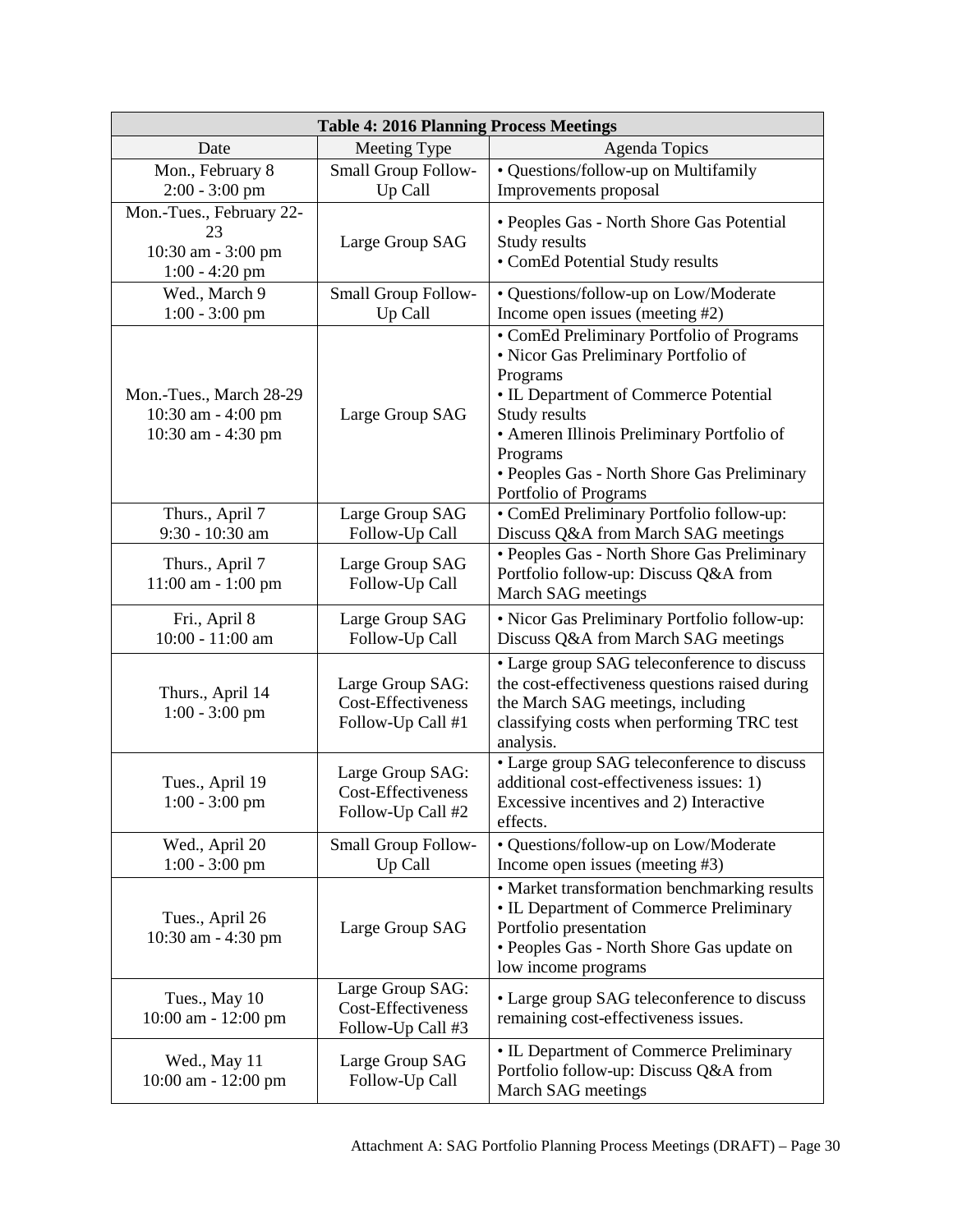| <b>Table 4: 2016 Planning Process Meetings</b>                  |                                   |                                                                                                                                                                 |
|-----------------------------------------------------------------|-----------------------------------|-----------------------------------------------------------------------------------------------------------------------------------------------------------------|
| Date                                                            | Meeting Type                      | Agenda Topics                                                                                                                                                   |
| Mon.-Tues., May 16-17<br>$1:00 - 3:00$ pm<br>10:30 am - 4:10 pm | Large Group SAG                   | • Nicor Gas Updated Portfolio of Programs<br>• ComEd Updated Portfolio of Programs<br>• Ameren Illinois Update: High Level<br>Preliminary Portfolio of Programs |
| Tues., June 7<br>10:00 - 11:00 am                               | Large Group SAG<br>Follow-Up Call | • Discuss U.S. Energy Information<br>Administration (EIA) Early Release of the<br>2016 Annual Energy Outlook                                                    |
| Tues, June 28<br>10:30 am - 4:00 pm                             | Large Group SAG                   | • Peoples Gas-North Shore Gas Updated<br>Portfolio of Programs<br>• IL Department of Commerce Updated<br>Portfolio of Programs                                  |
| Tues, July 19<br>10:00 - 11:30 am                               | Large Group SAG<br>Follow-Up Call | · Discuss final U.S. Energy Information<br>Administration (EIA) 2016 Annual Energy<br>$Outlook + Carbon address$                                                |
| Tues., August 30<br>$12:30 - 2:30$ pm                           | Large Group SAG                   | • Program Administrators with final<br>stipulation agreements present a report-out to<br>SAG on key Portfolio changes                                           |
| Tues., September 27<br>10:30 am - 12:00 pm <sup>26</sup>        | Large Group SAG                   | • SAG Facilitation report-out and de-brief on<br>the Planning Process; overview of draft<br>Planning Process Report; discuss stakeholder<br>questions/feedback  |

The following Table 5 records the dates of scheduled negotiation meetings. Additional meetings not listed here occurred between non-financially interested SAG participants and Program Administrators, as issues narrowed and final stipulation language was negotiated.

| <b>Table 5: 2016 Planning Process Negotiation Meetings</b> |                        |  |
|------------------------------------------------------------|------------------------|--|
| Nicor Gas <sup>27</sup>                                    |                        |  |
| Date                                                       | Meeting Type           |  |
| Wed., June 15<br>$10:00$ am $-12:00$ pm                    | Negotiation Meeting #1 |  |
| Thurs., June 23<br>$3:00 - 5:00$ pm                        | Negotiation Meeting #2 |  |
| Thurs., July 21<br>$9:00 - 11:00$ am<br>$3:00 - 5:00$ pm   | Negotiation Meeting #3 |  |
| Mon., July $25$<br>$10:00$ am $-12:00$ pm                  | Negotiation Meeting #4 |  |
| Wed., August 3<br>$9:00 - 10:00$ am                        | Negotiation Meeting #5 |  |
| ComEd                                                      |                        |  |

<span id="page-30-0"></span> $26$  The remainder of the September 2016 SAG meeting will be dedicated to other SAG topics.

<span id="page-30-1"></span><sup>&</sup>lt;sup>27</sup> The Nicor Gas meetings listed in Table 5 were confidential and only open to non-financially interested stakeholders that  $\frac{27}{100}$ executed a Non-Disclosure Agreement with Nicor Gas.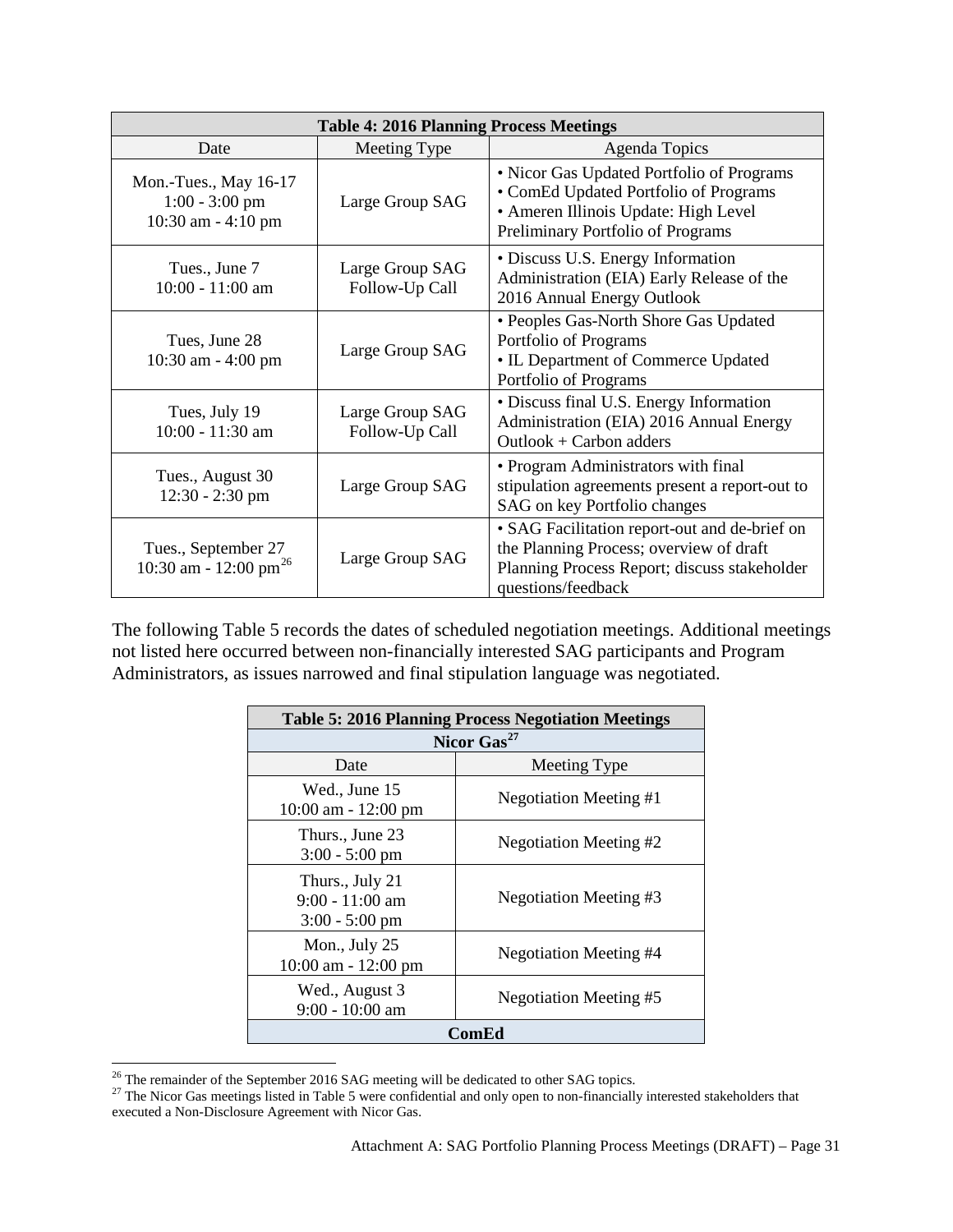|                                             | <b>Table 5: 2016 Planning Process Negotiation Meetings</b>                                                   |  |
|---------------------------------------------|--------------------------------------------------------------------------------------------------------------|--|
| Date                                        | Meeting Type                                                                                                 |  |
| Wed., June 15<br>$1:00 - 3:00$ pm           | <b>Negotiation Meeting #1</b>                                                                                |  |
| Mon., June 27<br>1:00 - 3:00 pm             | <b>Negotiation Meeting #2</b>                                                                                |  |
| Wed., July 27<br>$3:00 - 4:30$ pm           | Negotiation Meeting #3                                                                                       |  |
|                                             | <b>Ameren Illinois<sup>28</sup></b>                                                                          |  |
| Date                                        | Meeting Type                                                                                                 |  |
| Tues., May 24<br>$1:00 - 4:00$ pm           | <b>Ameren Illinois Preliminary</b><br>Review of IPA Bid Analysis and<br>Preliminary Portfolio of<br>Programs |  |
| Wed., June 1<br>$9:30$ am $-12:00$ pm       | Ameren Illinois Modeling<br>Follow-Up Call                                                                   |  |
| Thurs., June 2<br>$10:00$ am $- 12:00$ pm   | <b>Ameren Illinois Preliminary</b><br>Portfolio Follow-Up Call #1                                            |  |
| Wed., June 8<br>$11:30$ am $- 12:30$ pm     | <b>Ameren Illinois Preliminary</b><br>Portfolio Follow-Up Call #2                                            |  |
| Tues., June 14<br>$1:00 - 4:30$ pm          | Ameren Illinois Updated IPA Bid<br>Analysis and Preliminary<br>Portfolio of Programs                         |  |
| Fri., June 17<br>$9:00 - 10:00$ am          | <b>BenCost Modeling Input Call</b>                                                                           |  |
| Thurs., June 23<br>$12:30 - 2:30$ pm        | Ameren Illinois Updated<br>Preliminary Portfolio<br>Presentation (8-103/8-104)                               |  |
| Thurs., July 14<br>2:30 - 5:00 pm           | <b>Negotiation Meeting #1</b>                                                                                |  |
| Mon., July 25<br>$3:30 - 5:00$ pm           | <b>Negotiation Meeting #2</b>                                                                                |  |
| Fri., July 29<br>8:00 - 9:00 am             | Negotiation Meeting #3                                                                                       |  |
| Thurs., August 18<br>$3:00 - 4:30$ pm       | <b>Negotiation Meeting #4</b>                                                                                |  |
| Peoples Gas - North Shore Gas <sup>29</sup> |                                                                                                              |  |
| Date                                        | Meeting Type                                                                                                 |  |
| Mon., July 25<br>1:00 - 3:00 pm             | <b>Negotiation Meeting #1</b>                                                                                |  |
| Thurs., August 11<br>$1:00 - 3:00$ pm       | <b>Negotiation Meeting #2</b>                                                                                |  |

<span id="page-31-0"></span> $28$  The Ameren Illinois meetings listed in Table 5 were confidential and only open to non-financially interested stakeholders that executed a Non-Disclosure Agreement with Ameren Illinois.<br><sup>29</sup> The Peoples Gas – North Shore Gas meetings listed in Table 5 were confidential and only open to non-financially interested<br><sup>29</sup> The Peoples Gas – North Shore G

 $\overline{\phantom{a}}$ 

<span id="page-31-1"></span>stakeholders that executed a Non-Disclosure Agreement with Peoples Gas – North Shore Gas.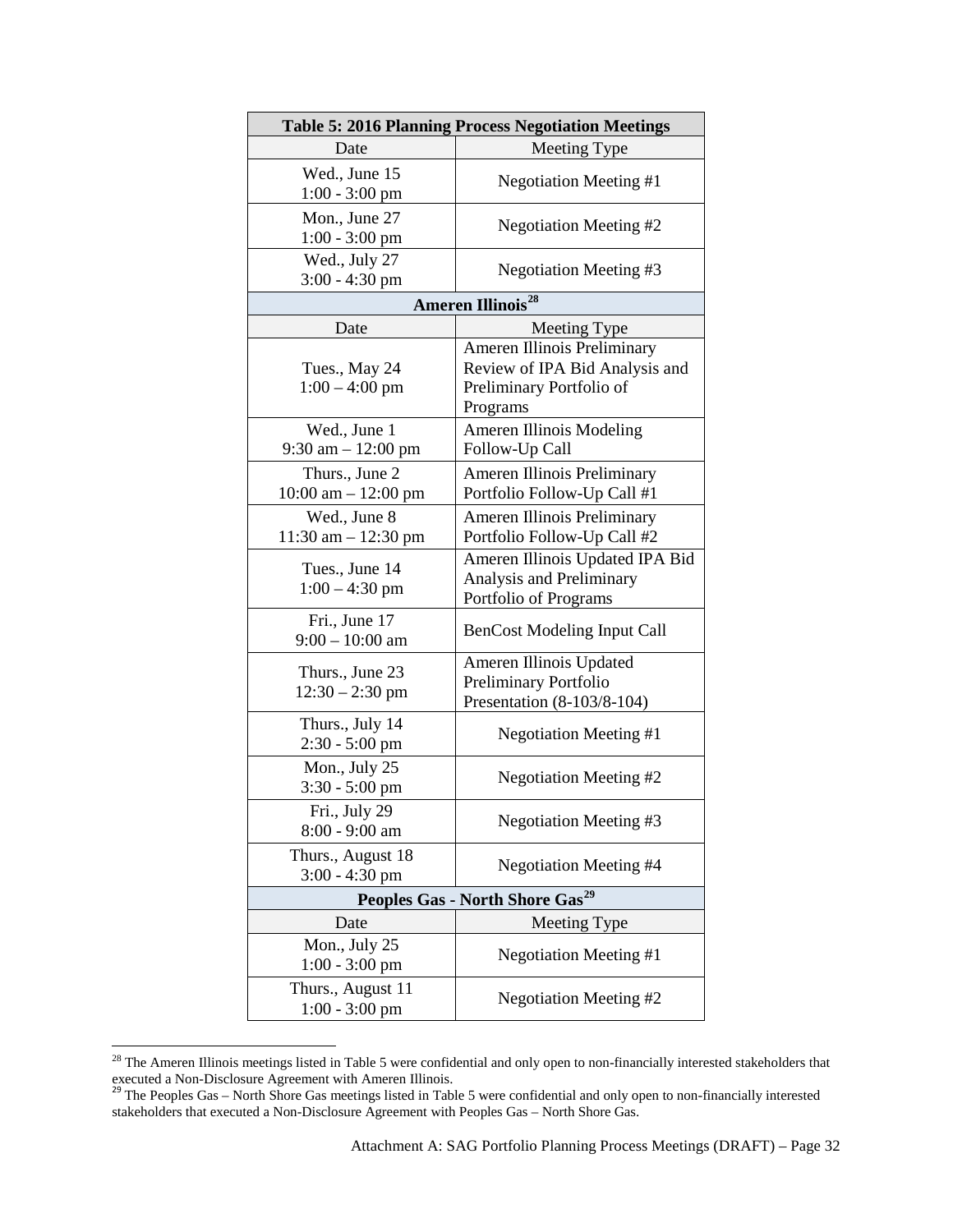| <b>Table 5: 2016 Planning Process Negotiation Meetings</b> |                        |  |
|------------------------------------------------------------|------------------------|--|
| Tues., August 30<br>$3:00 - 5:00$ pm                       | Negotiation Meeting #3 |  |
| Wed., September 7<br>$2:00 - 3:30$ pm                      | Negotiation Meeting #4 |  |
| <b>IL Department of Commerce and Economic Opportunity</b>  |                        |  |
| Date                                                       | Meeting Type           |  |
| Wed., July 20<br>$12:30 - 2:30$ pm                         | Negotiation Meeting #1 |  |
| Fri., August 5<br>9:00 - 11:00 am                          | Negotiation Meeting #2 |  |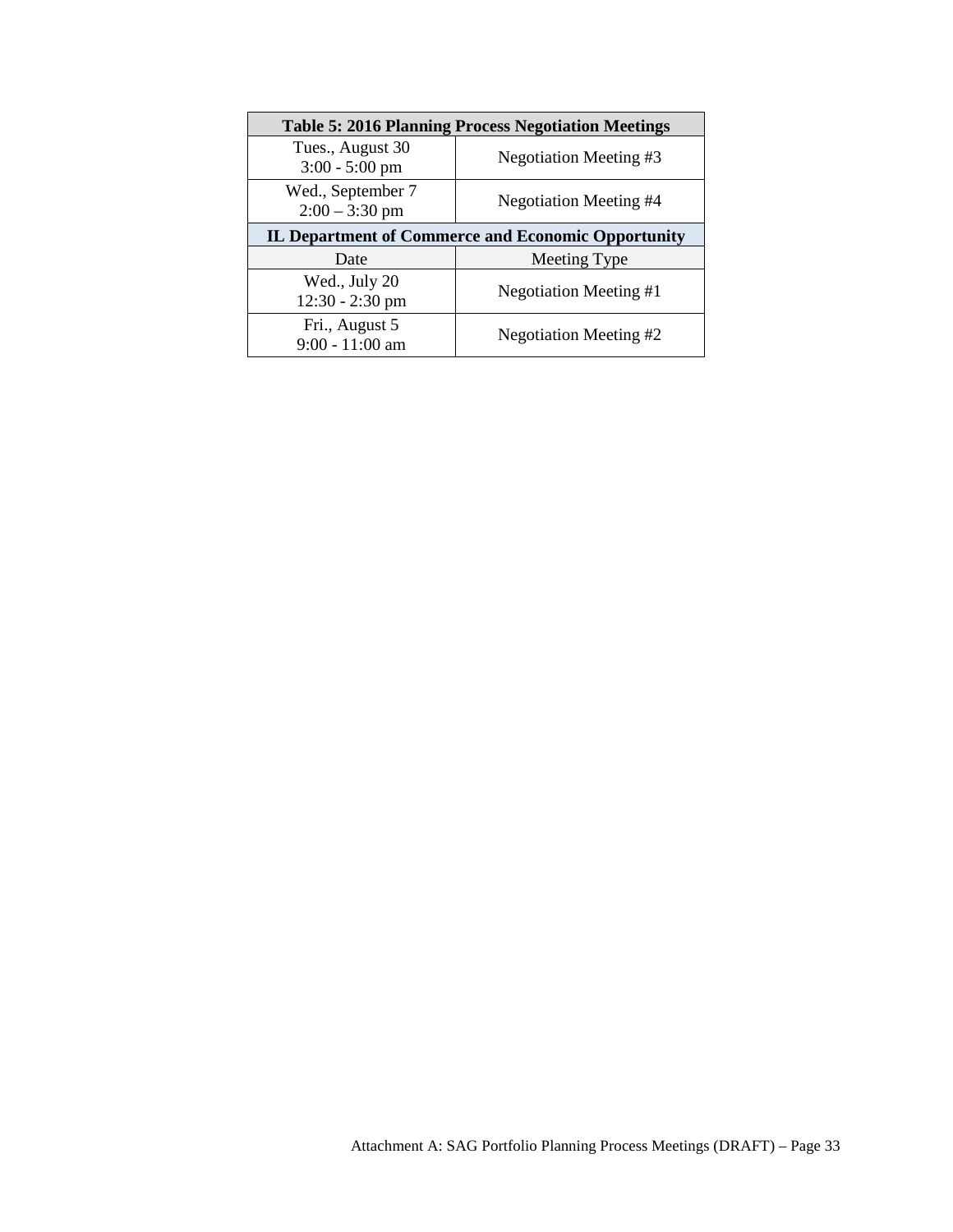## **Attachment B: Key Issues for SAG Portfolio Planning Process – Fall 2015**

<span id="page-33-0"></span>The issues listed in this attachment are a result of stakeholder discussion at the July and September 2015 large group SAG meetings, as well as individual stakeholder meetings held by the SAG Facilitation Team. This issue list is included in the Planning Process Report to memorialize the topics and issues that stakeholders identified as important to cover during the Planning Process. SAG Facilitation notes that all but five topics were addressed during the Planning Process.<sup>[30](#page-33-1)</sup> Topics that were not addressed will be deferred to another SAG process, which may include future large group SAG meetings or a SAG Subcommittee.<sup>[31](#page-33-2)</sup>

This list also demonstrates the comprehensiveness of the Planning Process – the process did not merely address statutory issues, such as budgets and savings from energy efficiency programs, but also covered a much broader range of topics that are important to optimizing EE Plan portfolios considering multiple perspectives.

# **Threshold Issues**

- All parties must commit that positions taken during this process, including presentations and comments made during discussion meetings, will not be used in litigation – "rules of the road."
- What is the scope, sequencing and timing of issues?
- Commission approval of Plans<sup>[32](#page-33-3)</sup>:
	- o High level topics to be included:
		- Statutory topics for Commission approval:
			- Portfolio Savings, budgets
			- Program Budgets (within 20%)
			- Program content (an opportunity for Customers of all rate classes to participate)
			- Independent evaluation timing for issuance of evaluator RFPs to ensure a contract is in place at the start of the programs
		- Additional topics for Commission approval:
			- Policy rules
			- Anything else?
			- For electric utilities, what belongs in IPA Portfolio?
	- o What do the plans really need to settle?
	- o What is within Administrator discretion?
		- With accountability comes responsibility.
	- o Process issue: Syncing the specific dates in the tariffs for certain utility filings.
- What would planners/stakeholders like to know up-front?
- What is goal of discussion?
	- o Stipulated agreements at end?
	- o Who should participate? Review past Plan dockets to determine intervenors.

<span id="page-33-1"></span> $\overline{\phantom{a}}$  $30$  Topics not addressed during the Planning Process include: 1) Multi-year savings goals; 2) Allocation of EM&V resources; 3) Leveraging deployment of smart meters; 4) Role of Codes and Standards and claiming savings; and 5) Program strategies to capture wasted energy.

<span id="page-33-2"></span><sup>&</sup>lt;sup>31</sup> See SAG website, Subcommittees page:  $\frac{http://www.ilsag.info/subcommittees.html}{http://www.ilsag.info/subcommittees.html}$ . <sup>32</sup> See Section 8-103(f) and 8-104(f) for a list of filing requirements for Plans.

<span id="page-33-3"></span>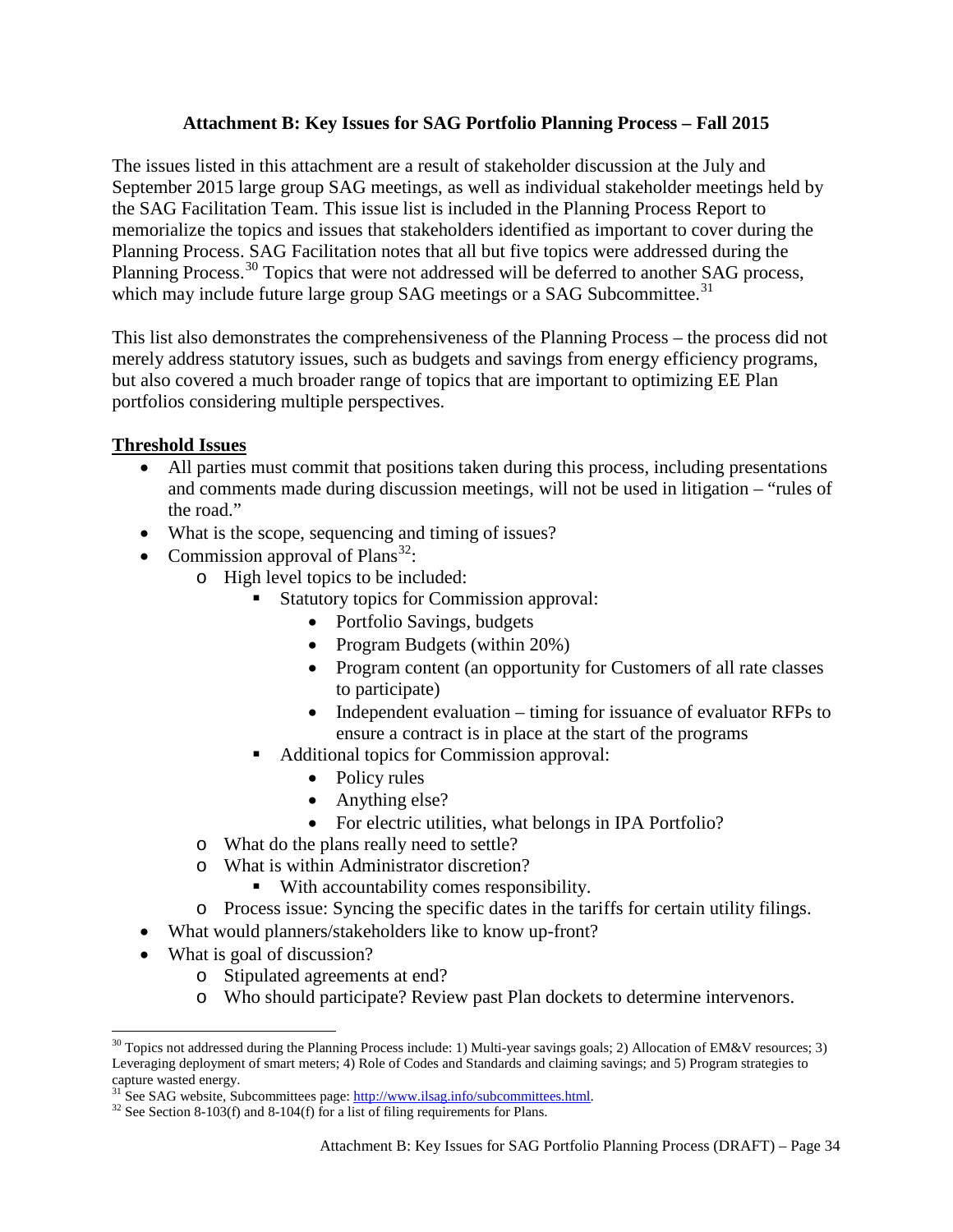- What won't settle?
- What is current performance of Portfolios?
- Figure out what issues merit time
	- o For proposals to be included in the Plan, the interested stakeholder should include impacts to the Plan, including costs and savings. Utilities should also do this as part of their planning process. This information should be allowed to be used in the docket.<sup>[33](#page-34-0)</sup>
- Annual vs. lifetime savings
- Program gaps and overall Plan design goals
	- o What are we trying to accomplish?
	- o Continued enhancement of gas and electric coordination
- Department of Commerce and Economic Opportunity budget
	- $\circ$  Can EE help former LIHEAP customers that have been cut off, to reduce usage?<sup>[34](#page-34-1)</sup>
- What information do we need to know to have informed discussions?
	- o Data on current (2014) budget across programs
	- o Data on cost/unit energy across programs
	- o Non-program costs where is money going?
		- $\blacksquare$  Marketing  $-3-4\%$
		- Research and development (" $R&D$ ) 3%
		- Evaluation, measurement and verification (" $EM&V$ ") 3%
		- Administrative costs generally less than 5% in IL
		- Can the utilities clarify in the Plan whether the non-Program costs used in the Plan represent any non-Rider costs?

# **Up Front Issues for Discussion**

- Department of Commerce and Economic Opportunity Funding (October SAG meetings Molly Lunn, the Department)
	- o Areas they would cover can the other Program Administrators cover low or low/moderate income customers?
	- $\circ$  Amount is it 25% of the total 8-103/8-104 funding? (The statute states 25% of the measures).
	- o Independent evaluation contract should the Department have its own evaluation contractor?
	- o Should DCEO have its own proceeding and EE Plan?
	- o What are realistic goals for the Department?
		- i. Should the Department have to get 20% of the utility goals?
		- ii. Can the Department get the same (\$/therm, kWh), higher or lower than their performance?
		- iii. Is it fair for the Department to assign 20% of the goals if that doesn't reflect their assigned customer base?
	- o What is the load of customers that the Department actually serves, as a % of entire load? (ballpark for low-income / public sector)

<sup>&</sup>lt;sup>33</sup> See 10-0568 Final Order at 26-27 (December 21, 2010).

<span id="page-34-1"></span><span id="page-34-0"></span><sup>&</sup>lt;sup>34</sup> This issue was not specifically addressed in the Planning Process because broader low and moderate income issues were discussed by SAG.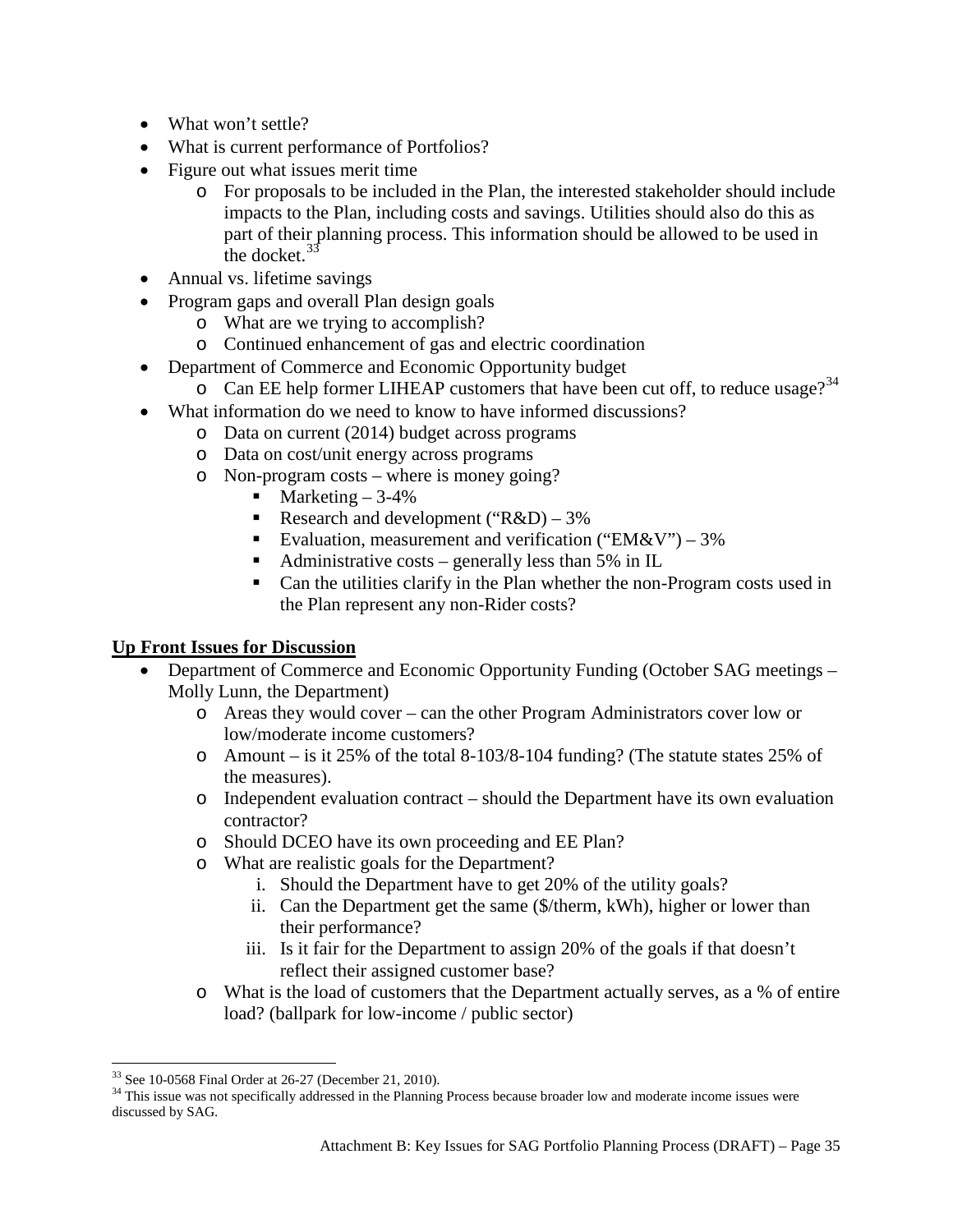- How can we integrate the IPA bidding process with the Section 8-104/8-104 planning process? (Karen Lusson, IL AG) – separate discussion
	- o SAG participants need to understand what is in the current IPA Portfolio.
		- i. What programs should go into the IPA?
- Allocation across Programs (October 2015 meetings Keith Goerss, Ameren Illinois; coordinate with other Program Administrators to include a matrix for each)
	- o Residential / Commercial and Industrial ("C&I") / Market Transformation
	- o Maximize savings?
	- o Funds allocated according to class contribution or more generally
	- o "Balanced" Portfolio of options for customers
	- o Roles that Potential Studies play in determining the allocation
- Annual vs. Lifetime Savings (October 2015 meetings Chris Neme, Energy Futures Group, on behalf of NRDC)
	- o To what extent should Program Administrators focus on annual vs. lifetime savings?
	- o What happens if you define the EE Plans based on lifetime goals?
- Costs cents/First year (and lifetime) kWh and dollars/First year (and lifetime) therm deferred
	- o Gas and electric costs what is current price per kWh/therm savings of the residential and C&I Portfolios?
		- i. Res
		- ii. C&I
		- iii. Low Income
		- iv. By program?
	- o What is reasonably aggressive goal (price/kWh; price/therm) for residential and C&I Portfolios?
- Changes to Current Program Design (starting point current Portfolios) (October SAG meetings – Chris Neme, Energy Futures Group, on behalf of NRDC; in coordination with other stakeholders)
	- o Are any changes needed? Is there evidence to support that change?
	- o Custom Programs how do Program Administrators come up with savings?
- Stipulation (SAG Facilitation) October 2015
	- o What are we trying to agree to at the end of this process?
- Policy Manual (Karen Lusson, IL AG) October 2015
	- o Confirm that the Policy Manual is a threshold document for the next 3-year Plan.
- Goals on the electric side, will there be 3-year goals and budgets? (Keith Goerss, Ameren Illinois; in coordination with ComEd) – October 2015
	- o This is a statutory interpretation/legal issue. Utilities need to comply with the statutory requirements.
	- o Issues:
		- i. On the savings side, is it a 3-year goal? If it's a multi-year goal, how is the goal calculated?<sup>[35](#page-35-0)</sup>
		- ii. On the budget side, is it a plan-budget or a multi-year budget? Do those budgets change with either forecasts or actual sales data?

<span id="page-35-0"></span>l <sup>35</sup> Multi-year savings is currently an issue in an Ameren Illinois energy efficiency docket.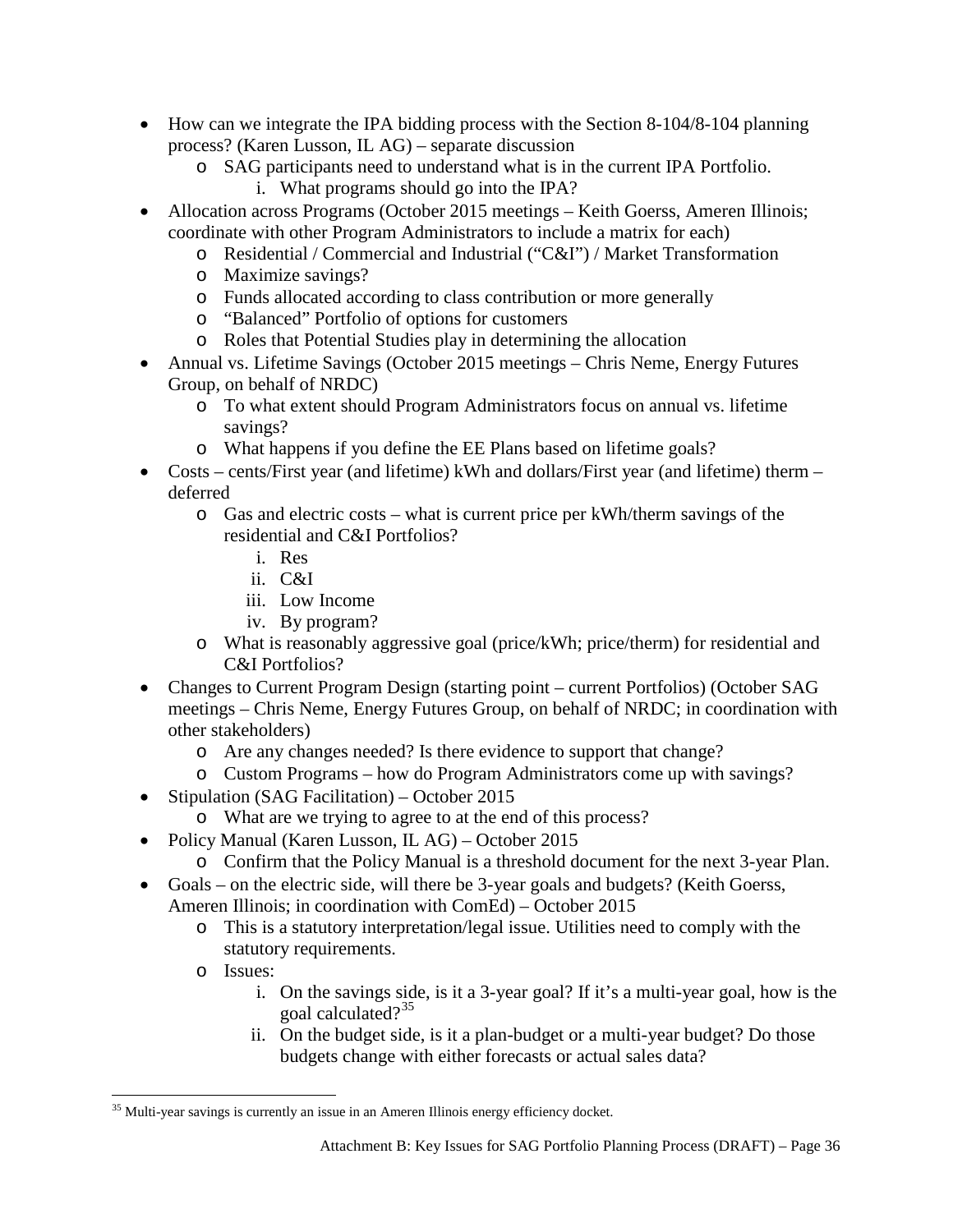- iii. Policy issue if budgets adjust, goals should adjust accordingly.
- Clean Power Plan how does input from SAG get articulated to IL EPA? What is the relationship between these two processes? – deferred
	- o SAG Facilitation to prepare and present Technical Position Paper on possible SAG Portfolio Planning Process Impacts in October 2015 meetings.

# **Additional Issues for Discussion**

- 1. Funding allocated to low income/moderate income January 2016
	- o Defining "low income" and "moderate income" customers
		- i. Expansion of the low income customer definition.
		- ii. What does "moderate income mean"? What is the purpose of offering programs to this particular subset of customers?
	- o Should there be effort to identify how much these populations contribute? Yes.
	- o Policy Issue: How much to allocate to these customers?
		- i. At a minimum, proportionate share to customer population.
		- ii. Is this concern the share of low/moderate income population, or the share of the total population?
	- o It is possible to offer less efficient equipment for low-income programs and achieve greater savings. (For ex: A 95% AFUE furnace saves apx. 3% more gas than a 92% AFUE furnace, however the cost is apx. 20-25% more). Can the lowincome programs serve more customers with their budget if this approach is utilized?
- 2. Cost-Effectiveness Issues (specific issues are being discussed in different venues)
	- o Cost-Effectiveness Screening Issues
		- i. NEBs
		- ii. Common inputs
			- 1. Transparency in the sources (not always common)
			- 2. Transparency in incremental cost assumptions
		- iii. Sensitivity analysis
			- 1. Societal vs. cost of capital discount rate
		- iv. Providing joint program TRC results in Plan filings (not an issue since filing dates differ for gas/electric).
- 3. Large C&I Customers
	- o Customers are currently being served; this sector will not be separately addressed as part of the planning process.
- 4. Are we allocating EM&V resources in an ideal way? If not, are there any fundamental changes that need to be considered? – April  $2016^{36}$  $2016^{36}$  $2016^{36}$ 
	- o How much money impact vs. process?
	- o Forward looking vs. bean counting?
	- o Do we need simple discussion annually about forward-looking EM&V?
- 5. Program Design
	- o What specific programs could be improved? October 2015
	- o Maximizing savings vs. comprehensiveness. Move to threshold issues (a subset of the objectives issue); utilities
	- o New program ideas/new technologies/new services? templates due by Nov. 4

<span id="page-36-0"></span>l  $36$  SAG Facilitation is planning to address EM&V issues in a SAG EM&V Subcommittee.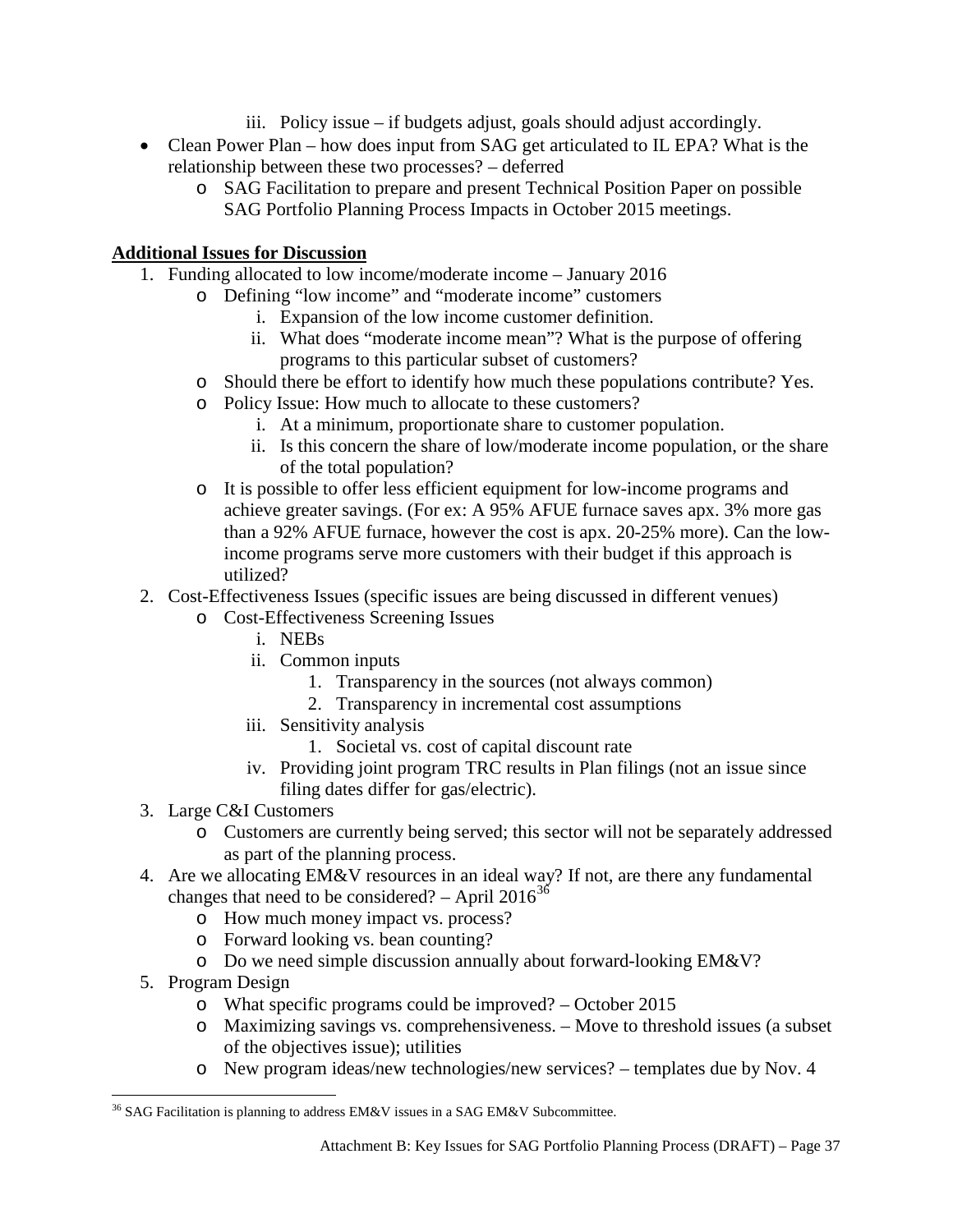- o Are upstream incentives being utilized to their full potential? October 2015
- o Gas vs. electric spending (Section 8-104 limits)
- o Smart Grid are we fully leveraging deployment of smart meters through EE? (This question needs to be addressed within the context of where each utility will be in terms of service territory installation rates.) – April 2016 for evaluation<sup>[37](#page-37-0)</sup>
- o Role of Codes and Standards can we claim savings? (Codes Collaborative will this continue?) (Molly Lunn, the Department; Hammad Chaudhry, Nicor Gas)
	- i. Due to the delay, do we want to continue R&D?
	- ii. Key issue is evaluation.
	- iii. Complete the program template.
	- iv. This will be included in the draft IL-NTG Methodologies document circulated for discussion October 2nd.
	- v. Codes are important in the context of the TRM.
- o Role of Market Transformation
	- i. What are markets we want to prioritize for transformation?
	- ii. How broadly should market transformation be defined?
- 6. If we aim for lifetime savings, what changes would be needed in program design? deferred
- 7. Wasted Energy do we have effective program strategies to capture?
	- o Any SAG participant interested in submitting a program, measure or significant change needs to complete the required template (due by COB on Nov. 9, 2015).
- 8. Portfolio Gaps?
	- o Programs
	- o Technologies
- 9. Potential Studies February 2016
	- o Role of potential studies. How will they be used?
		- i. Gas Are there areas we are not currently getting?
		- ii. IPA Could we use to identify other decisions that could go into Plan?
		- iii. Are there areas we have not been pursuing?
	- o What are the bounds of potential studies?
		- i. Is there information gathered that could be leveraged to update the TRM?
		- ii. Is there information gathered that could inform estimates for nonparticipant spillover?
- 10. Gas-Electric Coordination
	- o What programs should be coordinated, ideally?
	- o To what extent does lower gas budget preclude full coordination?
	- o Providing joint TRC results for programs.
	- o Timing to facilitate ComEd having gas final numbers when their Plan is filed.
- 11. Adjustable Goals
	- o Reach agreement on the NTG ratios used in the Plan filing.
	- o Transparency in calculations and key inputs to facilitate any adjustments. Use the TRM measure code and articulate any assumptions made in calculating.
	- o Adjustable Goals template will be discussed in a small group in Policy Manual Subcommittee Version 2.0 process.

<span id="page-37-0"></span> $37$  SAG Facilitation is planning to address EM&V issues, including the possibility of utilizing AMI meter data, in a SAG EM&V Subcommittee.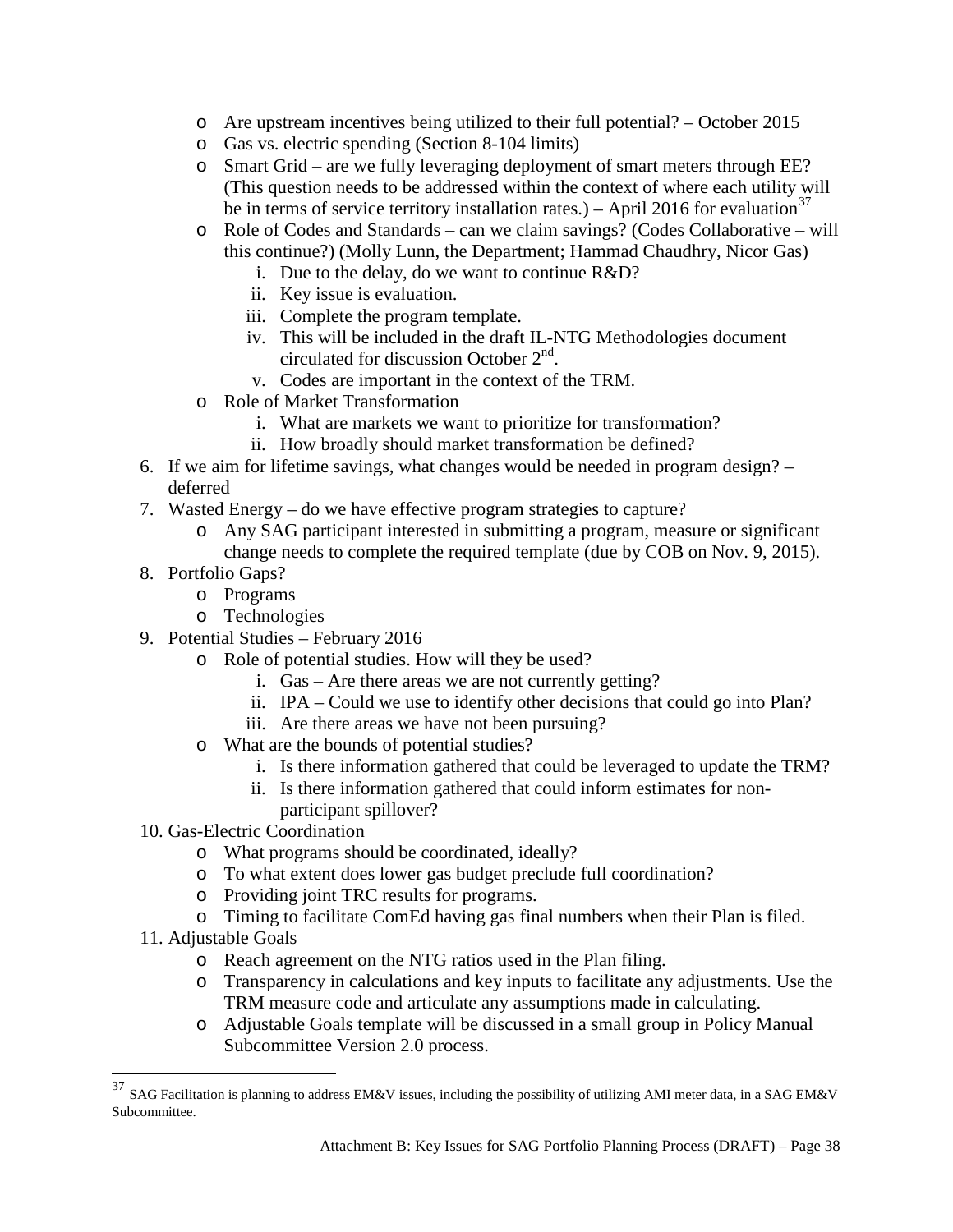- 12. Statewide Program Marketing
	- o Can we move to statewide trademark and marketing, similar to MASSaves?<sup>[38](#page-38-0)</sup>
	- o Pros/Cons of this approach.
	- o Any SAG participant interested in submitting a program needs to complete the required template (due by COB on Nov. 9, 2015).
- 13. Policy Changes through Policy Manual Subcommittee process
	- o Are any needed? Policy changes will be developed through Policy Manual Subcommittee Version 2.0 process. Completed Proposed Policy Template due by COB on December 4, 2015.
- 14. Demand Response
	- o Inclusion in the next Plan. Is it appropriate to continue these programs once the statutory requirement ends? What about customers that have already signed up?
	- o Any SAG participant interested in submitting a program needs to complete the required template (due by COB on Nov. 9, 2015).
- 15. Voltage Optimization
	- o What is the feasibility to offer this? Is this a measure and should it be funded through the Portfolios?
	- o Any SAG participant interested in submitting a program needs to complete the required template (due by COB on Nov. 9, 2015).

l

<span id="page-38-0"></span><sup>&</sup>lt;sup>38</sup> Se[e http://www.masssave.com/en/about-mass-save.](http://www.masssave.com/en/about-mass-save)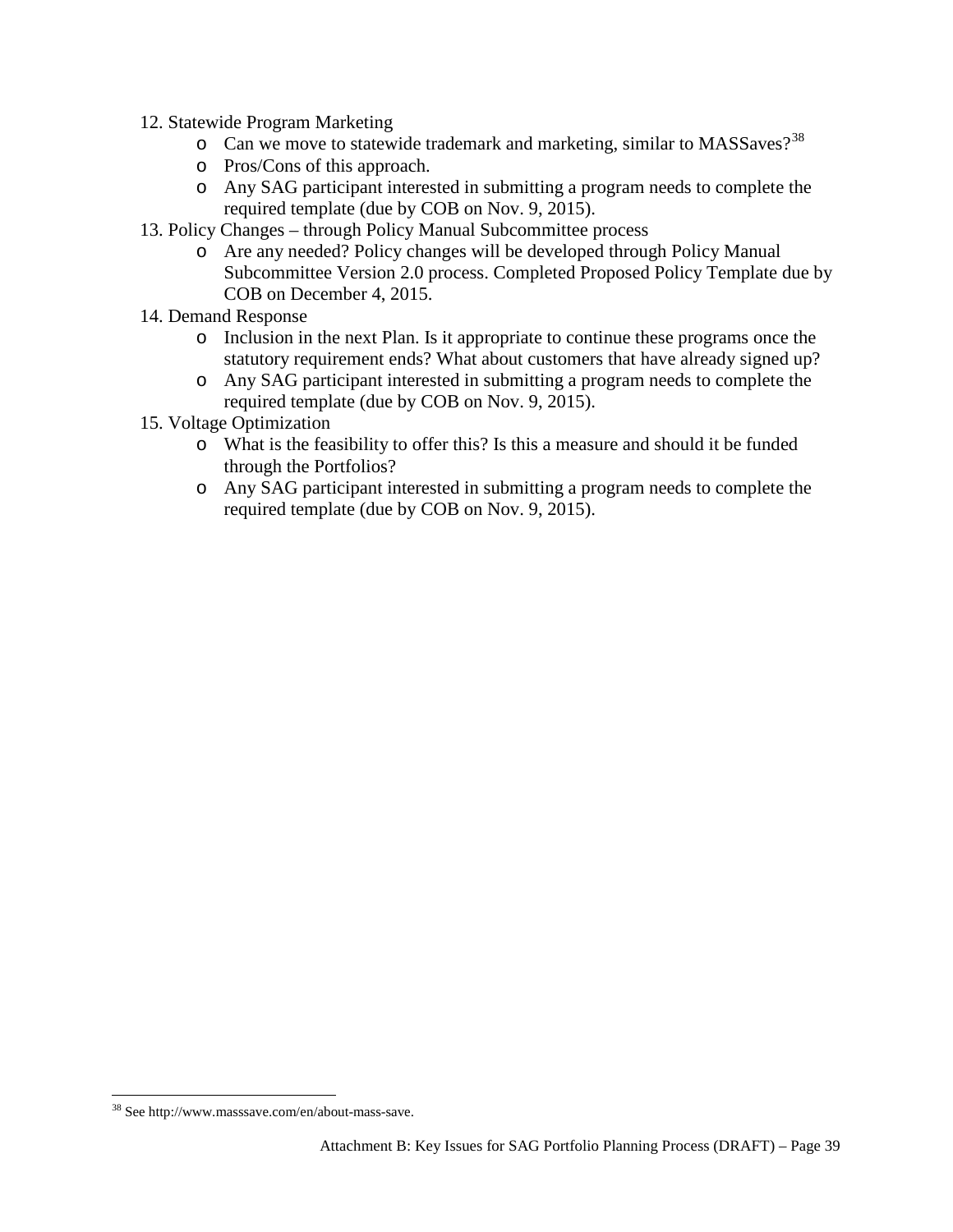# <span id="page-39-0"></span>**Attachment C: Threshold Issues for SAG Portfolio Planning Process – Fall 2015[39](#page-39-1)**

During individual SAG Facilitation meetings with stakeholders, several issues were identified as "threshold issues" that ideally should be should be discussed early in the Planning Process as they may influence portfolio objectives and structure. The threshold issues list is set forth below. The issue list was refined in the September 29, 2015 large group SAG meeting. Various SAG participants, who are listed by each issue, offered to develop a "strawman" proposal for consideration by the stakeholder group in the October 2015 large group SAG meeting.

This threshold issue list is included in the Planning Process Report to document topics that stakeholders considered important. All issues listed below were addressed during portfolio planning, with one exception.<sup>[40](#page-39-2)</sup>

## **Threshold / Up Front Issues for Discussion**

### *Issue 1: Stipulation Goals (SAG Facilitation)*

• What are we trying to agree to at the end of this process?

## *Issue 2: Policy Manual (Karen Lusson, IL AG)*

• Confirm that the Policy Manual is a threshold document for the next 3-year Plan.

## *Issue 3: Goals – on the electric side, will there be 3-year goals and budgets? (Keith Goerss, Ameren Illinois; in coordination with ComEd)*

- This is a statutory interpretation/legal issue. Utilities need to comply with the statutory requirements.
- Issues:
	- a. On the savings side, is it a 3-year goal? If it's a multi-year goal, how is the goal calculated?
	- b. On the budget side, is it a plan-budget or a multi-year budget? Do those budgets change with either forecasts or actual sales data?
	- c. Policy issue if budgets adjust, goals should adjust accordingly.

## *Issue 4: Annual vs. Lifetime savings (Chris Neme, Energy Futures Group, on behalf of NRDC)*

- To what extent should Program Administrators focus on annual vs. lifetime savings?
- What happens if you define the EE Plans based on lifetime goals?

# *Issue 5: Department of Commerce and Economic Opportunity Funding (Molly Lunn, the Department)*

 $\overline{\phantom{a}}$ 

<span id="page-39-2"></span><span id="page-39-1"></span> $39$  October 11, 2015.<br> $40$  Initial Clean Power Plan issues were discussed at SAG during the September 2015 meeting (an overview of the Final Order presented by MEEA and an overview of a compliance tool presented by NRDC). In addition, SAG Facilitation presented a memo on the Clean Power Plan and potential portfolio planning impacts at the October SAG meeting. However, the Clean Power Plan was not fully addressed during the Planning Process due to the stay issued by the U.S. Supreme Court in February 2016, which halted implementation of the Clean Power Plan pending a decision by the U.S. Court of Appeals for the District of Columbia Circuit.